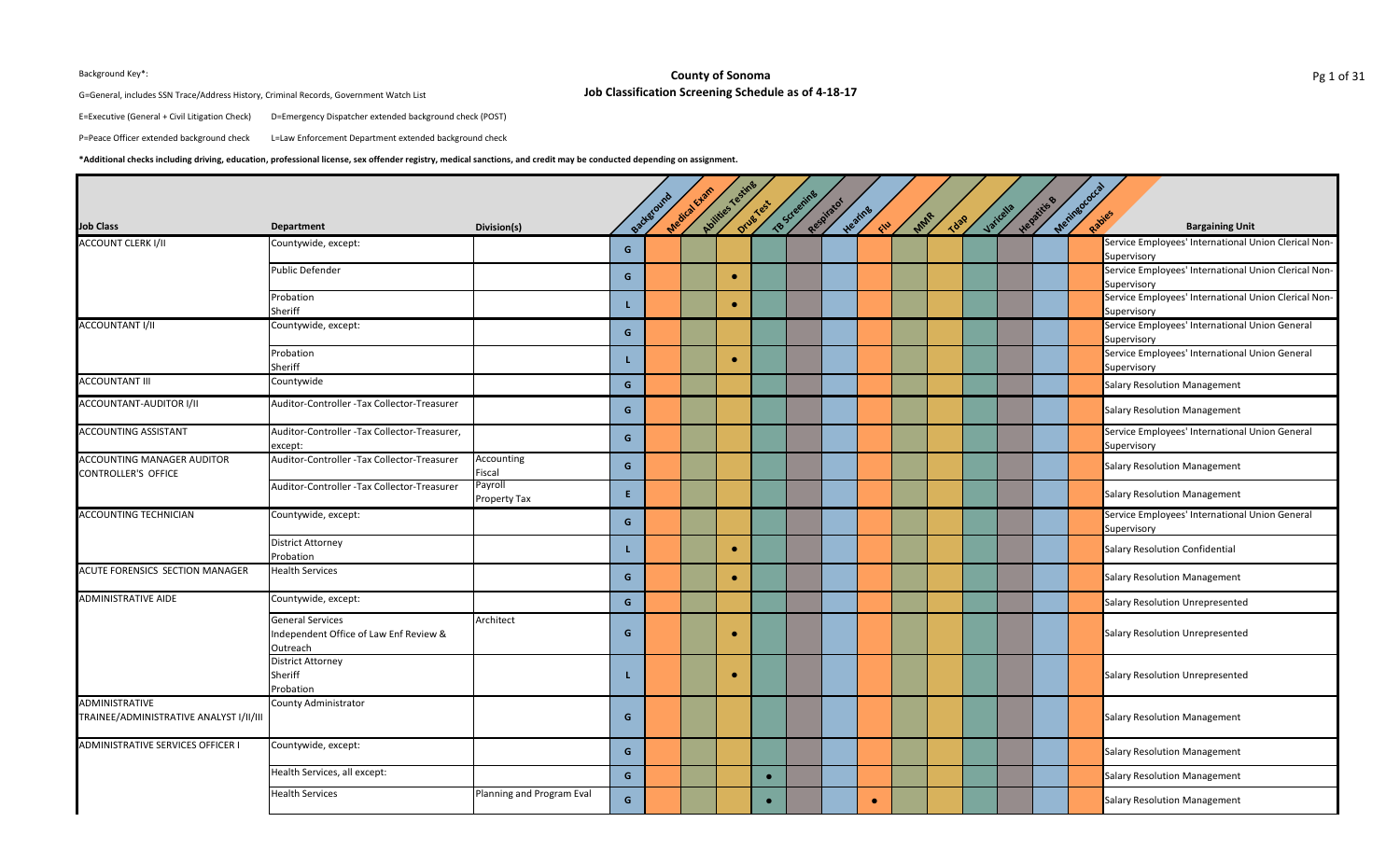| <b>Job Class</b>                                                     | <b>Department</b>                                                                   | Division(s)                   |              | Background | Medical Exam | Abilities resting | Drug Yest | <b>TB Screening</b> | Respirator | Heating<br>CIU | Mar | <b>Tdap</b> | Varicella | Hepatitis B | Meninsococ | Rabies<br><b>Bargaining Unit</b>                                                               |
|----------------------------------------------------------------------|-------------------------------------------------------------------------------------|-------------------------------|--------------|------------|--------------|-------------------|-----------|---------------------|------------|----------------|-----|-------------|-----------|-------------|------------|------------------------------------------------------------------------------------------------|
|                                                                      | Public Defender                                                                     |                               | G            |            |              | $\bullet$         |           |                     |            |                |     |             |           |             |            | <b>Salary Resolution Management</b>                                                            |
|                                                                      | Probation<br>Sheriff                                                                |                               |              |            |              | $\bullet$         |           |                     |            |                |     |             |           |             |            | <b>Salary Resolution Management</b>                                                            |
| ADMINISTRATIVE SERVICES OFFICER II                                   | Countywide, except:                                                                 |                               | G            |            |              |                   |           |                     |            |                |     |             |           |             |            | <b>Salary Resolution Management</b>                                                            |
|                                                                      | Health Services, all except:                                                        |                               | $\mathbf{G}$ |            |              |                   | $\bullet$ |                     |            | $\bullet$      |     |             |           |             |            | <b>Salary Resolution Management</b>                                                            |
|                                                                      | <b>Health Services</b>                                                              | Mental Health Svcs Act        | G            |            |              |                   | $\bullet$ |                     |            |                |     |             |           |             |            | <b>Salary Resolution Management</b>                                                            |
|                                                                      | District Attorney<br>Probation<br>Sheriff                                           |                               |              |            |              |                   |           |                     |            |                |     |             |           |             |            | <b>Salary Resolution Management</b>                                                            |
| ADULT YOUTH AND FAMILY SERVICES<br><b>SECTION MANAGER</b>            | <b>Health Services</b>                                                              |                               | G            |            |              | $\bullet$         |           |                     |            |                |     |             |           |             |            | <b>Salary Resolution Management</b>                                                            |
| ADVANCED LIFE SUPPORT                                                | <b>Health Services</b>                                                              |                               | G            | $\bullet$  |              |                   |           |                     |            |                |     |             |           |             |            | <b>Salary Resolution Unrepresented</b>                                                         |
| <b>AFFORDABLE HOUSING ASSISTANT</b><br><b>MANAGER</b>                | Community Development Commission                                                    |                               | G            |            |              |                   |           |                     |            |                |     |             |           |             |            | <b>Salary Resolution Management</b>                                                            |
| AGRICULTURAL BIOLOGIST-STANDARD<br>SPECIALIST I/II/ III              | Agricultural Commissioner                                                           | Agricultural Commissioner     | G            |            |              | $\bullet$         |           |                     |            |                |     |             |           |             |            | Service Employees' International Union Service and<br><b>Technical Support Non-Supervisory</b> |
|                                                                      | Agricultural Commissioner                                                           | <b>Weights &amp; Measures</b> | G            |            |              |                   |           |                     |            |                |     |             |           |             |            | Service Employees' International Union Service and<br><b>Technical Support Non-Supervisory</b> |
| AGRICULTURAL COMMISSIONER-SEALER                                     | <b>Agricultural Commissioner</b>                                                    |                               | E.           |            |              |                   |           |                     |            |                |     |             |           |             |            | Salary Resolution Department Heads                                                             |
| AGRICULTURAL PROGRAM ASSISTANT<br>(Extra-help)                       | Agricultural Commissioner<br><b>Water Agency</b><br><b>UC Cooperative Extension</b> |                               | G            | $\bullet$  |              |                   |           |                     |            |                |     |             |           |             |            | Service Employees' International Union Service and<br><b>Technical Support Non-Supervisory</b> |
| <b>AGRICULTURE &amp; VINEYARD</b><br><b>CONSERVATION COORDINATOR</b> | Agricultural Commissioner                                                           |                               | G            | $\bullet$  |              |                   |           |                     |            |                |     |             |           |             |            | <b>Salary Resolution Management</b>                                                            |
| AIR QUALITY ENGINEER                                                 | Transportation & Public Works                                                       |                               | G            | $\bullet$  |              |                   |           |                     |            |                |     |             |           |             |            | <b>Western Council of Engineers</b>                                                            |
| AIR QUALITY MANAGER                                                  | Transportation & Public Works                                                       |                               | G            | $\bullet$  |              |                   |           |                     |            |                |     |             |           |             |            | <b>Salary Resolution Management</b>                                                            |
| AIR QUALITY SPECIALIST I/II/III                                      | Transportation & Public Works                                                       |                               | G            | $\bullet$  | $\bullet$    |                   |           |                     |            |                |     |             |           |             |            | Service Employees' International Union Service and<br><b>Technical Support Non-Supervisory</b> |
| <b>AIRPORT MANAGER</b>                                               | Transportation & Public Works                                                       |                               | G            | $\bullet$  |              | $\bullet$         |           |                     | $\bullet$  |                |     |             |           |             |            | <b>Salary Resolution Management</b>                                                            |
| AIRPORT OPERATIONS TRAINEE/AIRPORT<br><b>OPERATIONS SPECIALIST</b>   | <b>Transportation &amp; Public Works</b>                                            |                               | G            | $\bullet$  |              | $\bullet$         |           |                     |            |                |     |             | $\bullet$ |             |            | Service Employees' International Union Maintenance<br>Non-Supervisory                          |
| <b>AIRPORT OPERATIONS SUPERVISOR</b>                                 | Transportation & Public Works                                                       |                               | G            | $\bullet$  |              | $\bullet$         |           | $\bullet$           | $\bullet$  |                |     |             | $\bullet$ |             |            | Service Employees' International Union General<br>Supervisory                                  |
| ANIMAL CARE AND CONTROL DIRECTOR                                     | <b>Health Services</b>                                                              |                               | G            |            |              |                   |           |                     |            |                |     |             |           |             |            | <b>Salary Resolution Management</b>                                                            |
| ANIMAL CARE ASSISTANT                                                | <b>Health Services</b>                                                              |                               | G            |            |              | $\bullet$         |           |                     |            |                |     |             |           |             | $\bullet$  | Service Employees' International Union Service and<br><b>Technical Support Non-Supervisory</b> |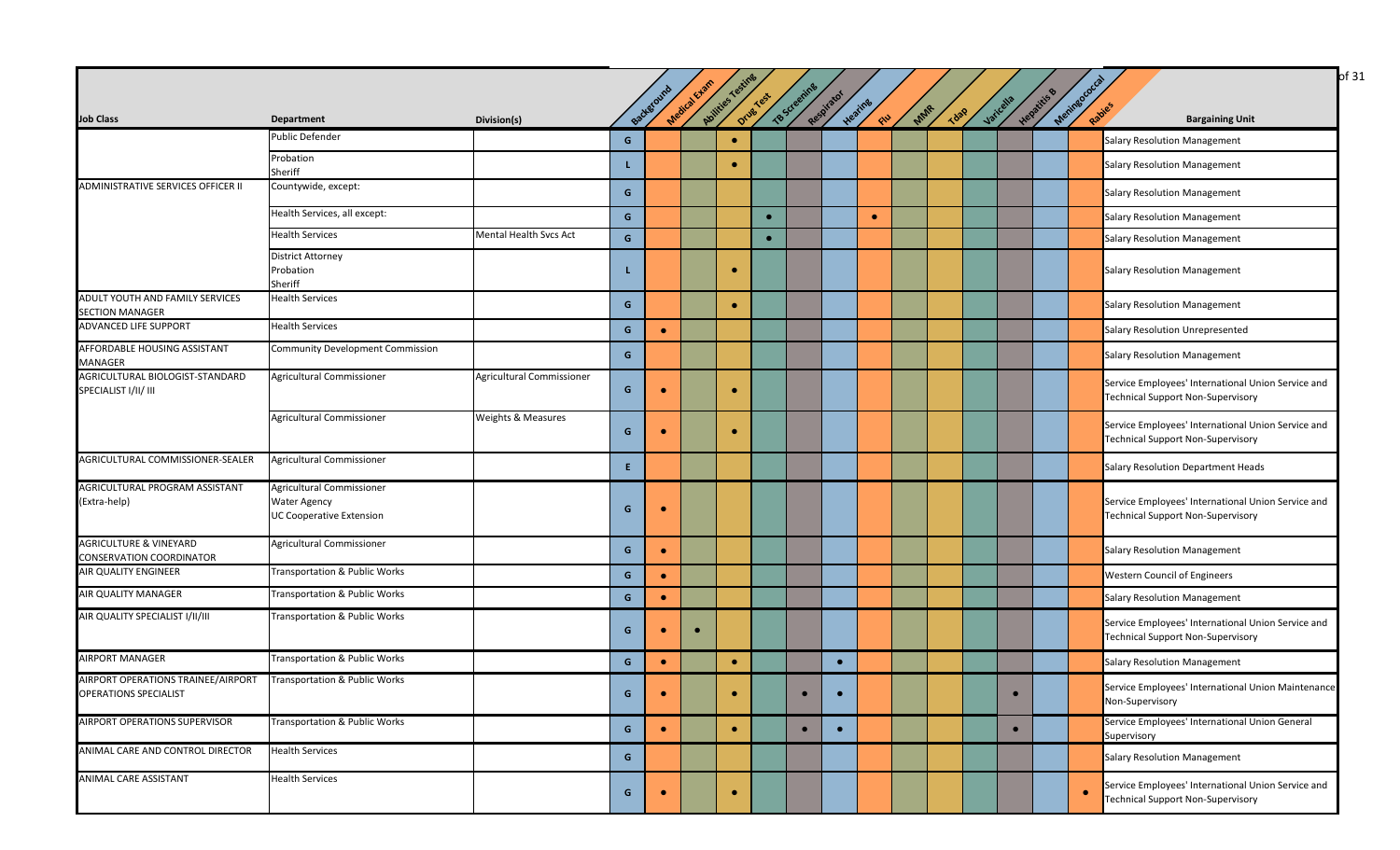|                                                                      |                                             |             |                                        |           |              |                  |           |              |            |               |           |           |             |           |           |                      | of 31                                                                                          |
|----------------------------------------------------------------------|---------------------------------------------|-------------|----------------------------------------|-----------|--------------|------------------|-----------|--------------|------------|---------------|-----------|-----------|-------------|-----------|-----------|----------------------|------------------------------------------------------------------------------------------------|
|                                                                      |                                             |             |                                        |           |              |                  |           |              |            |               |           |           |             |           |           |                      |                                                                                                |
| <b>Job Class</b>                                                     | Department                                  | Division(s) |                                        | Backgroun | Medical Exam | Abilities Testin | Drug Test | TB Screening | Respirator | Heating<br>RU | MAR       |           | <b>Tdap</b> | Jaicella  | Hepatitis | Meringococ<br>Rabies | <b>Bargaining Unit</b>                                                                         |
| ANIMAL CONTROL OFFICER I/II                                          | <b>Health Services</b>                      |             | G                                      | $\bullet$ | $\bullet$    | $\bullet$        |           |              |            | $\bullet$     |           |           |             |           |           | $\bullet$            | Service Employees' International Union Service and<br><b>Technical Support Non-Supervisory</b> |
| ANIMAL HEALTH TECHNICIAN                                             | <b>Health Services</b>                      |             | G                                      | $\bullet$ |              | $\bullet$        |           | $\bullet$    |            | $\bullet$     |           |           |             |           |           | $\bullet$            | Service Employees' International Union Service and<br><b>Technical Support Non-Supervisory</b> |
| AODS ASSISTANT I/II                                                  | <b>Health Services</b>                      |             | $\mathbf{G}$                           |           |              | $\bullet$        |           |              |            | $\bullet$     | $\bullet$ | $\bullet$ | $\bullet$   | $\bullet$ |           |                      | Service Employees' International Union Social<br>Services Non-Supervisory                      |
| AODS ASSISTANT III                                                   | <b>Health Services</b>                      |             | $\mathbf{G}$                           |           |              | $\bullet$        |           |              |            | $\bullet$     | $\bullet$ | $\bullet$ | $\bullet$   | $\bullet$ |           |                      | Service Employees' International Union Social<br>Services Non-Supervisory                      |
| AODS COUNSELOR I/II                                                  | <b>Health Services</b>                      |             | $\mathbf{G}$                           |           |              | $\bullet$        | $\bullet$ |              |            | $\bullet$     | $\bullet$ | $\bullet$ | $\bullet$   | $\bullet$ |           |                      | Engineers & Scientists of California                                                           |
| AODS INTAKE INTERVIEWER                                              | <b>Health Services</b>                      |             | G                                      |           |              |                  |           |              |            | $\bullet$     | $\bullet$ | $\bullet$ | $\bullet$   | $\bullet$ |           |                      | Service Employees' International Union Social<br>Services Non-Supervisory                      |
| <b>AODS SPECIALIST</b>                                               | <b>Health Services</b>                      |             | $\mathbf{G}$                           |           |              | $\bullet$        |           |              |            | $\bullet$     | $\bullet$ | $\bullet$ | $\bullet$   | $\bullet$ |           |                      | Engineers & Scientists of California                                                           |
| <b>APPRAISER AIDE</b>                                                | Clerk-Recorder-Assessor                     |             | G                                      |           |              |                  |           |              |            |               |           |           |             |           |           |                      | Service Employees' International Union Service and<br><b>Technical Support Non-Supervisory</b> |
| APPRAISER I/II/III                                                   | Clerk-Recorder-Assessor                     |             | G                                      |           |              |                  |           |              |            |               |           |           |             |           |           |                      | Service Employees' International Union Service and<br><b>Technical Support Non-Supervisory</b> |
| <b>APPRAISER IV</b>                                                  | Clerk-Recorder-Assessor                     |             | G                                      |           |              |                  |           |              |            |               |           |           |             |           |           |                      | Service Employees' International Union General<br>Supervisory                                  |
| <b>AQUATIC SPECIALIST</b>                                            | <b>Regional Parks</b>                       |             | $\mathbf{G}$                           | $\bullet$ |              | $\bullet$        | $\bullet$ |              |            |               |           |           |             |           |           |                      | Service Employees' International Union General<br>Supervisory                                  |
| ASSESSMENT CLERK TRAINEE/ASSESSMENT Clerk-Recorder-Assessor<br>CLERK |                                             |             | G                                      |           |              |                  |           |              |            |               |           |           |             |           |           |                      | Service Employees' International Union Clerical Non-<br>Supervisory                            |
| ASSESSMENT PROCESS MANAGER                                           | Clerk-Recorder-Assessor                     |             | $\mathbf{G}$                           |           |              |                  |           |              |            |               |           |           |             |           |           |                      | <b>Salary Resolution Management</b>                                                            |
| ASSESSMENT PROCESS SPECIALIST                                        | Clerk-Recorder-Assessor                     |             | G                                      |           |              |                  |           |              |            |               |           |           |             |           |           |                      | Service Employees' International Union Service and<br><b>Technical Support Non-Supervisory</b> |
| ASSESSMENT PROCESS SUPERVISOR                                        | Clerk-Recorder-Assessor                     |             | G                                      |           |              |                  |           |              |            |               |           |           |             |           |           |                      | Service Employees' International Union General<br>Supervisory                                  |
| ASSESSORS CHANGE OF OWNERSHIP<br><b>SUPERVISOR</b>                   | Clerk-Recorder-Assessor                     |             | $\mathbf{G}$                           |           |              |                  |           |              |            |               |           |           |             |           |           |                      | Service Employees' International Union General<br>Supervisory                                  |
| ASSISTANT AGRICULTURAL<br><b>COMMISSIONER</b>                        | Agricultural Commissioner                   |             | E.                                     |           |              |                  |           |              |            |               |           |           |             |           |           |                      | <b>Salary Resolution Management</b>                                                            |
| ASSISTANT AIRPORT MANAGER                                            | Transportation & Public Works               |             | $\mathbf{G}$                           | $\bullet$ |              | $\bullet$        |           |              | $\bullet$  |               |           |           |             |           |           |                      | <b>Salary Resolution Management</b>                                                            |
| ASSISTANT AUDITOR-CONTROLLER                                         | Auditor-Controller -Tax Collector-Treasurer |             | $\mathsf{E}^{\scriptscriptstyle \top}$ |           |              |                  |           |              |            |               |           |           |             |           |           |                      | <b>Salary Resolution Management</b>                                                            |
| ASSISTANT BUILDING SUPERINTENDENT                                    | <b>General Services</b>                     |             | $\mathbf{G}$                           | $\bullet$ |              |                  | $\bullet$ |              |            |               |           |           |             |           |           |                      | Service Employees' International Union General<br>Supervisory                                  |
| ASSISTANT COUNTY ADMINISTRATOR                                       | County Administrator                        |             | E.                                     |           |              |                  |           |              |            |               |           |           |             |           |           |                      | <b>Salary Resolution Management</b>                                                            |
| ASSISTANT COUNTY COUNSEL                                             | <b>County Counsel</b>                       |             | E.                                     |           |              |                  |           |              |            |               |           |           |             |           |           |                      | <b>Salary Resolution Management</b>                                                            |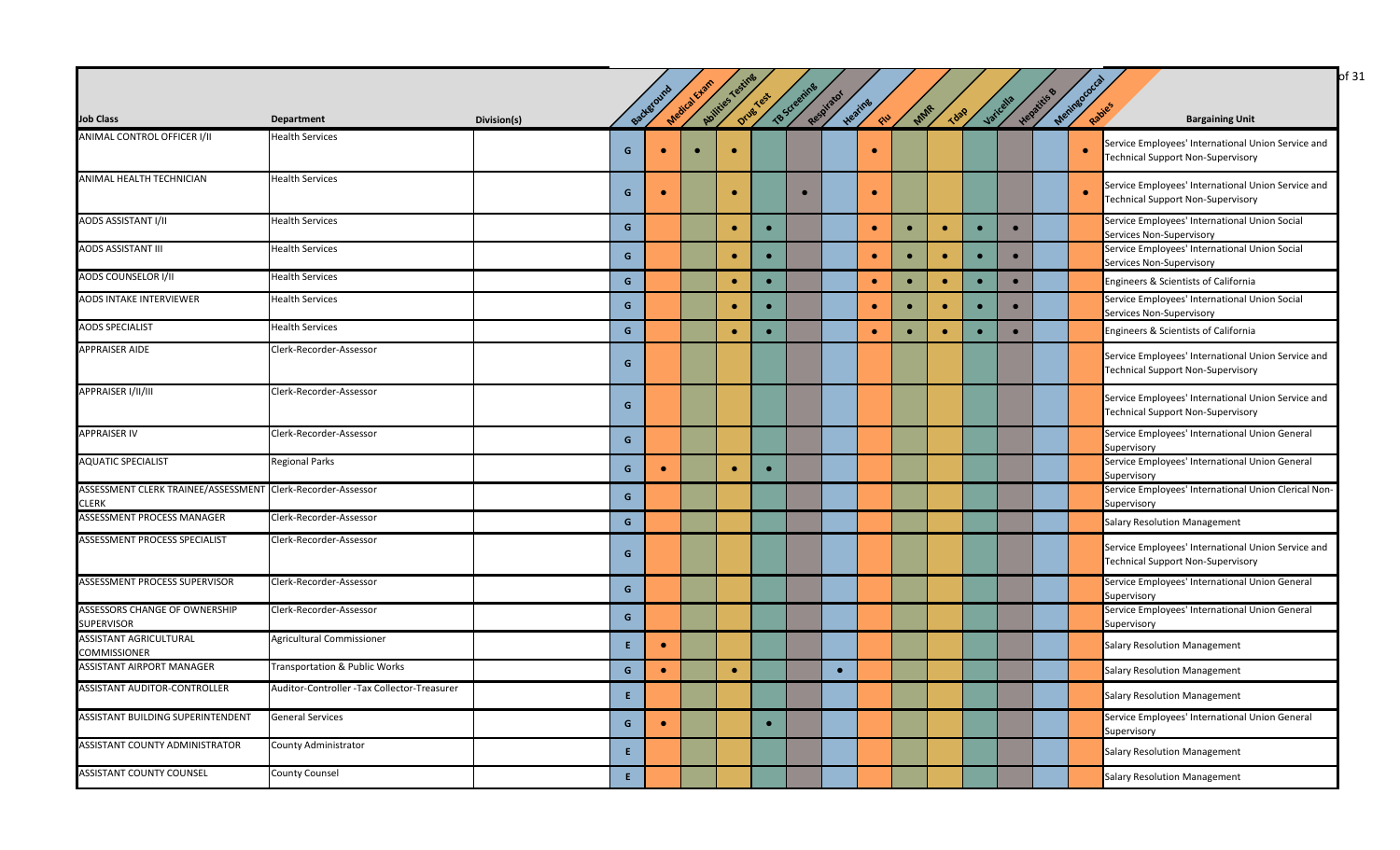|                                                                          |                                                             |             |     | Backgroun | Medical Exam | Avitties Testing | Drug Test | TB Screening | Respirator |                         |           |             |           |           | Hepatitis B | Meningococ |                                                                                                |
|--------------------------------------------------------------------------|-------------------------------------------------------------|-------------|-----|-----------|--------------|------------------|-----------|--------------|------------|-------------------------|-----------|-------------|-----------|-----------|-------------|------------|------------------------------------------------------------------------------------------------|
| <b>Job Class</b>                                                         | <b>Department</b>                                           | Division(s) |     |           |              |                  |           |              |            | Heating<br><b>SILLE</b> | MAR       | <b>Tdap</b> |           | Varicella |             |            | <b>Bargaining Unit</b>                                                                         |
| <b>ASSISTANT DIRECTOR CHILD SUPPORT</b><br><b>SERVICES</b>               | <b>Child Support Services</b>                               |             | E.  |           |              | $\bullet$        |           |              |            |                         |           |             |           |           |             |            | <b>Salary Resolution Management</b>                                                            |
| ASSISTANT DIRECTOR HUMAN SERVICES                                        | <b>Human Services</b>                                       |             | E.  |           |              |                  |           |              |            |                         |           |             |           |           |             |            | <b>Salary Resolution Management</b>                                                            |
| ASSISTANT DIRECTOR OF HEALTH SERVICES Health Services                    |                                                             |             | E.  |           |              |                  | $\bullet$ |              |            | $\bullet$               |           |             |           |           |             |            | <b>Salary Resolution Management</b>                                                            |
| <b>ASSISTANT DISTRICT ATTORNEY LIMITED</b><br><b>TERM</b>                | <b>District Attorney</b>                                    |             |     |           |              | $\bullet$        |           |              |            |                         |           |             |           |           |             |            | <b>Salary Resolution Management</b>                                                            |
| ASSISTANT EXECUTIVE DIRECTOR CDC                                         | <b>Community Development Commission</b>                     |             | E.  |           |              |                  |           |              |            |                         |           |             |           |           |             |            | <b>Salary Resolution Management</b>                                                            |
| <b>ASSISTANT FACILITY MANAGER</b>                                        | <b>General Services</b>                                     |             | G   | $\bullet$ |              |                  |           |              |            |                         |           |             |           |           |             |            | <b>Salary Resolution Management</b>                                                            |
| <b>ASSISTANT FIRE CHIEF</b>                                              | Fire & Emergency Services                                   |             | G   | $\bullet$ |              | $\bullet$        | $\bullet$ | $\bullet$    | $\bullet$  |                         |           |             |           |           |             |            | <b>Salary Resolution Management</b>                                                            |
| <b>ASSISTANT FLEET MANAGER</b>                                           | <b>General Services</b>                                     |             | G   | $\bullet$ |              |                  |           |              | $\bullet$  |                         |           |             |           |           |             |            | <b>Salary Resolution Management</b>                                                            |
| ASSISTANT HUMAN RESOURCES DIRECTOR                                       | <b>Human Resources</b>                                      |             | E.  |           |              |                  |           |              |            |                         |           |             |           |           |             |            | <b>Salary Resolution Management</b>                                                            |
| <b>ASSISTANT PROJECT SPECIALIST</b>                                      | <b>General Services</b>                                     |             | G   | $\bullet$ |              |                  |           |              |            |                         |           |             |           |           |             |            | <b>Salary Resolution Unrepresented</b>                                                         |
| <b>ASSISTANT PUBLIC DEFENDER</b>                                         | Public Defender                                             |             | Æ.  |           |              |                  | $\bullet$ |              |            |                         |           |             |           |           |             |            | <b>Salary Resolution Management</b>                                                            |
| ASSISTANT PURCHASING AGENT                                               | General Services                                            |             | G   |           |              |                  |           |              |            |                         |           |             |           |           |             |            | <b>Salary Resolution Management</b>                                                            |
| ASSISTANT RETIREMENT ADMINISTRATOR                                       | Retirement                                                  |             | E.  |           |              |                  |           |              |            |                         |           |             |           |           |             |            | <b>Salary Resolution Management</b>                                                            |
| <b>ASSISTANT SHERIFF</b>                                                 | Sheriff                                                     |             | P   | $\bullet$ |              | $\bullet$        |           |              |            |                         |           |             |           |           |             |            | Deputy Sheriff's Law Enforcement Management                                                    |
| <b>ASSISTANT TO THE COUNTY</b><br><b>ADMINISTRATOR</b>                   | <b>County Administrator</b>                                 |             | G   |           |              |                  |           |              |            |                         |           |             |           |           |             |            | Salary Resolution Unrepresented                                                                |
| <b>AUDIT MANAGER</b>                                                     | Auditor-Controller -Tax Collector-Treasurer                 |             | G   |           |              |                  |           |              |            |                         |           |             |           |           |             |            | <b>Salary Resolution Management</b>                                                            |
| AUDITOR CONTROLLER-TREASURER-TAX<br><b>COLLECTOR</b>                     | Auditor-Controller -Tax Collector-Treasurer                 |             | N/A |           |              |                  |           |              |            |                         |           |             |           |           |             |            | <b>Salary Resolution Flat Rate</b>                                                             |
| <b>AUDITOR-APPRAISER I/II</b>                                            | Auditor-Controller -Tax Collector-Treasurer,<br>all except: |             | G   | $\bullet$ |              |                  |           |              |            |                         |           |             |           |           |             |            | Service Employees' International Union Service and<br><b>Technical Support Non-Supervisory</b> |
| AUDITORS PAYROLL TECHNICIAN<br><b>CONFIDENTIAL</b>                       | Auditor-Controller -Tax Collector-Treasurer                 | Payroll     | G   |           |              |                  |           |              |            |                         |           |             |           |           |             |            | <b>Salary Resolution Confidential</b>                                                          |
| AUTO FLEET MAINTENANCE SUPERVISOR                                        | <b>General Services</b>                                     |             | G   | $\bullet$ |              |                  |           |              |            |                         |           |             |           |           |             |            | Service Employees' International Union General<br>Supervisory                                  |
| <b>AUTOMOTIVE MECHANIC</b>                                               | Water Agency                                                |             | G   | $\bullet$ |              |                  |           |              |            |                         |           |             |           |           |             |            | International Union of Operating Engineers, Local 39                                           |
| <b>AUTOMOTIVE TECHNICIAN</b>                                             | <b>General Services</b>                                     |             | G   | $\bullet$ |              |                  |           | $\bullet$    | $\bullet$  |                         |           |             |           |           |             |            | International Union of Operating Engineers, Local 39                                           |
| BEHAVIORAL HEALTH CLINICAL SPECIALIST                                    | <b>Health Services</b>                                      |             | G   | $\bullet$ |              | $\bullet$        | $\bullet$ |              |            | $\bullet$               | $\bullet$ | $\bullet$   | $\bullet$ | $\bullet$ |             |            | Engineers & Scientists of California                                                           |
| <b>BEHAVIORAL HEALTH CLINICIAN</b><br>INTERN/BEHAVIORAL HEALTH CLINICIAN | <b>Health Services</b>                                      |             | G   | $\bullet$ |              | $\bullet$        | $\bullet$ |              |            | $\bullet$               | $\bullet$ | $\bullet$   | $\bullet$ | $\bullet$ |             |            | Engineers & Scientists of California                                                           |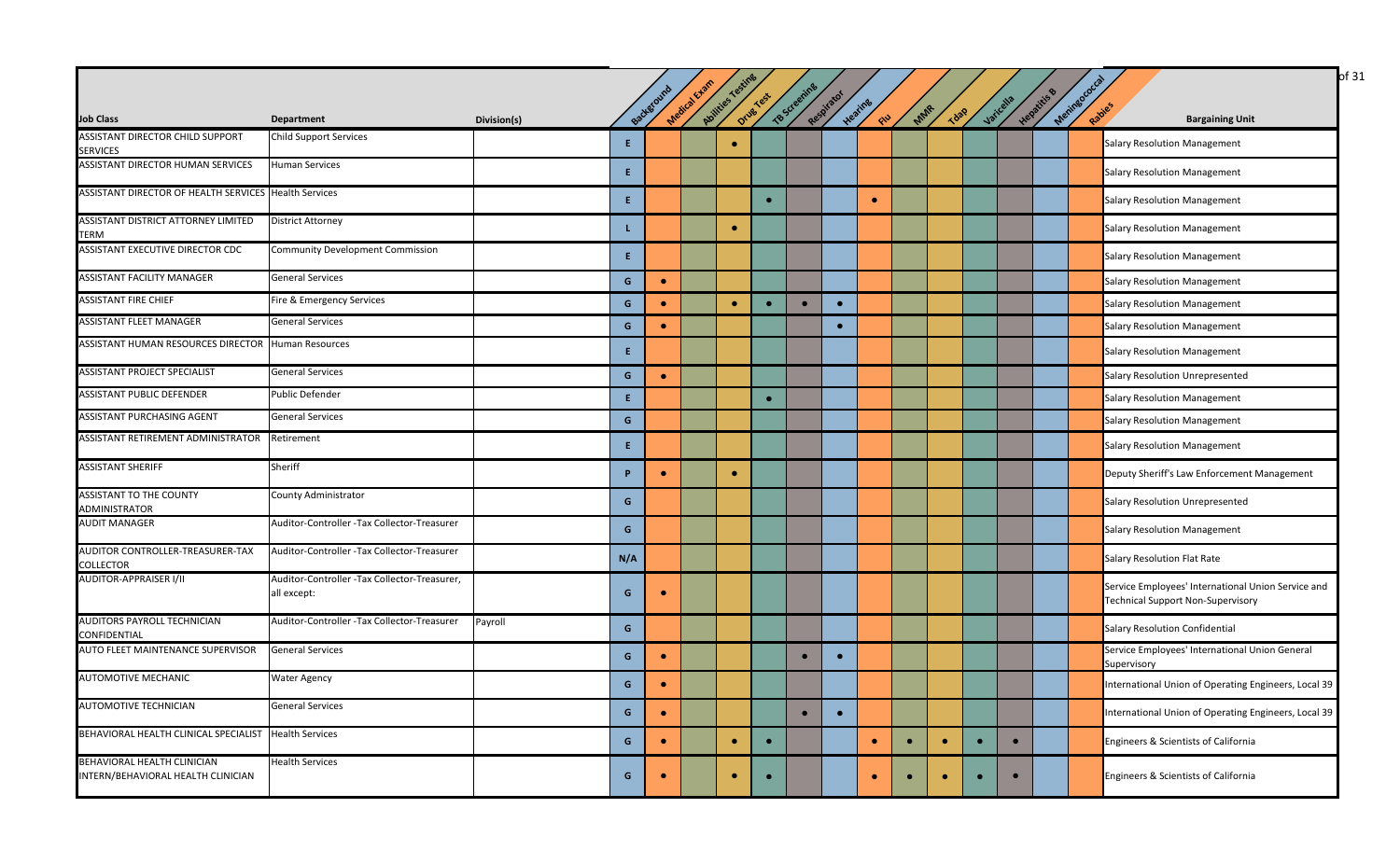| <b>Job Class</b>                                                 | Department                                           | Division(s) |   | Background | Medical Exam | Avitties Testing | Drug Test | TB Screening | Respirator | Heating<br>RU | MAR | <b>Tdap</b> | Varicella | Hepatitis & | Meninsococ<br>Rapies<br><b>Bargaining Unit</b>                                                 |
|------------------------------------------------------------------|------------------------------------------------------|-------------|---|------------|--------------|------------------|-----------|--------------|------------|---------------|-----|-------------|-----------|-------------|------------------------------------------------------------------------------------------------|
| <b>BIOSTATISTICIAN</b>                                           | <b>Health Services</b>                               |             | G |            |              |                  |           |              |            |               |     |             |           |             | Engineers & Scientists of California                                                           |
| <b>BOARD OF SUPERVISORS AIDE</b>                                 | <b>Board of Supervisors</b>                          |             | G |            |              |                  |           |              |            |               |     |             |           |             | Salary Resolution Confidential                                                                 |
| <b>BOARD OF SUPERVISORS STAFF ASSISTANT Board of Supervisors</b> |                                                      |             | G |            |              |                  |           |              |            |               |     |             |           |             | <b>Salary Resolution Management</b>                                                            |
| <b>BOOKING &amp; RESERVATION COORDINATOR Regional Parks</b>      |                                                      |             | G |            |              |                  |           |              |            |               |     |             |           |             | Service Employees' International Union Service and<br><b>Technical Support Non-Supervisory</b> |
| <b>BRIDGE SUPERVISOR</b>                                         | <b>Transportation &amp; Public Works</b>             |             | G | $\bullet$  |              | $\bullet$        |           | $\bullet$    | $\bullet$  |               |     |             |           |             | Service Employees' International Union General<br>Supervisory                                  |
| <b>BRIDGE WORKER</b>                                             | Transportation & Public Works                        |             | G |            |              |                  |           | $\bullet$    | $\bullet$  |               |     |             |           |             | Service Employees' International Union Maintenance<br>Non-Supervisory                          |
| <b>BUILDING DIVISION MANAGER</b>                                 | Permit & Resource Management Dept                    |             | G |            |              | $\bullet$        |           |              |            |               |     |             |           |             | <b>Salary Resolution Management</b>                                                            |
| <b>BUILDING INSPECTOR I/II</b>                                   | Permit & Resource Management Dept                    |             | G | $\bullet$  |              | $\bullet$        |           |              |            |               |     |             |           |             | Service Employees' International Union Service and<br><b>Technical Support Non-Supervisory</b> |
| <b>BUILDING MECHANIC I/II</b>                                    | Fairgrounds                                          |             | G |            |              |                  |           | $\bullet$    |            |               |     |             |           |             | International Union of Operating Engineers, Local 39                                           |
|                                                                  | <b>General Services</b>                              |             | G | $\bullet$  |              | $\bullet$        |           |              |            |               |     |             |           |             | International Union of Operating Engineers, Local 39                                           |
|                                                                  | <b>Regional Parks</b>                                |             | G |            |              |                  |           |              |            |               |     |             |           |             | International Union of Operating Engineers, Local 39                                           |
| <b>BUILDING PLANS EXAMINER I/II</b>                              | Permit & Resource Management Dept                    |             | G |            |              |                  |           |              |            |               |     |             |           |             | Service Employees' International Union Service and<br><b>Technical Support Non-Supervisory</b> |
| <b>BUSINESS DEVELOPMENT MANAGER</b>                              | Economic Development Board<br><b>Health Services</b> |             | G |            |              |                  |           |              |            |               |     |             |           |             | <b>Salary Resolution Management</b>                                                            |
|                                                                  | <b>District Attorney</b>                             |             |   |            |              | $\bullet$        |           |              |            |               |     |             |           |             | Salary Resolution Management                                                                   |
| <b>BUSINESS SYSTEMS ANALYST</b>                                  | <b>General Services</b>                              |             | G |            |              | $\bullet$        |           |              |            |               |     |             |           |             | Service Employees' International Union Service and<br><b>Technical Support Non-Supervisory</b> |
|                                                                  | Probation                                            |             |   |            |              |                  |           |              |            |               |     |             |           |             | Service Employees' International Union Service and<br><b>Technical Support Non-Supervisory</b> |
| <b>BUYER TRAINEE/BUYER</b>                                       | <b>General Services</b>                              |             | G |            |              |                  |           |              |            |               |     |             |           |             | Service Employees' International Union Service and<br><b>Technical Support Non-Supervisory</b> |
| CADASTRAL MAPPING SUPERVISOR                                     | Clerk-Recorder-Assessor                              |             | G | $\bullet$  |              |                  |           |              |            |               |     |             |           |             | Service Employees' International Union General<br>Supervisory                                  |
| CADASTRAL MAPPING TECHNICIAN I/II                                | Clerk-Recorder-Assessor                              |             | G |            |              |                  |           |              |            |               |     |             |           |             | Service Employees' International Union Service and<br><b>Technical Support Non-Supervisory</b> |
| <b>CAPITAL PROJECT MANAGER</b>                                   | <b>General Services</b>                              |             | G | $\bullet$  |              | $\bullet$        |           |              |            |               |     |             |           |             | Salary Resolution Management                                                                   |
| <b>CHEF</b>                                                      | Human Services                                       |             | G |            |              |                  | $\bullet$ |              |            |               |     |             |           |             | Service Employees' International Union General<br>Supervisory                                  |
|                                                                  | Probation                                            |             |   | $\bullet$  |              | $\bullet$        |           |              |            |               |     |             |           |             | Service Employees' International Union General<br>Supervisory                                  |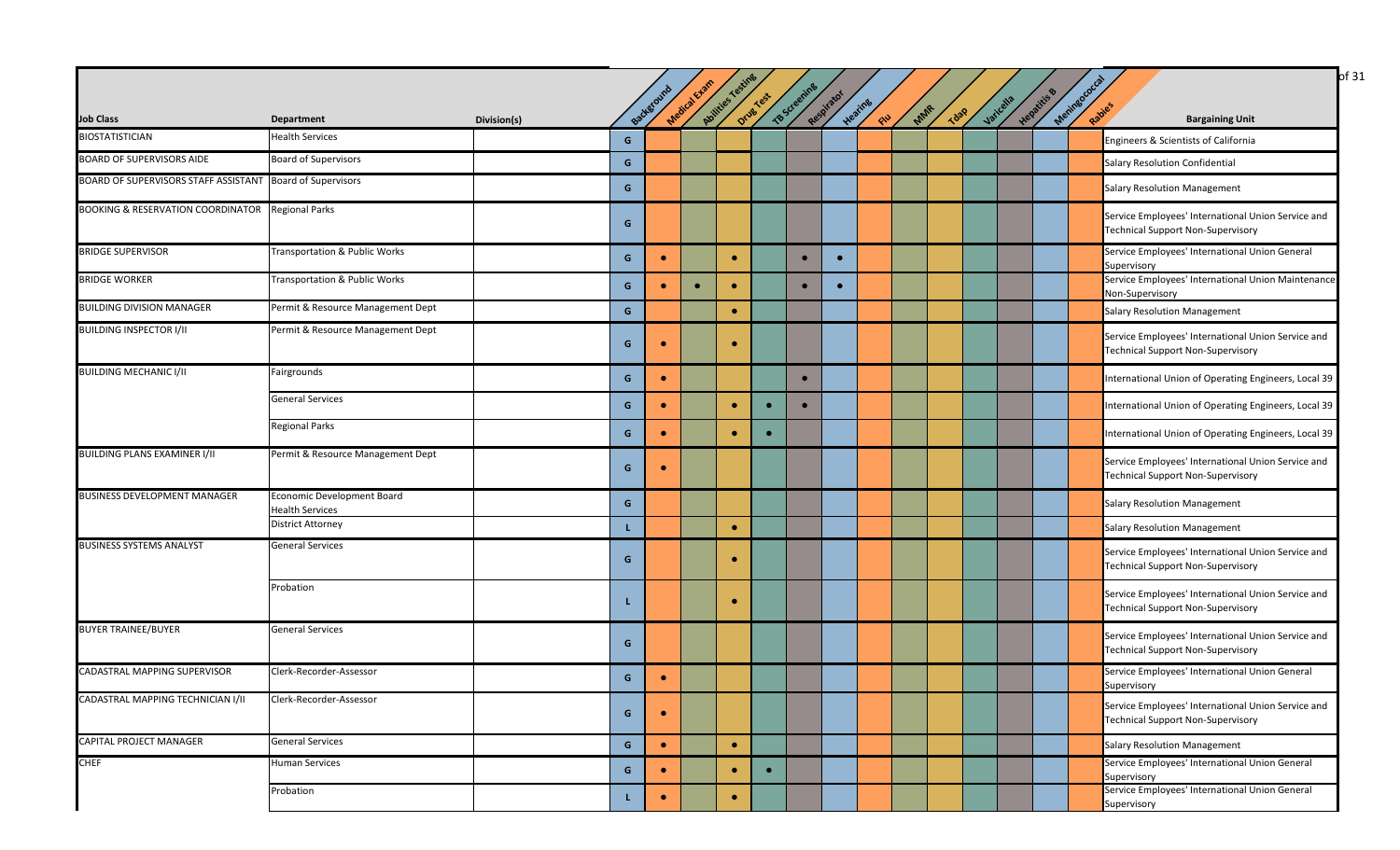|                                                    |                               |             |    |           |              |                    |           |              |            |                   |     |      |           |             |            | of 31                                                                                          |
|----------------------------------------------------|-------------------------------|-------------|----|-----------|--------------|--------------------|-----------|--------------|------------|-------------------|-----|------|-----------|-------------|------------|------------------------------------------------------------------------------------------------|
| <b>Job Class</b>                                   | Department                    | Division(s) |    | Backstoum | Medical Exam | Abilities restings | Drug Test | TB Screening | Respirator | Heating<br>$40 -$ | MAR | Tdap | Varicella | Hepatitis & | Meringococ | <b>Bargaining Unit</b>                                                                         |
|                                                    | Sheriff                       |             | L. | $\bullet$ |              | $\bullet$          |           |              |            | $\bullet$         |     |      |           |             |            | Service Employees' International Union General<br>Supervisory                                  |
| <b>CHIEF APPRAISER</b>                             | Clerk-Recorder-Assessor       |             | G  | $\bullet$ |              |                    |           |              |            |                   |     |      |           |             |            | <b>Salary Resolution Management</b>                                                            |
| CHIEF CRIMINAL INVESTIGATOR                        | <b>District Attorney</b>      |             | P  | $\bullet$ |              | $\bullet$          |           |              | $\bullet$  |                   |     |      |           |             |            | Sonoma County Law Enforcement Management<br>Association                                        |
| CHIEF DEPUTY AGRICULTURAL<br><b>COMMISSIONER</b>   | Agricultural Commissioner     |             | G  | $\bullet$ |              |                    |           |              |            |                   |     |      |           |             |            | <b>Salary Resolution Management</b>                                                            |
| CHIEF DEPUTY ASSESSOR                              | Clerk-Recorder-Assessor       |             | Ε. |           |              |                    |           |              |            |                   |     |      |           |             |            | Salary Resolution Management                                                                   |
| CHIEF DEPUTY CLERK OF THE BOARD                    | <b>Board of Supervisors</b>   |             | G  |           |              |                    |           |              |            |                   |     |      |           |             |            | <b>Salary Resolution Management</b>                                                            |
| CHIEF DEPUTY COUNTY CLERK-RECORDER                 | Clerk-Recorder-Assessor       |             | E. |           |              |                    |           |              |            |                   |     |      |           |             |            | <b>Salary Resolution Management</b>                                                            |
| CHIEF DEPUTY COUNTY COUNSEL                        | <b>County Counsel</b>         |             | G  |           |              |                    |           |              |            |                   |     |      |           |             |            | <b>Salary Resolution Management</b>                                                            |
| CHIEF DEPUTY DISTRICT ATTORNEY                     | <b>District Attorney</b>      |             | L. |           |              | $\bullet$          |           |              |            |                   |     |      |           |             |            | <b>Salary Resolution Management</b>                                                            |
| CHIEF DEPUTY PUBLIC ADMIN-GUARDIAN-<br>CONSERVATOR | <b>Human Services</b>         |             | G. |           |              | $\bullet$          |           | $\bullet$    |            |                   |     |      |           |             |            | <b>Salary Resolution Management</b>                                                            |
| CHIEF DEPUTY PUBLIC DEFENDER                       | Public Defender               |             | G  |           |              |                    | $\bullet$ |              |            |                   |     |      |           |             |            | <b>Salary Resolution Management</b>                                                            |
| CHIEF DEPUTY REGISTRAR OF VOTERS                   | Clerk-Recorder-Assessor       |             | Ε. |           |              |                    |           |              |            |                   |     |      |           |             |            | <b>Salary Resolution Management</b>                                                            |
| <b>CHIEF DEPUTY SEALER</b>                         | Agricultural Commissioner     |             | G  | $\bullet$ |              | $\bullet$          |           |              |            |                   |     |      |           |             |            | <b>Salary Resolution Management</b>                                                            |
| CHIEF OF ASSESSMENT STANDARDS                      | Clerk-Recorder-Assessor       |             | G  |           |              |                    |           |              |            |                   |     |      |           |             |            | <b>Salary Resolution Management</b>                                                            |
| <b>CHIEF PROBATION OFFICER</b>                     | Probation                     |             | P  | $\bullet$ |              | $\bullet$          | $\bullet$ |              |            |                   |     |      |           |             |            | Salary Resolution Department Heads                                                             |
| CHIEF RETIREMENT INVESTMENT OFFICER                | Retirement                    |             | E. |           |              |                    |           |              |            |                   |     |      |           |             |            | <b>Salary Resolution Management</b>                                                            |
| CHIEF THERAPIST CHILDREN'S THERAPY<br>PROGRAM      | <b>Health Services</b>        |             | G. | $\bullet$ |              | $\bullet$          |           |              |            |                   |     |      |           |             |            | Service Employees' International Union General<br>Supervisory                                  |
| CHIEF WELFARE FRAUD INVESTIGATOR                   | <b>Human Services</b>         |             | P  |           |              | $\bullet$          |           |              |            |                   |     |      |           |             |            | Sonoma County Law Enforcement Management<br>Association                                        |
| CHILD SUPPORT ATTORNEY I/II/III/IV                 | Child Support services        |             | G  |           |              | $\bullet$          |           |              |            |                   |     |      |           |             |            | Sonoma County Prosecutors' Association                                                         |
| CHILD SUPPORT FINANCIAL WORKER I/II                | <b>Child Support Services</b> |             | G  |           |              | $\bullet$          |           |              |            |                   |     |      |           |             |            | Service Employees' International Union Clerical Non-<br>Supervisory                            |
| CHILD SUPPORT OFFICER I/II                         | <b>Child Support Services</b> |             | G. |           |              | $\bullet$          |           |              |            |                   |     |      |           |             |            | Service Employees' International Union Service and<br><b>Technical Support Non-Supervisory</b> |
| CHILD SUPPORT OFFICER III                          | <b>Child Support Services</b> |             | G  |           |              | $\bullet$          |           |              |            |                   |     |      |           |             |            | Service Employees' International Union Service and<br><b>Technical Support Non-Supervisory</b> |
| <b>CHILD SUPPORT SERVICES SUPERVISOR</b>           | <b>Child Support Services</b> |             | G  |           |              | $\bullet$          |           |              |            |                   |     |      |           |             |            | Service Employees' International Union General<br>Supervisory                                  |
| CHILDREN'S RESIDENTIAL CARE<br>COUNSELOR I/II      | <b>Human Services</b>         |             | G  |           | $\bullet$    | $\bullet$          | $\bullet$ |              |            |                   |     |      |           |             |            | Sonoma County Law Enforcement Association<br>Corrections and Probation Non-Supervisory         |
| <b>CIVIL BUREAU SPECIALIST</b>                     | Sheriff                       |             | L. |           |              | $\bullet$          |           |              |            |                   |     |      |           |             |            | Service Employees' International Union General<br>Supervisory                                  |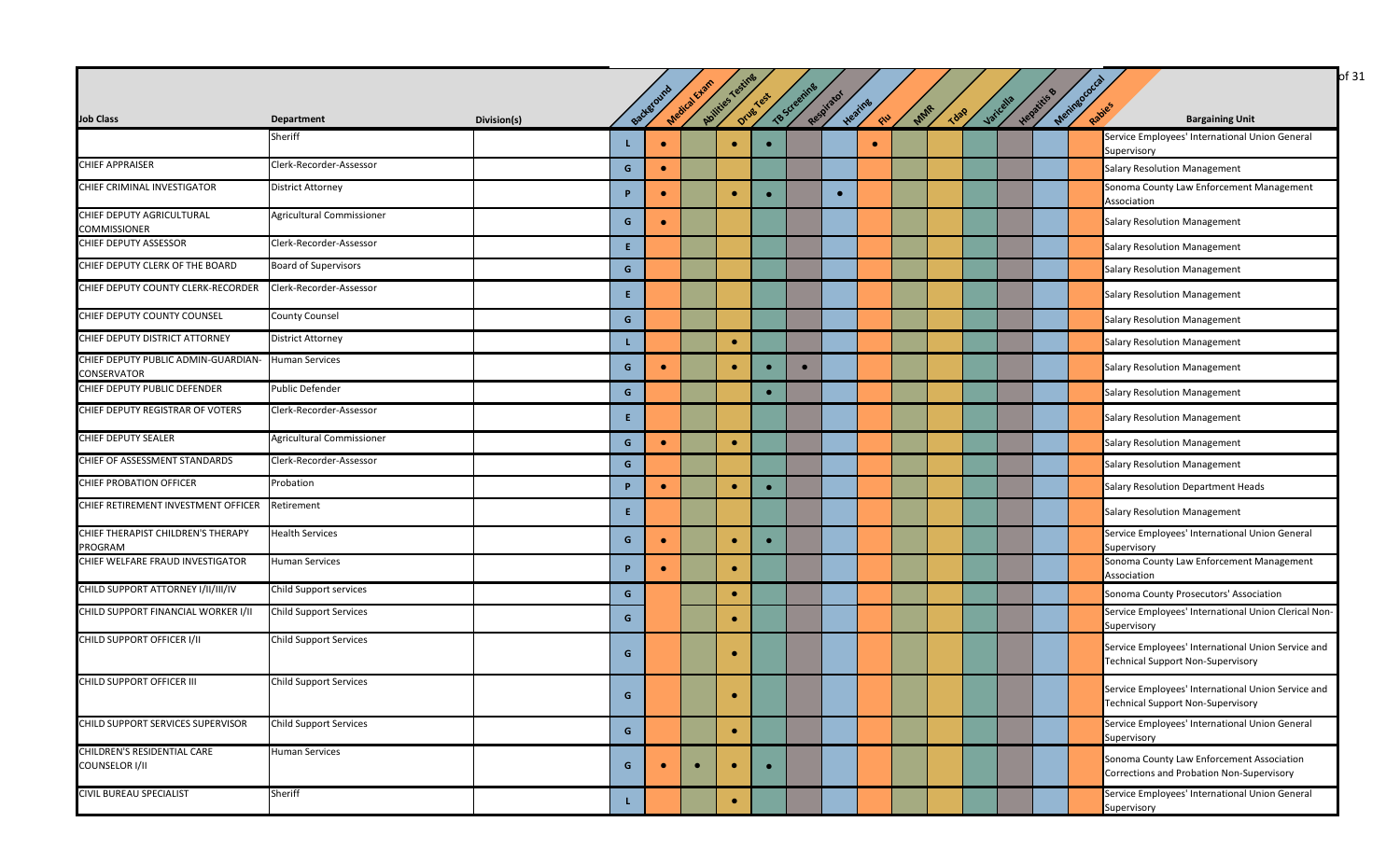|                                                  |                                         |                          |   |            | Medical Exam | Abilities resting |           | TB Screening |            |               |           |             |           |           |             | Meningococc | of 31                                                                                          |
|--------------------------------------------------|-----------------------------------------|--------------------------|---|------------|--------------|-------------------|-----------|--------------|------------|---------------|-----------|-------------|-----------|-----------|-------------|-------------|------------------------------------------------------------------------------------------------|
| <b>Job Class</b>                                 | <b>Department</b>                       | Division(s)              |   | Background |              |                   | Drug Test |              | Respirator | Heating<br>RU | MAR       | <b>Tdap</b> |           | Varicella | Hepatitis B |             | <b>Bargaining Unit</b>                                                                         |
| <b>CLIENT CARE MANAGER</b>                       | <b>Health Services</b>                  |                          | G | $\bullet$  |              | $\bullet$         |           |              |            | $\bullet$     |           | $\bullet$   | $\bullet$ | $\bullet$ |             |             | <b>Salary Resolution Management</b>                                                            |
| <b>CLIENT SUPPORT ASSISTANT</b>                  | <b>Health Services</b>                  |                          | G |            |              | $\bullet$         |           |              |            | $\bullet$     |           | $\bullet$   | $\bullet$ | $\bullet$ |             |             | Service Employees' International Union Social<br>Services Non-Supervisory                      |
| <b>CLIENT SUPPORT SPECIALIST</b>                 | <b>Health Services</b>                  |                          | G | $\bullet$  |              | $\bullet$         |           |              |            | $\bullet$     | $\bullet$ | $\bullet$   | $\bullet$ | $\bullet$ |             |             | Service Employees' International Union Social<br>Services Non-Supervisory                      |
| <b>CLINIC CLERK</b><br>(Extra-help)              | <b>Health Services</b>                  |                          | G | $\bullet$  |              |                   |           |              |            | $\bullet$     | $\bullet$ | $\bullet$   | $\bullet$ | $\bullet$ |             |             | Service Employees' International Union Clerical Non-<br>Supervisory                            |
| CLINICAL PSYCHOLOGIST                            | <b>Health Services</b>                  |                          | G |            |              | $\bullet$         | $\bullet$ |              |            | $\bullet$     | $\bullet$ | $\bullet$   | $\bullet$ | $\bullet$ |             |             | Engineers & Scientists of California                                                           |
| CODE ENFORCEMENT INSPECTOR I/II                  | Permit & Resource Management Dept       |                          | G | $\bullet$  |              | $\bullet$         |           |              |            |               |           |             |           |           |             |             | Service Employees' International Union Service and<br><b>Technical Support Non-Supervisory</b> |
| CODE ENFORCEMENT SUPERVISOR                      | Permit & Resource Management Dept       |                          | G |            |              | $\bullet$         |           |              |            |               |           |             |           |           |             |             | Service Employees' International Union General<br>Supervisory                                  |
| <b>COMMISSION COORDINATOR</b>                    | <b>Human Resources</b>                  |                          | G |            |              |                   |           |              |            |               |           |             |           |           |             |             | <b>Salary Resolution Unrepresented</b>                                                         |
| COMMUNICATIONS DISPATCH MANAGER                  | Sheriff                                 |                          | D |            |              | $\bullet$         |           |              | $\bullet$  |               |           |             |           |           |             |             | Sonoma County Law Enforcement Management<br>Association                                        |
| COMMUNICATIONS DISPATCHER I/II                   | Sheriff                                 |                          | D |            |              |                   |           |              |            |               |           |             |           |           |             |             | Sonoma County Law Enforcement Association<br>Corrections and Probation Non-Supervisory         |
| COMMUNICATIONS TECHNICIAN I/II                   | Sheriff                                 |                          |   | $\bullet$  |              | $\bullet$         |           |              |            |               |           |             |           |           |             |             | International Union of Operating Engineers, Local 39                                           |
| COMMUNITY DEVELOPMENT ASSISTANT<br>MANAGER       | <b>Community Development Commission</b> |                          | G |            |              |                   |           |              |            |               |           |             |           |           |             |             | <b>Salary Resolution Management</b>                                                            |
| COMMUNITY DEVELOPMENT ASSOCIATE                  | <b>Community Development Commission</b> |                          | G | $\bullet$  |              |                   |           |              |            |               |           |             |           |           |             |             | Service Employees' International Union General<br>Supervisory                                  |
| COMMUNITY DEVELOPMENT SPECIALIST<br>I/II.        | <b>Community Development Commission</b> |                          | G | $\bullet$  |              |                   |           |              |            |               |           |             |           |           |             |             | Service Employees' International Union Service and<br><b>Technical Support Non-Supervisory</b> |
| COMMUNITY MENTAL HEALTH SECTION<br>MANAGER       | <b>Health Services</b>                  |                          | G |            |              | $\bullet$         |           |              |            |               |           |             |           |           |             |             | <b>Salary Resolution Management</b>                                                            |
| COMMUNITY SERVICES OFFICER I/iI                  | <b>General Services</b>                 |                          | G |            |              |                   |           |              |            |               |           |             |           |           |             |             |                                                                                                |
|                                                  | Sheriff, all except:                    |                          |   | $\bullet$  |              | $\bullet$         |           |              |            |               |           |             |           |           |             |             | Service Employees' International Union Service and<br><b>Technical Support Non-Supervisory</b> |
|                                                  | Sheriff                                 | Civil Information Bureau |   | $\bullet$  |              | $\bullet$         |           |              |            |               |           |             |           |           |             |             |                                                                                                |
| COMPLIANCE AND DEPARTMENT RISK<br><b>MANAGER</b> | <b>Health Services</b>                  |                          | G |            |              |                   |           |              |            | $\bullet$     |           |             |           |           |             |             | <b>Salary Resolution Management</b>                                                            |
| COMPUTER LAB SUPPORT SPECIALST                   | <b>Human Services</b>                   |                          | G |            |              |                   |           |              |            |               |           |             |           |           |             |             | Service Employees' International Union Service and<br><b>Technical Support Non-Supervisory</b> |
| <b>COOK</b>                                      | <b>Human Services</b>                   |                          | G | $\bullet$  |              | $\bullet$         | $\bullet$ |              |            |               |           |             |           |           |             |             | Service Employees' International Union Service and<br><b>Technical Support Non-Supervisory</b> |
|                                                  | Probation                               |                          |   | $\bullet$  |              | $\bullet$         |           |              |            |               |           |             |           |           |             |             | Service Employees' International Union Service and<br><b>Technical Support Non-Supervisory</b> |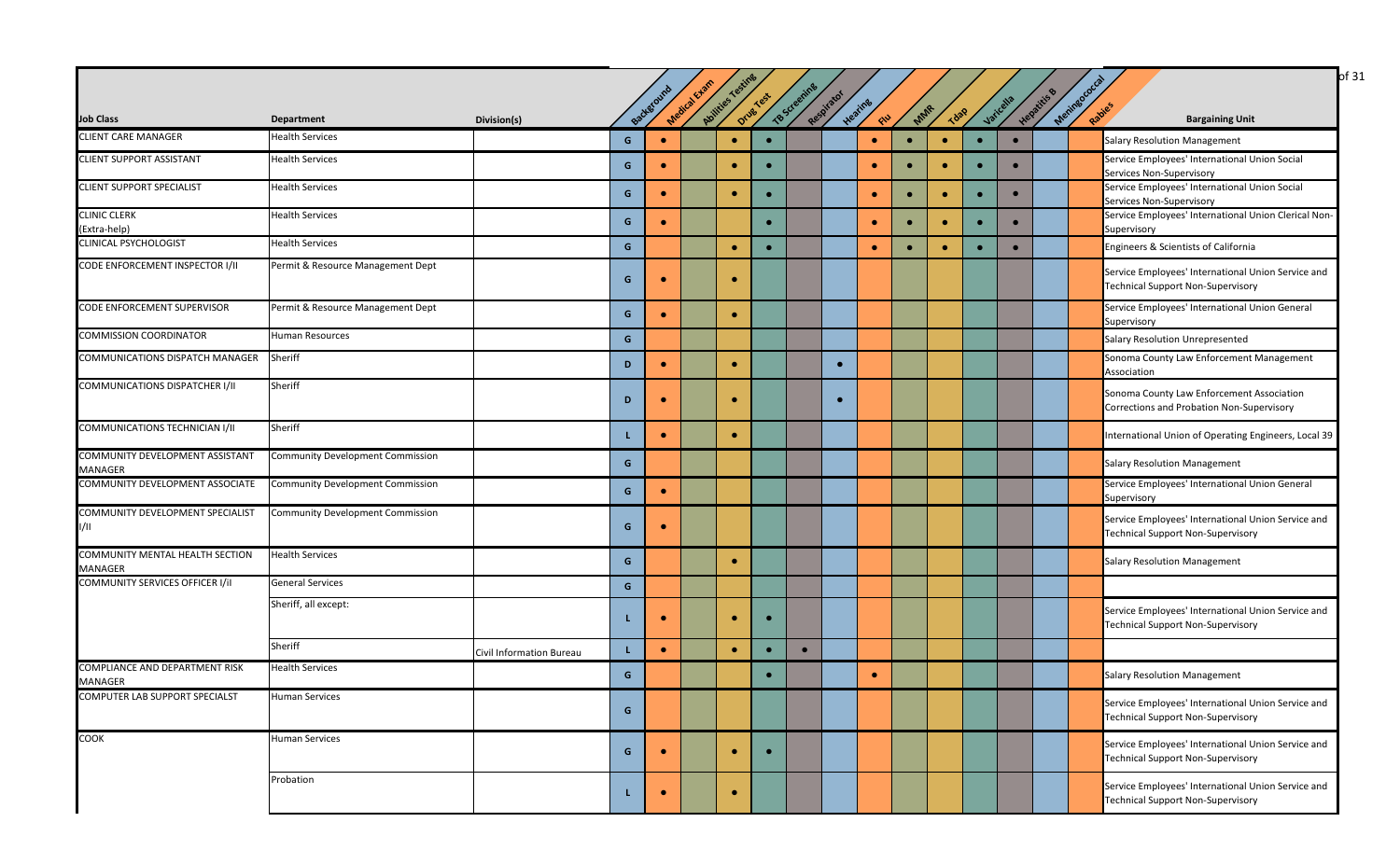|                                                       |                                                                              |                        |              |           |              |                  |           |              |            |            |     |      |           |             |                      | of 31                                                                                          |
|-------------------------------------------------------|------------------------------------------------------------------------------|------------------------|--------------|-----------|--------------|------------------|-----------|--------------|------------|------------|-----|------|-----------|-------------|----------------------|------------------------------------------------------------------------------------------------|
|                                                       |                                                                              |                        |              | Backstoum | Medical Exam | Avitties Testing | Drug Test | TB Screening | Respirator | Heating    |     |      | Varicella | Hepatitis B | Meninsococ<br>Rapies |                                                                                                |
| <b>Job Class</b>                                      | <b>Department</b>                                                            | Division(s)            |              |           |              |                  |           |              |            | <b>CIU</b> | Mar | Tdap |           |             |                      | <b>Bargaining Unit</b>                                                                         |
|                                                       | Sheriff                                                                      |                        | L            |           |              | $\bullet$        |           |              |            | $\bullet$  |     |      |           |             |                      | Service Employees' International Union Service and<br><b>Technical Support Non-Supervisory</b> |
| <b>CORRECTIONAL DEPUTY I/II</b>                       | Sheriff                                                                      |                        | P            | $\bullet$ | $\bullet$    | $\bullet$        |           | $\bullet$    | $\bullet$  |            |     |      |           |             |                      | Sonoma County Law Enforcement Association<br>Corrections and Probation Non-Supervisory         |
| <b>CORRECTIONAL LIEUTENANT</b>                        | Sheriff, all except:                                                         |                        | P            | $\bullet$ |              | $\bullet$        | $\bullet$ |              |            |            |     |      |           |             |                      | Sonoma County Law Enforcement Management<br>Association                                        |
|                                                       | Sheriff                                                                      | <b>Detention Admin</b> | P            | $\bullet$ |              | $\bullet$        |           |              |            | $\bullet$  |     |      |           |             |                      | Sonoma County Law Enforcement Management<br>Association                                        |
| <b>CORRECTIONAL SERGEANT</b>                          | Sheriff                                                                      |                        | Þ            |           |              | $\bullet$        |           |              |            |            |     |      |           |             |                      | Sonoma County Law Enforcement Association<br>Corrections and Probation Supervisory             |
| <b>COUNTY ADMINISTRATOR</b>                           | County Administrator                                                         |                        | Æ.           |           |              |                  |           |              |            |            |     |      |           |             |                      | Salary Resolution Department Heads                                                             |
| COUNTY CLERK-RECORDER-ASSESSOR                        | Clerk-Recorder-Assessor                                                      |                        | N/A          |           |              |                  |           |              |            |            |     |      |           |             |                      | Salary Resolution Department Heads                                                             |
| <b>COUNTY COUNSEL</b>                                 | <b>County Counsel</b>                                                        |                        | E.           |           |              |                  |           |              |            |            |     |      |           |             |                      | Salary Resolution Department Heads                                                             |
| <b>CUSTOMER SERVICE SUPERVISOR</b>                    | Permit & Resource Management Dept                                            |                        | G            |           |              |                  |           |              |            |            |     |      |           |             |                      | Service Employees' International Union General<br>Supervisory                                  |
| <b>DAIRY INSPECTOR</b>                                | <b>Health Services</b>                                                       |                        | G            | $\bullet$ |              |                  |           |              |            |            |     |      |           |             |                      | Engineers & Scientists of California                                                           |
| DEPARTMENT ACCOUNTING MANAGER                         | Health Services<br>Human Services                                            |                        | G            |           |              |                  |           |              |            |            |     |      |           |             |                      | Salary Resolution Management                                                                   |
| DEPARTMENT ADMINISTRATIVE SERVICES<br><b>DIRECTOR</b> | <b>Health Services</b>                                                       |                        | G            |           |              |                  |           |              |            | $\bullet$  |     |      |           |             |                      | <b>Salary Resolution Management</b>                                                            |
|                                                       | Human Services                                                               |                        | $\mathsf{G}$ |           |              |                  |           |              |            |            |     |      |           |             |                      | <b>Salary Resolution Management</b>                                                            |
|                                                       | Sheriff                                                                      |                        | L.           |           |              | $\bullet$        |           |              |            |            |     |      |           |             |                      | Salary Resolution Management                                                                   |
| ADMINISTRATIVE TRAINEE/DEPARTMENT<br><b>ANALYST</b>   | Countywide, except:                                                          |                        | G            |           |              |                  |           |              |            |            |     |      |           |             |                      | Salary Resolution Management                                                                   |
|                                                       | <b>District Attorney</b><br>Probation<br>Sheriff                             |                        | L            |           |              | $\bullet$        |           |              |            |            |     |      |           |             |                      | <b>Salary Resolution Management</b>                                                            |
| DEPARTMENT INFORMATION SYSTEMS<br><b>COORDINATOR</b>  | Countywide,                                                                  |                        | G            |           |              |                  |           |              |            |            |     |      |           |             |                      | <b>Salary Resolution Management</b>                                                            |
| DEPARTMENT INFORMATION SYSTEMS<br><b>MANAGER</b>      | Countywide, except:                                                          |                        | G            |           |              |                  |           |              |            |            |     |      |           |             |                      | <b>Salary Resolution Management</b>                                                            |
|                                                       | Probation                                                                    |                        | L            |           |              | $\bullet$        |           |              |            |            |     |      |           |             |                      | <b>Salary Resolution Management</b>                                                            |
| DEPARTMENT INFORMATION SYSTEMS<br>SPECIALIST I/II     | Countywide, except:                                                          |                        | G            |           |              |                  |           |              |            |            |     |      |           |             |                      | Service Employees' International Union Service and<br><b>Technical Support Non-Supervisory</b> |
|                                                       | Auditor-Controller -Tax Collector-Treasurer<br><b>Child Support Services</b> |                        | G            | $\bullet$ |              | $\bullet$        |           |              |            |            |     |      |           |             |                      | Service Employees' International Union Service and<br><b>Technical Support Non-Supervisory</b> |
|                                                       | <b>District Attorney</b><br>Probation<br>Sheriff                             |                        | L.           |           |              | $\bullet$        |           |              |            |            |     |      |           |             |                      | Service Employees' International Union Service and<br><b>Technical Support Non-Supervisory</b> |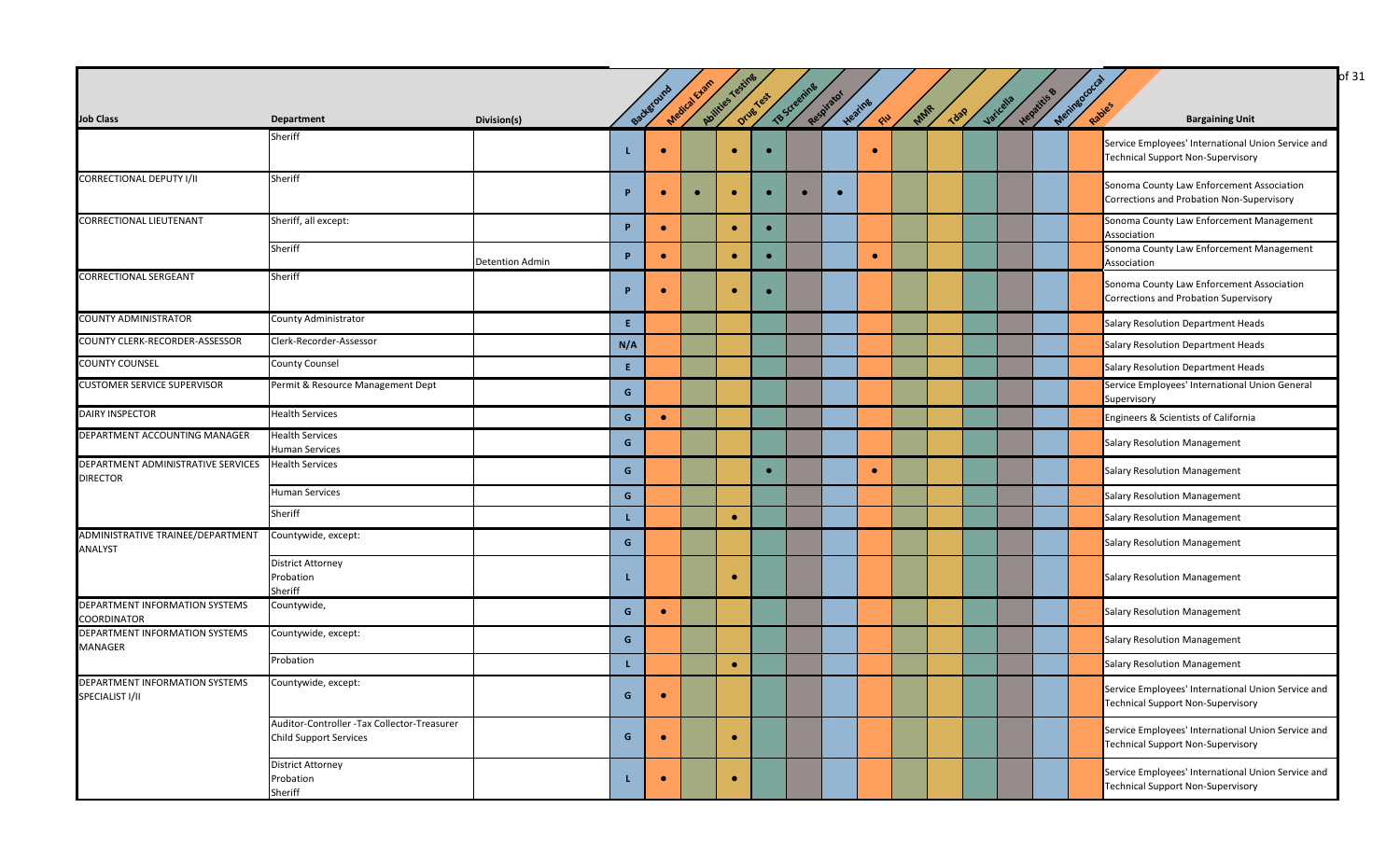|                                                          |                                                                                        |             |                |           |              |                  |           |              |            |                |           |             |           |             |             | of 31                                                                                          |
|----------------------------------------------------------|----------------------------------------------------------------------------------------|-------------|----------------|-----------|--------------|------------------|-----------|--------------|------------|----------------|-----------|-------------|-----------|-------------|-------------|------------------------------------------------------------------------------------------------|
| <b>Job Class</b>                                         | <b>Department</b>                                                                      | Division(s) |                | Backgroun | Medical Exam | Aulities Testing | Drug Yest | TB Screening | Respirator | Heating<br>CIU | MAR       | <b>Tdap</b> | Varicella | Hepatitis & | Meninegococ | <b>Bargaining Unit</b>                                                                         |
| DEPARTMENT INFORMATION SYSTEMS<br><b>TECHNICIAN I/II</b> | Countywide                                                                             |             | G              |           |              |                  |           |              |            |                |           |             |           |             |             | Service Employees' International Union Service and<br><b>Technical Support Non-Supervisory</b> |
| DEPARTMENT PROGRAM MANAGER                               | Countywide, except:                                                                    |             | G              |           |              |                  |           |              |            |                |           |             |           |             |             | <b>Salary Resolution Management</b>                                                            |
|                                                          | <b>District Attorney</b><br>Probation<br>Sheriff                                       |             |                |           |              | $\bullet$        |           |              |            |                |           |             |           |             |             | <b>Salary Resolution Management</b>                                                            |
| DEPUTY AGRICULTURAL COMMISSION                           | Agricultural Commissioner                                                              |             | G              | $\bullet$ |              |                  |           |              |            |                |           |             |           |             |             | Service Employees' International Union General<br>Supervisory                                  |
| <b>DEPUTY CHIEF ENGINEER</b>                             | <b>Water Agency</b>                                                                    |             | G              | $\bullet$ |              |                  |           |              |            |                |           |             |           |             |             | <b>Salary Resolution Management</b>                                                            |
| DEPUTY CHIEF PROBATION OFFICER                           | Probation                                                                              |             | P              |           |              |                  | $\bullet$ |              |            |                |           |             |           |             |             | Sonoma County Law Enforcement Management<br>Association                                        |
| DEPUTY COUNTY ADMINISTRATOR                              | County Administrator                                                                   |             | E.             |           |              |                  |           |              |            |                |           |             |           |             |             | Salary Resolution Management                                                                   |
| DEPUTY COUNTY COUNSEL I/II/III/IV                        | <b>County Counsel</b>                                                                  |             | G              |           |              |                  |           |              |            |                |           |             |           |             |             | <b>Salary Resolution Management</b>                                                            |
| <b>DEPUTY DIRECTOR ENGINEERING &amp;</b><br>MAINTENANCE  | Transportation & Public Works                                                          |             | E.             |           |              |                  |           |              |            |                |           |             |           |             |             | <b>Salary Resolution Management</b>                                                            |
| DEPUTY DIRECTOR ENGINEERING<br><b>CONSTRUCTION</b>       | Permit & Resource Management Dept                                                      |             | E.             |           |              | $\bullet$        |           |              |            |                |           |             |           |             |             | <b>Salary Resolution Management</b>                                                            |
| DEPUTY DIRECTOR REGIONAL PARKS                           | <b>Regional Parks</b>                                                                  |             | $\mathbf{E}$ . |           |              |                  |           |              |            |                |           |             |           |             |             | Salary Resolution Management                                                                   |
| DEPUTY DIRECTOR TRANSPORTATION &<br><b>OPERATIONS</b>    | Transportation & Public Works                                                          |             | Æ.             |           |              |                  |           |              |            |                |           |             |           |             |             | <b>Salary Resolution Management</b>                                                            |
| DEPUTY DIRECTOR-PLANNING                                 | Permit & Resource Management Dept                                                      |             | E.             |           |              |                  |           |              |            |                |           |             |           |             |             | <b>Salary Resolution Management</b>                                                            |
| DEPUTY DISTRICT ATTORNEY I/II/III/IV                     | <b>District Attorney</b>                                                               |             | L.             |           |              | ٠                |           |              |            |                |           |             |           |             |             | Sonoma County Prosecutors' Association                                                         |
| <b>DEPUTY EMERGENCY SERVICES</b><br><b>COORDINATOR</b>   | Fire & Emergency Services                                                              |             | G              | $\bullet$ |              | $\bullet$        |           |              |            |                |           |             |           |             |             | <b>Salary Resolution Unrepresented</b>                                                         |
| <b>DEPUTY FAIR MANAGER</b>                               | Fairgrounds                                                                            |             | E.             | $\bullet$ |              |                  |           |              |            |                |           |             |           |             |             | <b>Salary Resolution Management</b>                                                            |
| DEPUTY PUBLIC ADMINISTRATOR-<br>GUARDIAN-CONSERVATOR     | <b>Human Services</b>                                                                  |             | G              | $\bullet$ |              | $\bullet$        | $\bullet$ | $\bullet$    |            |                |           |             |           |             |             | Service Employees' International Union Service and<br><b>Technical Support Non-Supervisory</b> |
| DEPUTY PUBLIC DEFENDER I/II/III/IV                       | <b>Public Defender</b>                                                                 |             | G              |           |              |                  | $\bullet$ |              |            |                |           |             |           |             |             | Sonoma County Public Defender Attorney's<br>Association                                        |
| DEPUTY PUBLIC HEALTH OFFICER                             | <b>Health Services</b>                                                                 |             | G              |           |              | $\bullet$        | $\bullet$ | $\bullet$    |            | $\bullet$      | $\bullet$ | $\bullet$   | $\bullet$ |             |             | <b>Salary Resolution Management</b>                                                            |
| <b>DEPUTY SHERIFF TRAINEE/I/II</b>                       | Sheriff                                                                                |             | P              | $\bullet$ | $\bullet$    | $\bullet$        | $\bullet$ | $\bullet$    | $\bullet$  |                |           |             |           |             |             | Deputy Sheriff's Association Non-Supervisory                                                   |
| DETENTION ASSISTANT                                      | Sheriff                                                                                |             |                | $\bullet$ | $\bullet$    | $\bullet$        | $\bullet$ | $\bullet$    |            |                |           |             |           |             |             | Service Employees' International Union Service and<br><b>Technical Support Non-Supervisory</b> |
| <b>DIRECTOR HUMAN RESOURCES</b>                          | <b>Human Resources</b>                                                                 |             | E.             |           |              |                  |           |              |            |                |           |             |           |             |             | Salary Resolution Department Heads                                                             |
| <b>REV &amp; OUTREA</b>                                  | DIRECTOR INDEPENDENT OFF OF LAW ENF Independent Office of Law Enf Review &<br>Outreach |             | E.             |           |              | $\bullet$        | $\bullet$ |              |            |                |           |             |           |             |             | Salary Resolution Department Heads                                                             |
| DIRECTOR OF CHILD SUPPORT SERVICES                       | <b>Child Support Services</b>                                                          |             | $\mathsf{E}$   |           |              |                  |           |              |            |                |           |             |           |             |             | Salary Resolution Department Heads                                                             |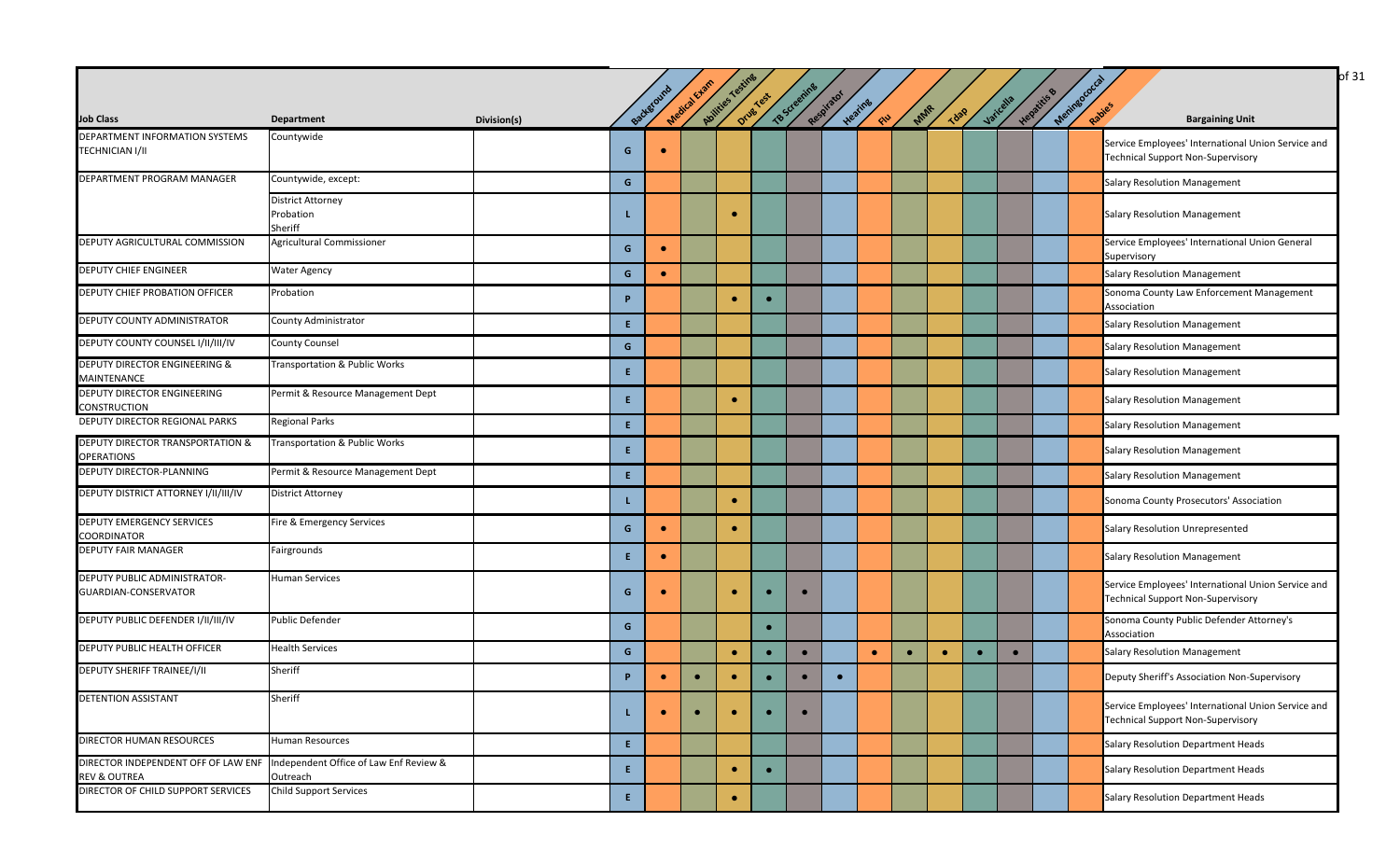|                                                                                   |                                   |             |     | Backgroun | Medical Exam | Abilities Testing | Drug Test | TB Screening | Respirator |                       |           |             |           |           | Hepatitis | Meninsococ |                                                                                                |
|-----------------------------------------------------------------------------------|-----------------------------------|-------------|-----|-----------|--------------|-------------------|-----------|--------------|------------|-----------------------|-----------|-------------|-----------|-----------|-----------|------------|------------------------------------------------------------------------------------------------|
| <b>Job Class</b>                                                                  | <b>Department</b>                 | Division(s) |     |           |              |                   |           |              |            | Heating<br><b>CIU</b> | MAR       | <b>Tdap</b> | Varicella |           |           | Rapies     | <b>Bargaining Unit</b>                                                                         |
| DIRECTOR OF FIRE AND EMERGENCY<br><b>SERVICES</b>                                 | Fire & Emergency Services         |             | E.  | $\bullet$ |              | $\bullet$         | $\bullet$ |              |            |                       |           |             |           |           |           |            | Salary Resolution Department Heads                                                             |
| DIRECTOR OF HEALTH PROGRAM<br>PLANNING AND EVALUATION                             | <b>Health Services</b>            |             | G   |           |              |                   | $\bullet$ |              |            | $\bullet$             |           |             |           |           |           |            | <b>Salary Resolution Management</b>                                                            |
| DIRECTOR OF HEALTH SERVICES                                                       | <b>Health Services</b>            |             | E.  |           |              |                   | $\bullet$ |              |            | $\bullet$             |           |             |           |           |           |            | Salary Resolution Department Heads                                                             |
| DIRECTOR OF HUMAN SERVICES                                                        | <b>Human Services</b>             |             | E.  |           |              |                   |           |              |            |                       |           |             |           |           |           |            | Salary Resolution Department Heads                                                             |
| DIRECTOR OF REGIONAL PARKS                                                        | <b>Regional Parks</b>             |             | E.  |           |              |                   |           |              |            |                       |           |             |           |           |           |            | Salary Resolution Department Heads                                                             |
| DIRECTOR OF TRANSPORTATION & PUBLIC Transportation & Public Works<br><b>WORKS</b> |                                   |             | E.  |           |              |                   |           |              |            |                       |           |             |           |           |           |            | Salary Resolution Department Heads                                                             |
| <b>DIRECTOR PRMD</b>                                                              | Permit & Resource Management Dept |             | E.  |           |              |                   |           |              |            |                       |           |             |           |           |           |            | Salary Resolution Department Heads                                                             |
| <b>DISTRICT ATTORNEY</b>                                                          | <b>District Attorney</b>          |             | N/A |           |              |                   |           |              |            |                       |           |             |           |           |           |            | Salary Resolution Department Heads                                                             |
| DISTRICT ATTORNEY INVESTIGATOR<br>TRAINEE/I/II                                    | <b>District Attorney</b>          |             | D   | $\bullet$ |              | $\bullet$         | $\bullet$ |              | $\bullet$  |                       |           |             |           | $\bullet$ |           |            | Sonoma County Law Enforcement Association Law<br><b>Enforcement Non-Supervisory</b>            |
| <b>DOCUMENT RECORDER I/II</b>                                                     | Clerk-Recorder-Assessor           |             | G   |           |              |                   |           |              |            |                       |           |             |           |           |           |            | Service Employees' International Union Clerical Non-<br>Supervisory                            |
| <b>DOCUMENT RECORDER III</b>                                                      | Clerk-Recorder-Assessor           |             | G   |           |              |                   |           |              |            |                       |           |             |           |           |           |            | Service Employees' International Union General<br>Supervisory                                  |
| ELECTION SPECIALIST I/II                                                          | Clerk-Recorder-Assessor           |             | G   |           |              |                   |           |              |            |                       |           |             |           |           |           |            | Service Employees' International Union Clerical Non-<br>Supervisory                            |
| ELECTRICIAN-INSTRUMENTATION<br>TECHNICIAN                                         | <b>Water Agency</b>               |             | G   |           |              | $\bullet$         |           |              |            |                       |           |             |           |           |           |            | International Union of Operating Engineers, Local 39                                           |
| ELIGIBILITY SPECIALIST I/II                                                       | <b>Human Services</b>             |             | G   |           |              |                   |           |              |            |                       |           |             |           |           |           |            | Service Employees' International Union Social<br>Services Non-Supervisory                      |
| ELIGIBILITY SPECIALIST SUPERVISOR                                                 | <b>Human Services</b>             |             | G   |           |              |                   |           |              |            |                       |           |             |           |           |           |            | Service Employees' International Union General<br>Supervisory                                  |
| <b>ELIGIBILITY SUPERVISOR</b>                                                     | <b>Human Services</b>             |             | G   |           |              |                   |           |              |            |                       |           |             |           |           |           |            | Service Employees' International Union General<br>Supervisory                                  |
| <b>ELIGIBILITY WORKER I/II</b>                                                    | <b>Human Services</b>             |             | G   |           |              |                   |           |              |            |                       |           |             |           |           |           |            | Service Employees' International Union Social<br>Services Non-Supervisory                      |
|                                                                                   | <b>Health Services</b>            |             | G   |           |              | $\bullet$         | $\bullet$ |              |            | $\bullet$             | $\bullet$ | $\bullet$   |           | $\bullet$ |           |            | Service Employees' International Union Social<br>Services Non-Supervisory                      |
| <b>ELIGIBILITY WORKER III</b>                                                     | <b>Health Services</b>            |             | G   |           |              | $\bullet$         | $\bullet$ |              |            | $\bullet$             | $\bullet$ | $\bullet$   |           | $\bullet$ |           |            | Service Employees' International Union Social<br>Services Non-Supervisory                      |
|                                                                                   | <b>Human Services</b>             |             | G   |           |              |                   |           |              |            |                       |           |             |           |           |           |            | Service Employees' International Union Social<br>Services Non-Supervisory                      |
| <b>EMERGENCY MEDICAL SERVICES</b><br><b>COORDINATOR</b>                           | <b>Health Services</b>            |             | G   |           |              |                   |           |              |            |                       |           |             |           |           |           |            | <b>Salary Resolution Management</b>                                                            |
| <b>EMERGENCY SERVICES COORDINATOR</b>                                             | Fire & Emergency Services         |             | G   | $\bullet$ |              | $\bullet$         |           |              |            |                       |           |             |           |           |           |            | <b>Salary Resolution Management</b>                                                            |
| <b>EMPLOYEE RELATIONS MANAGER</b>                                                 | <b>Human Resources</b>            |             | E.  |           |              |                   |           |              |            |                       |           |             |           |           |           |            | Salary Resolution Management                                                                   |
| <b>EMPLOYMENT &amp; TRAINING COORDINATOR Human Services</b>                       |                                   |             | G   |           |              |                   |           |              |            |                       |           |             |           |           |           |            | Service Employees' International Union Service and<br><b>Technical Support Non-Supervisory</b> |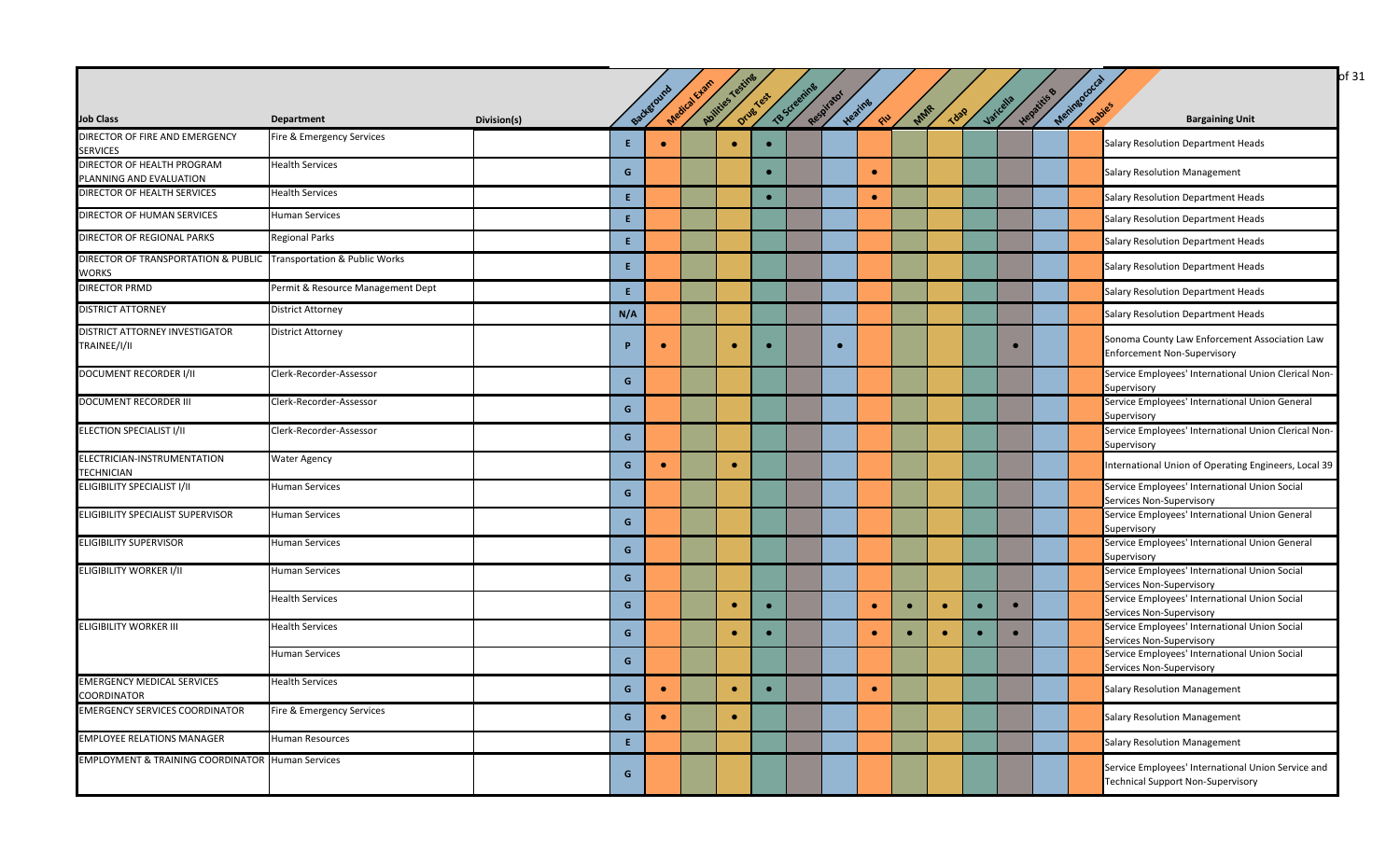|                                                                |                                                                    |                         |   |            | Medical Evan | Abilities Testines |          | TB Screening |            |               |      |             |           |             |             | of 31                                                                                          |
|----------------------------------------------------------------|--------------------------------------------------------------------|-------------------------|---|------------|--------------|--------------------|----------|--------------|------------|---------------|------|-------------|-----------|-------------|-------------|------------------------------------------------------------------------------------------------|
| <b>Job Class</b>                                               | <b>Department</b>                                                  | Division(s)             |   | Background |              |                    | Orugicas |              | Respirator | Heating<br>RU | Mars | <b>TO2P</b> | Varicella | Hepatitis B | Meninsococo | Rapies<br><b>Bargaining Unit</b>                                                               |
| <b>EMPLOYMENT &amp; TRAINING COUNSELOR I/II Human Services</b> |                                                                    |                         | G |            |              |                    |          |              |            |               |      |             |           |             |             | Service Employees' International Union Service and<br><b>Technical Support Non-Supervisory</b> |
| <b>EMPLOYMENT &amp; TRAINING SPECIALIST</b>                    | <b>Human Services</b>                                              |                         | G |            |              |                    |          |              |            |               |      |             |           |             |             | Service Employees' International Union Service and<br><b>Technical Support Non-Supervisory</b> |
| <b>EMPLOYMENT HOUSING COUNSELOR</b>                            | <b>Community Development Commission</b>                            |                         | G |            |              |                    |          |              |            |               |      |             |           |             |             | Service Employees' International Union Service and<br><b>Technical Support Non-Supervisory</b> |
| <b>ENERGY &amp; SUSTAINABILITY PROGRAM</b><br>MANAGER          | <b>General Services</b>                                            |                         | G |            |              |                    |          |              |            |               |      |             |           |             |             | <b>Salary Resolution Management</b>                                                            |
| ENGINEER/JR ENGINEER/ASSISTANT<br>ENGINEER                     | Permit & Resource Management Dept<br>Transportation & Public Works |                         | G | $\bullet$  |              | $\bullet$          |          |              |            |               |      |             |           |             |             | <b>Western Council of Engineers</b>                                                            |
| <b>ENGINEERING DIVISION MANAGER</b>                            | Permit & Resource Management Dept                                  |                         | G | $\bullet$  |              | $\bullet$          |          |              |            |               |      |             |           |             |             | <b>Salary Resolution Management</b>                                                            |
|                                                                | Transportation & Public Works                                      |                         | G | $\bullet$  |              | $\bullet$          |          |              |            |               |      |             |           |             |             | Western Council of Engineers                                                                   |
| ENGINEERING PROGRAMMING MANAGER Water Agency                   |                                                                    |                         | G |            |              |                    |          |              |            |               |      |             |           |             |             | <b>Salary Resolution Management</b>                                                            |
| ENGINEERING TECHNICIAN AIDE/I/II/III                           | Permit & Resource Management Dept                                  |                         | G | $\bullet$  |              | $\bullet$          |          |              |            |               |      |             |           |             |             | Service Employees' International Union Service and<br><b>Technical Support Non-Supervisory</b> |
|                                                                | Transportation & Public Works, all except:                         |                         | G | $\bullet$  |              |                    |          |              |            |               |      |             |           |             |             | Service Employees' International Union Service and<br><b>Technical Support Non-Supervisory</b> |
|                                                                | Transportation & Public Works                                      | Roads-Materials Lab     | G | $\bullet$  |              |                    |          |              | $\bullet$  |               |      |             |           |             |             |                                                                                                |
|                                                                | Water Agency, all except                                           |                         | G |            |              |                    |          |              | $\bullet$  |               |      |             |           |             |             | Service Employees' International Union Service and<br><b>Technical Support Non-Supervisory</b> |
|                                                                | <b>Water Agency</b>                                                | <b>Construction Mgt</b> | G |            |              |                    |          |              | $\bullet$  |               |      |             |           |             |             | Service Employees' International Union Service and<br><b>Technical Support Non-Supervisory</b> |
| <b>ENGINEERING TECHNICIAN IV</b>                               | Agricultural Commissioner<br><b>Water Agency</b>                   |                         | G | $\bullet$  |              |                    |          |              |            |               |      |             |           |             |             | Service Employees' International Union General<br>Supervisory                                  |
|                                                                | Permit & Resource Management Dept                                  |                         | G | $\bullet$  |              | $\bullet$          |          |              |            |               |      |             |           |             |             | Service Employees' International Union General<br>Supervisory                                  |
|                                                                | Transportation & Public Works                                      |                         | G | $\bullet$  |              |                    |          |              | $\bullet$  |               |      |             |           |             |             | Service Employees' International Union General<br>Supervisory                                  |
| ENVIRONMENTAL DISCOVERY CENTER<br>COORDINATOR                  | <b>Regional Parks</b>                                              |                         | G | $\bullet$  |              |                    |          |              |            |               |      |             |           |             |             | <b>Salary Resolution Management</b>                                                            |
| ENVIRONMENTAL HEALTH AND SAFETY<br><b>SECTION MANAGER</b>      | <b>Health Services</b>                                             |                         | G |            |              | $\bullet$          |          |              |            |               |      |             |           |             |             | <b>Salary Resolution Management</b>                                                            |
| ENVIRONMENTAL HEALTH PROGRAM<br>MANAGER                        | <b>Health Services</b>                                             |                         | G |            |              | $\bullet$          |          |              |            |               |      |             |           |             |             | <b>Salary Resolution Management</b>                                                            |
| ENVIRONMENTAL HEALTH SPECIALIST<br>TRAINEE/I/II                | <b>Health Services</b><br>Permit & Resource Management Dept        |                         | G | $\bullet$  |              | $\bullet$          |          |              |            |               |      |             |           |             |             | Engineers & Scientists of California                                                           |
| ENVIRONMENTAL HEALTH TECHNICIAN                                | <b>Health Services</b>                                             |                         | G | $\bullet$  |              |                    |          |              |            |               |      |             |           |             |             | Service Employees' International Union Service and<br><b>Technical Support Non-Supervisory</b> |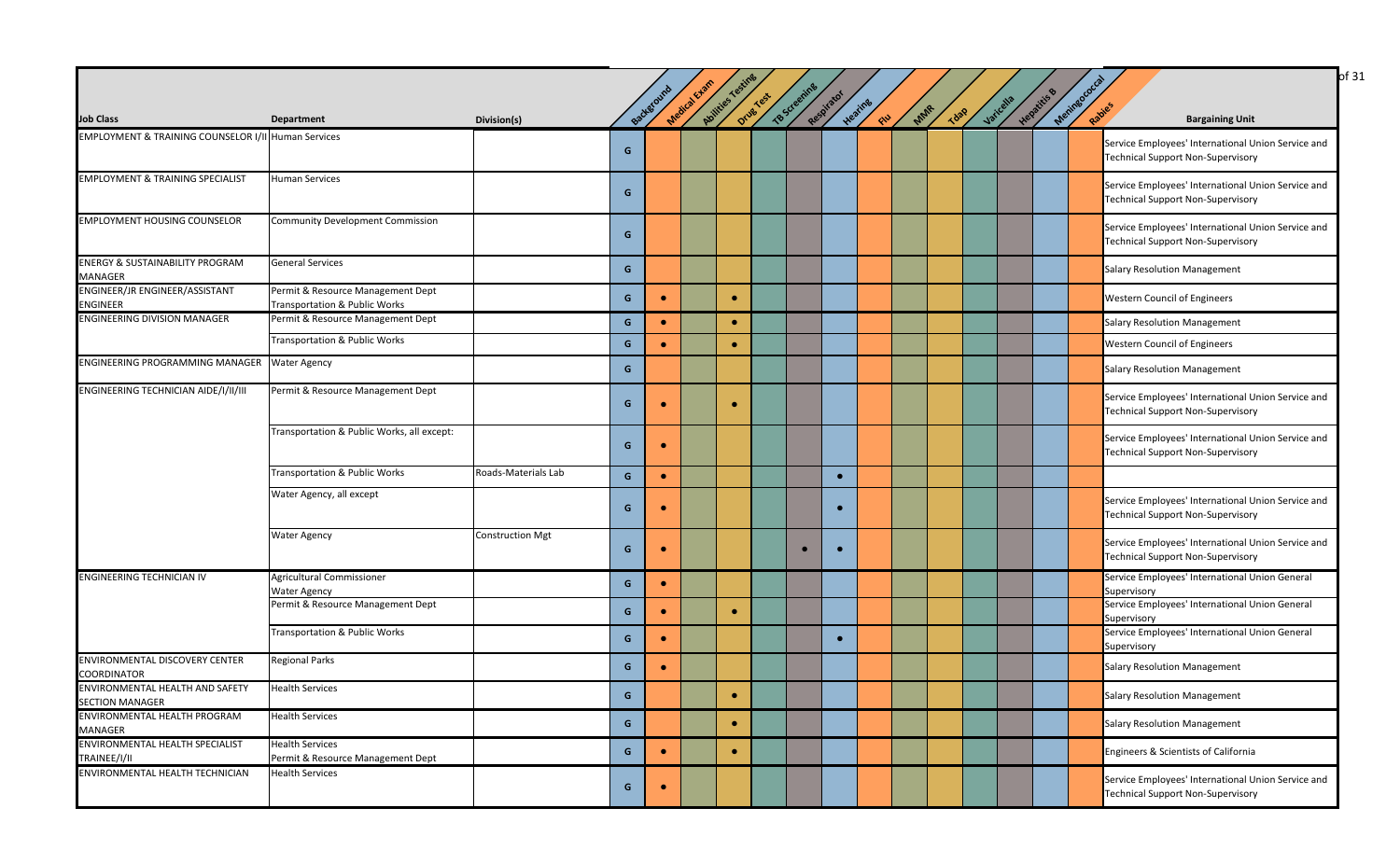|                                                                              |                                         |                            |    |           |              |                  |             |              |            |                        |           |             |           |             |                                                                                                | of 31 |
|------------------------------------------------------------------------------|-----------------------------------------|----------------------------|----|-----------|--------------|------------------|-------------|--------------|------------|------------------------|-----------|-------------|-----------|-------------|------------------------------------------------------------------------------------------------|-------|
|                                                                              |                                         |                            |    |           |              |                  |             |              |            |                        |           |             |           |             |                                                                                                |       |
| <b>Job Class</b>                                                             | Department                              |                            |    | Backgroun | Medical Exam | Avilides Testing | Drives Yest | TB Screening | Respirator | Heating<br><b>SHOP</b> | MAR       | <b>Tdap</b> | Varicella | Hepatitis B | Meringococ<br>Rapies<br><b>Bargaining Unit</b>                                                 |       |
| <b>ENVIRONMENTAL SPECIALIST</b>                                              | Agricultural Commissioner               | Division(s)                |    |           |              |                  |             |              |            |                        |           |             |           |             |                                                                                                |       |
|                                                                              |                                         |                            | G  |           |              |                  |             |              |            |                        |           |             |           |             | Service Employees' International Union Service and<br><b>Technical Support Non-Supervisory</b> |       |
| EQUAL EMPLOYMENT OPPORTUNITY<br><b>MANAGER</b>                               | <b>Human Resources</b>                  |                            | G  |           |              |                  |             |              |            |                        |           |             |           |             | <b>Salary Resolution Management</b>                                                            |       |
| <b>EVENT SERVICES AIDE</b><br>(Extra-help)                                   | <b>General Services</b>                 |                            | G  | $\bullet$ |              |                  |             |              |            |                        |           |             |           |             | Service Employees' International Union Service and<br><b>Technical Support Non-Supervisory</b> |       |
| <b>EVENT SERVICES WORKER</b>                                                 | <b>General Services</b>                 |                            | G  | $\bullet$ |              |                  |             |              |            |                        |           |             |           |             | Service Employees' International Union Maintenance<br>Non-Supervisory                          |       |
| <b>EVENTS SERVICES SUPERVISOR</b>                                            | <b>General Services</b>                 |                            | G  | $\bullet$ |              |                  |             |              |            |                        |           |             |           |             | Service Employees' International Union General<br>Supervisory                                  |       |
| <b>EXECUTIVE ASST TO SHERIFF</b>                                             | Sheriff                                 |                            | L. |           |              | $\bullet$        |             |              |            |                        |           |             |           |             | Salary Resolution Confidential                                                                 |       |
| EXECUTIVE DIRECTOR SONOMA COUNTY<br>CDC                                      | <b>Community Development Commission</b> |                            | E. |           |              |                  |             |              |            |                        |           |             |           |             | Salary Resolution Department Heads                                                             |       |
| Executive Director, Economic Development Economic Development Board<br>Board |                                         |                            | E. |           |              |                  |             |              |            |                        |           |             |           |             | Salary Resolution Department Heads                                                             |       |
| <b>EXECUTIVE LEGAL SECRETARY</b><br><b>CONFIDENTIAL</b>                      | <b>Child Support Services</b>           |                            | G  |           |              | $\bullet$        |             |              |            |                        |           |             |           |             | <b>Salary Resolution Confidential</b>                                                          |       |
|                                                                              | <b>District Attorney</b><br>Probation   |                            |    |           |              | $\bullet$        |             |              |            |                        |           |             |           |             | Salary Resolution Confidential                                                                 |       |
| <b>EXECUTIVE SECRETARY CONFIDENTIAL</b>                                      | Countywide                              |                            | G  |           |              |                  |             |              |            |                        |           |             |           |             | <b>Salary Resolution Confidential</b>                                                          |       |
| FAIR FINANCIAL SERVICES OFFICER                                              | Fairgrounds                             |                            | E. |           |              |                  |             |              |            |                        |           |             |           |             | <b>Salary Resolution Management</b>                                                            |       |
| <b>FAIR GROUNDS BUILDING</b><br>SUPERINTENDENT                               | Fairgrounds                             |                            | G  |           |              | $\bullet$        |             |              |            |                        |           |             |           |             | <b>Salary Resolution Management</b>                                                            |       |
| <b>FAIR MANAGER</b>                                                          | Fairgrounds                             |                            | E. |           |              |                  |             |              |            |                        |           |             |           |             | Salary Resolution Department Heads                                                             |       |
| PREMIUM AND EXHIBIT AIDE/FAIRGROUND Fairgrounds<br>PREMIUM EXHIBIT ASSISTANT |                                         |                            | G  |           |              |                  |             |              |            |                        |           |             |           |             | Service Employees' International Union Clerical Non-<br>Supervisory                            |       |
| FAIRGROUNDS MAINTENANCE WORKER                                               | Fairgrounds                             |                            | G  | $\bullet$ |              | $\bullet$        |             | $\bullet$    |            |                        |           |             |           |             | Service Employees' International Union Maintenance<br>Non-Supervisory                          |       |
| FAMILY HEALTH SECTION MANAGER                                                | <b>Health Services</b>                  |                            | G  |           |              |                  | $\bullet$   |              |            | $\bullet$              | $\bullet$ | $\bullet$   | $\bullet$ |             | <b>Salary Resolution Management</b>                                                            |       |
| FIRE INSPECTOR I/II                                                          | Fire & Emergency Services               | <b>Fire Prevention</b>     | G  | $\bullet$ | $\bullet$    | $\bullet$        | $\bullet$   | $\bullet$    | $\bullet$  |                        |           |             |           |             | Sonoma County Law Enforcement Association Non-<br>Supervisory                                  |       |
|                                                                              | Fire & Emergency Services               | <b>Hazardous Materials</b> | G  | $\bullet$ | $\bullet$    | $\bullet$        | $\bullet$   | $\bullet$    |            |                        |           |             |           |             |                                                                                                |       |
| <b>FIRE INSTRUCTOR</b><br>(Extra-help)                                       | Fire & Emergency Services               |                            | G  | $\bullet$ |              |                  |             |              |            |                        |           |             |           |             | Salary Resolution Unrepresented                                                                |       |
| <b>FIRE SERVICES OFFICER</b>                                                 | Fire & Emergency Services               |                            | G  | $\bullet$ |              | $\bullet$        | $\bullet$   | $\bullet$    | $\bullet$  |                        |           |             |           |             | <b>Salary Resolution Management</b>                                                            |       |
| FIRST 5 SECTION MANAGER                                                      | <b>Health Services</b>                  |                            | G  |           |              |                  |             |              |            |                        |           |             |           |             | <b>Salary Resolution Management</b>                                                            |       |
| <b>FLEET MANAGER</b>                                                         | <b>General Services</b>                 |                            | G  | $\bullet$ |              |                  |             |              | $\bullet$  |                        |           |             |           |             | <b>Salary Resolution Management</b>                                                            |       |
| <b>FORENSIC ASSISTANT</b>                                                    | Sheriff                                 |                            |    |           |              | ۰                | $\bullet$   |              |            |                        |           |             |           |             | Service Employees' International Union Nursing<br>Services Non-Supervisory                     |       |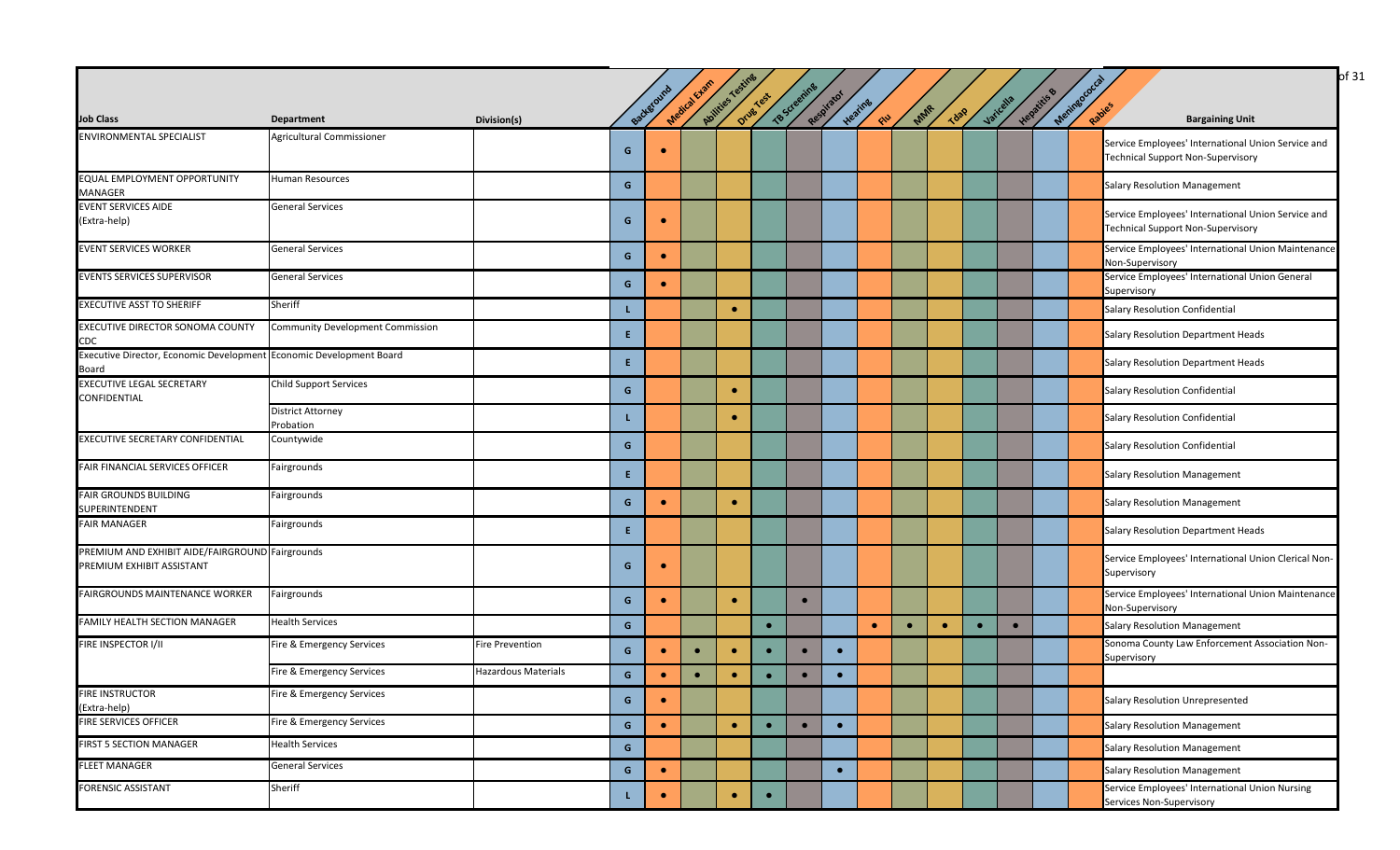|                                           |                                                                    |                                                                                                                                    |                                        |            |              |                 |           |              |            |                |           |           |           |           |           |                      | of 31                                                                                          |
|-------------------------------------------|--------------------------------------------------------------------|------------------------------------------------------------------------------------------------------------------------------------|----------------------------------------|------------|--------------|-----------------|-----------|--------------|------------|----------------|-----------|-----------|-----------|-----------|-----------|----------------------|------------------------------------------------------------------------------------------------|
| <b>Job Class</b>                          | <b>Department</b>                                                  | Division(s)                                                                                                                        |                                        | Background | Medical Exam | Aulities Testin | Drug Test | TB Screening | Respirator | Heating<br>END | MAR       | Jdap      |           | Varicella | Hepatitis | Meningococ<br>Rabies | <b>Bargaining Unit</b>                                                                         |
| <b>FORENSIC PSYCHIATRIST</b>              | <b>Health Services</b>                                             |                                                                                                                                    | $\mathbf{G}$                           | $\bullet$  |              | $\bullet$       |           |              |            | $\bullet$      | $\bullet$ | $\bullet$ | $\bullet$ | $\bullet$ |           |                      | Salary Resolution Unrepresented                                                                |
| <b>GENERAL SERVICES DEPUTY DIRECTOR</b>   | <b>General Services</b>                                            | Administration                                                                                                                     | $\mathsf{E}$                           |            |              |                 |           |              |            |                |           |           |           |           |           |                      | <b>Salary Resolution Management</b>                                                            |
|                                           | <b>General Services</b>                                            | Architect                                                                                                                          | E                                      |            |              | $\bullet$       |           |              |            |                |           |           |           |           |           |                      | <b>Salary Resolution Management</b>                                                            |
| <b>GENERAL SERVICES DIRECTOR</b>          | <b>General Services</b>                                            |                                                                                                                                    | $\mathsf{E}^{\scriptscriptstyle \top}$ |            |              |                 |           |              |            |                |           |           |           |           |           |                      | Salary Resolution Department Heads                                                             |
| GEOGRAPHIC INFORMATION TECHNICIAN<br>1/11 | <b>Information Systems Dept</b><br><b>Water Agency</b>             |                                                                                                                                    | G                                      |            |              | $\bullet$       |           |              |            |                |           |           |           |           |           |                      | Service Employees' International Union Service and<br><b>Technical Support Non-Supervisory</b> |
|                                           | Permit & Resource Management Dept<br>Transportation & Public Works |                                                                                                                                    | G                                      |            |              |                 |           |              |            |                |           |           |           |           |           |                      | Service Employees' International Union Service and<br><b>Technical Support Non-Supervisory</b> |
| <b>GRAPHICS DESIGNER PHOTOGRAPHER</b>     | <b>Information Systems Dept</b>                                    |                                                                                                                                    | G                                      | $\bullet$  |              |                 |           |              |            |                |           |           |           |           |           |                      | Service Employees' International Union Service and<br><b>Technical Support Non-Supervisory</b> |
| HEALTH INFORMATION SPECIALIST I/II        | <b>Health Services</b>                                             |                                                                                                                                    | $\mathbf{G}$                           |            |              |                 |           |              |            |                |           |           |           |           |           |                      | Engineers & Scientists of California                                                           |
| <b>HEALTH OFFICER</b>                     | <b>Health Services</b>                                             |                                                                                                                                    | $\mathbf{G}$                           | $\bullet$  |              | $\bullet$       | $\bullet$ |              |            | $\bullet$      |           |           |           |           |           |                      | <b>Salary Resolution Management</b>                                                            |
| <b>HEALTH PROGRAM MANAGER</b>             | <b>Health Services</b>                                             | Animal Control                                                                                                                     | $\mathsf{G}$                           |            |              |                 | $\bullet$ |              |            |                |           |           |           |           |           |                      | <b>Salary Resolution Management</b>                                                            |
|                                           | <b>Health Services</b>                                             | First 5<br><b>Healthy Communities</b><br><b>HPPE Program Support</b><br>Policy, Strategy & Evaluation<br>PH Program Support        | $\mathsf{G}$                           |            |              |                 |           |              |            |                |           |           |           |           |           |                      | <b>Salary Resolution Management</b>                                                            |
|                                           | <b>Health Services</b>                                             | Juvenile Institutions<br>Women, Infants & Children                                                                                 | G                                      |            |              |                 | $\bullet$ |              |            | $\bullet$      | $\bullet$ | $\bullet$ | $\bullet$ | $\bullet$ |           |                      | <b>Salary Resolution Management</b>                                                            |
|                                           | <b>Health Services</b>                                             | <b>Mental Health Svcs Act</b><br><b>Children's Medical Svcs</b><br>Maternal Child Health<br>Youth & Family Svcs<br>Substance Abuse | G                                      |            |              |                 |           |              |            | $\bullet$      | $\bullet$ | $\bullet$ | $\bullet$ | $\bullet$ |           |                      | <b>Salary Resolution Management</b>                                                            |
|                                           | <b>Health Services</b>                                             | <b>DUI Program</b>                                                                                                                 | G                                      |            |              | $\bullet$       |           |              |            |                |           |           |           |           |           |                      | <b>Salary Resolution Management</b>                                                            |
| HEALTH SERVICES DIVISION DIRECTOR         | <b>Health Services</b>                                             |                                                                                                                                    | $\mathbf{G}$                           |            |              |                 | $\bullet$ |              |            | $\bullet$      |           |           |           |           |           |                      | <b>Salary Resolution Management</b>                                                            |
| HEALTH SERVICES SECTION MANAGER           | <b>Health Services</b>                                             | Children's Medical Svcs                                                                                                            | G                                      |            |              |                 |           |              |            |                |           |           |           |           |           |                      | <b>Salary Resolution Management</b>                                                            |
|                                           | <b>Health Services</b>                                             | <b>DUI Program</b>                                                                                                                 | $\mathsf{G}^-$                         |            |              |                 | $\bullet$ |              |            | $\bullet$      | $\bullet$ | $\bullet$ | $\bullet$ | $\bullet$ |           |                      |                                                                                                |
|                                           | <b>Health Services</b>                                             | <b>BH Program Support</b><br>Mental Health Svcs Act                                                                                | $\mathbf{G}$                           |            |              | $\bullet$       |           |              |            |                |           |           |           |           |           |                      | <b>Salary Resolution Management</b>                                                            |
| HEALTHY COMMUNITIES SECTION<br>MANAGER    | <b>Health Services</b>                                             |                                                                                                                                    | G                                      |            |              |                 |           |              |            |                |           |           |           |           |           |                      | <b>Salary Resolution Management</b>                                                            |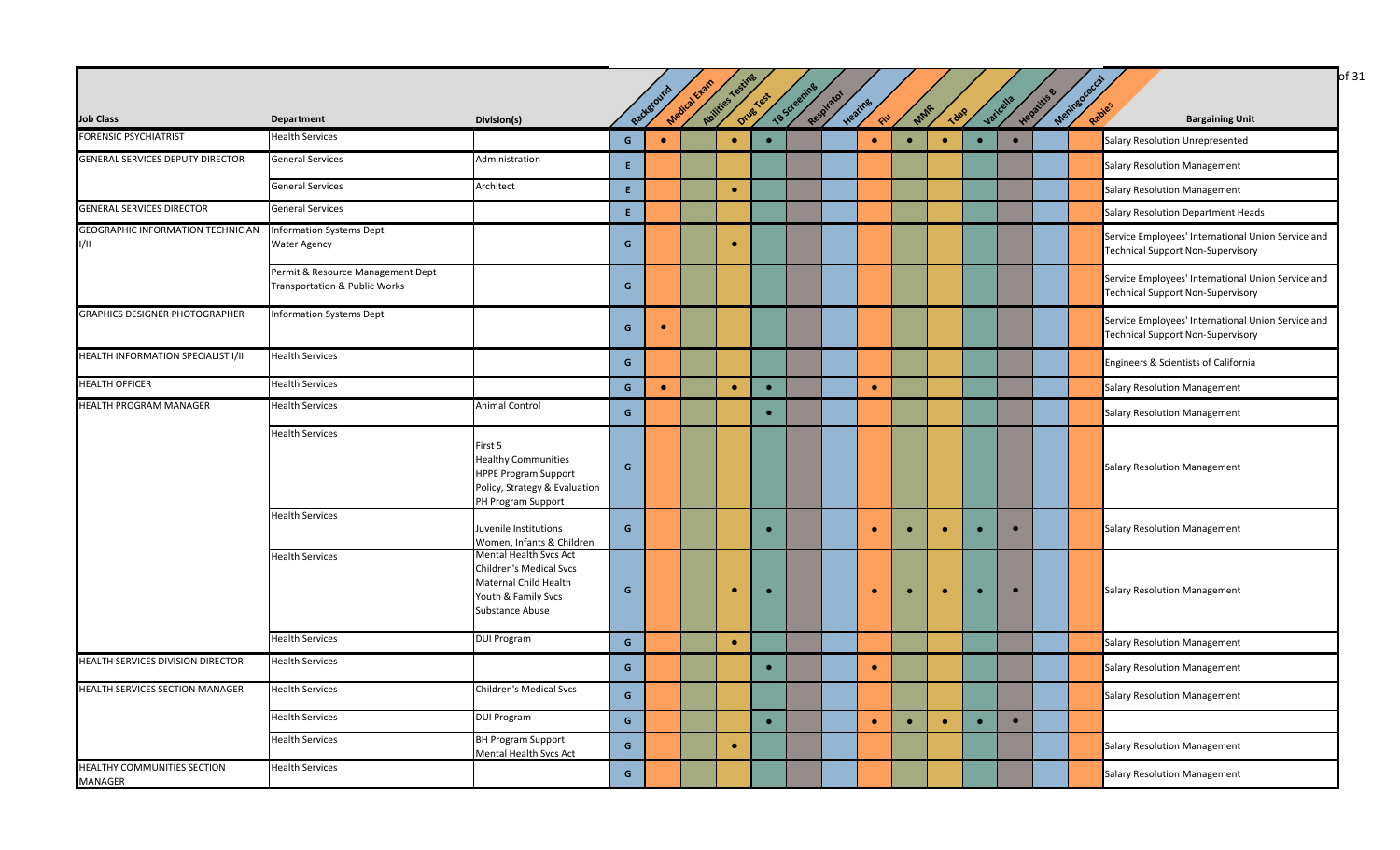|                                                                                  |                                  |             |              |           |              |                  |           |              |            |                |     |             |           |             |                       | of 31                                                                                          |
|----------------------------------------------------------------------------------|----------------------------------|-------------|--------------|-----------|--------------|------------------|-----------|--------------|------------|----------------|-----|-------------|-----------|-------------|-----------------------|------------------------------------------------------------------------------------------------|
|                                                                                  |                                  |             |              |           |              |                  |           |              |            |                |     |             |           |             |                       |                                                                                                |
| <b>Job Class</b>                                                                 | <b>Department</b>                | Division(s) |              | Backgroun | Medical Exam | Avitties Testing | Drug Test | TB Screening | Respirator | Heating<br>SIL | MAR | <b>Tdap</b> | Varicella | Hepatitis B | Meninegococ<br>Rapies | <b>Bargaining Unit</b>                                                                         |
| HEAVY EQUIPMENT FLEET MAINTENANCE<br><b>SUPERVISOR</b>                           | <b>General Services</b>          |             | G            | $\bullet$ |              | $\bullet$        |           | $\bullet$    | $\bullet$  |                |     |             |           |             |                       | Service Employees' International Union General<br>Supervisory                                  |
| HEAVY EQUIPMENT MECHANIC I/II                                                    | Fairgrounds                      |             | G            | $\bullet$ |              | $\bullet$        |           |              |            |                |     |             |           |             |                       | International Union of Operating Engineers, Local 39                                           |
|                                                                                  | <b>General Services</b>          |             | G            |           |              |                  |           |              | $\bullet$  |                |     |             |           |             |                       | International Union of Operating Engineers, Local 39                                           |
|                                                                                  | <b>Water Agency</b>              |             | G            | $\bullet$ |              | ۰                |           |              |            |                |     |             |           |             |                       | International Union of Operating Engineers, Local 39                                           |
| <b>HELICOPTER PILOT</b>                                                          | Sheriff                          |             |              |           |              | $\bullet$        | $\bullet$ | $\bullet$    |            |                |     |             |           |             |                       | Sonoma County Law Enforcement Association Law<br><b>Enforcement Non-Supervisory</b>            |
| HOME CARE SUPPORT SPECIALIST                                                     | <b>Human Services</b>            |             | G            | $\bullet$ |              | $\bullet$        |           |              |            |                |     |             |           |             |                       | Service Employees' International Union Social<br>Services Non-Supervisory                      |
| <b>HOUSING REHABILITATION SPECIAL</b>                                            | Community Development Commission |             | G            |           |              |                  |           |              |            |                |     |             |           |             |                       | Service Employees' International Union Service and<br><b>Technical Support Non-Supervisory</b> |
| HUMAN RESOURCES ANALYST I/II/III                                                 | <b>Human Resources</b>           |             | G            |           |              |                  |           |              |            |                |     |             |           |             |                       | <b>Salary Resolution Management</b>                                                            |
| HUMAN RESOURCES TECHNICIAN<br><b>CONFIDENTIAL</b>                                | <b>Human Resources</b>           |             | G            |           |              |                  |           |              |            |                |     |             |           |             |                       | <b>Salary Resolution Confidential</b>                                                          |
| <b>HUMAN SERVICES AIDE I/II</b>                                                  | <b>Human Services</b>            |             | G            |           |              |                  |           |              |            |                |     |             |           |             |                       | Service Employees' International Union Social<br>Services Non-Supervisory                      |
| HUMAN SERVICES DIVISION DIRECTOR                                                 | <b>Human Services</b>            |             | E.           |           |              |                  |           |              |            |                |     |             |           |             |                       | <b>Salary Resolution Management</b>                                                            |
| HUMAN SERVICES NETWORK ANALYST                                                   | <b>Human Services</b>            |             | G            |           |              |                  |           |              |            |                |     |             |           |             |                       | Service Employees' International Union Service and<br><b>Technical Support Non-Supervisory</b> |
| HUMAN SERVICES SECTION MANAGER                                                   | <b>Child Support Services</b>    |             | G            |           |              | $\bullet$        |           |              |            |                |     |             |           |             |                       | <b>Salary Resolution Management</b>                                                            |
|                                                                                  | <b>Human Services</b>            |             | G            |           |              |                  |           |              |            |                |     |             |           |             |                       | <b>Salary Resolution Management</b>                                                            |
| <b>HUMAN SERVICES SYSTEMS &amp;</b><br>PROGRAMMING ANALYST                       | <b>Human Services</b>            |             | G            |           |              |                  |           |              |            |                |     |             |           |             |                       | Service Employees' International Union Service and<br><b>Technical Support Non-Supervisory</b> |
| <b>IHSS PUBLIC AUTHORITY MANAGER</b>                                             | <b>Human Services</b>            |             | E.           |           |              |                  |           |              |            |                |     |             |           |             |                       | Salary Resolution Management                                                                   |
| <b>INFORMATION SYSTEM DIRECTOR</b>                                               | <b>Information Systems Dept</b>  |             | E.           |           |              | $\bullet$        |           |              |            |                |     |             |           |             |                       | Salary Resolution Department Heads                                                             |
| INFORMATION SYSTEM DIVISION DIRECTOR Information Systems Dept                    |                                  |             | G            |           |              | $\bullet$        |           |              |            |                |     |             |           |             |                       | <b>Salary Resolution Management</b>                                                            |
| <b>INFORMATION SYSTEMS PROJECT</b><br><b>MANAGER</b>                             | <b>Information Systems Dept</b>  |             | G            |           |              | $\bullet$        |           |              |            |                |     |             |           |             |                       | <b>Salary Resolution Management</b>                                                            |
| <b>INFORMATION TECHNOLOGY ANALYST I/II</b>                                       | <b>Information Systems Dept</b>  |             | G            |           |              |                  |           |              |            |                |     |             |           |             |                       | Service Employees' International Union Service and<br><b>Technical Support Non-Supervisory</b> |
| <b>INFORMATION TECHNOLOGY ANALYST III</b>                                        | <b>Information Systems Dept</b>  |             | G            | $\bullet$ |              | $\bullet$        |           |              |            |                |     |             |           |             |                       | Service Employees' International Union Service and<br><b>Technical Support Non-Supervisory</b> |
| INTEGRATED WASTE OPERATIONS DIVISION Transportation & Public Works<br><b>MGR</b> |                                  |             | $\mathsf{G}$ |           |              |                  |           |              |            |                |     |             |           |             |                       | <b>Salary Resolution Management</b>                                                            |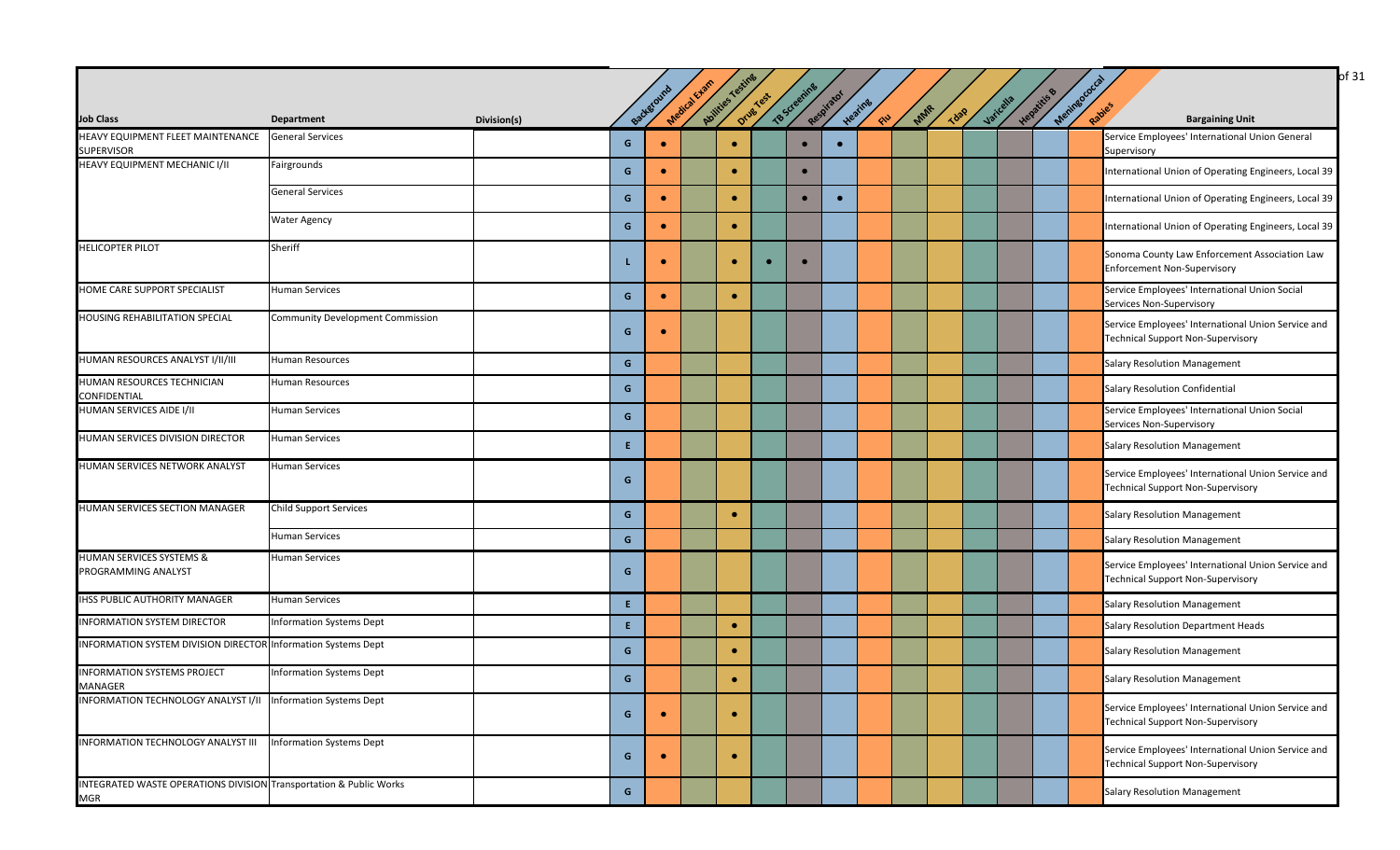|                                                    |                                                           |                               |          | Background | Medical Exam | Abilities Testing | Orug Test | TB Screening | Respirator |                           |     |             |           | Hepatitis & | Meninsococcal |                                                                                                |
|----------------------------------------------------|-----------------------------------------------------------|-------------------------------|----------|------------|--------------|-------------------|-----------|--------------|------------|---------------------------|-----|-------------|-----------|-------------|---------------|------------------------------------------------------------------------------------------------|
| <b>Job Class</b>                                   | <b>Department</b>                                         | Division(s)                   |          |            |              |                   |           |              |            | Heating<br>$\mathbb{R}^3$ | MAR | <b>Tdap</b> | Varicella |             |               | Rapies<br><b>Bargaining Unit</b>                                                               |
| INTERIM EVENTS COORDINATOR                         | Fairgrounds                                               |                               | G        | $\bullet$  |              |                   |           |              |            |                           |     |             |           |             |               | <b>Salary Resolution Management</b>                                                            |
| <b>INTERPRETER-TRANSLATOR I/II</b><br>(Extra-help) | <b>Human Services</b>                                     |                               | G        |            |              |                   |           |              |            |                           |     |             |           |             |               | Service Employees' International Union Social<br>Services Non-Supervisory                      |
|                                                    | Probation                                                 |                               |          |            |              | $\bullet$         |           |              |            |                           |     |             |           |             |               | Service Employees' International Union Social<br>Services Non-Supervisory                      |
| <b>INVESTMENT AND DEBT OFFICER</b>                 | Auditor-Controller -Tax Collector-Treasurer               |                               | E.       |            |              |                   |           |              |            |                           |     |             |           |             |               | <b>Salary Resolution Management</b>                                                            |
| <b>JANITOR</b>                                     | Sheriff                                                   |                               |          | $\bullet$  |              | $\bullet$         |           | $\bullet$    |            | $\bullet$                 |     |             |           |             |               | Service Employees' International Union Maintenance<br>Non-Supervisory                          |
| JUVENILE CORRECTIONAL COUNSELOR I/II Probation     |                                                           |                               | P        |            |              |                   | $\bullet$ |              |            |                           |     |             |           |             |               | Sonoma County Law Enforcement Association<br>Corrections and Probation Non-Supervisory         |
| JUVENILE CORRECTIONAL COUNSELOR III                | Probation                                                 |                               | P        | $\bullet$  |              | $\bullet$         | $\bullet$ |              |            |                           |     |             |           |             |               | Sonoma County Law Enforcement Association<br>Corrections and Probation Non-Supervisory         |
| JUVENILE CORRECTIONAL COUNSELOR IV                 | Probation                                                 |                               | <b>P</b> | $\bullet$  |              | ۰                 | $\bullet$ |              |            |                           |     |             |           |             |               | Sonoma County Law Enforcement Association<br>Corrections and Probation Supervisory             |
| <b>KEEPER</b>                                      | Sheriff                                                   |                               |          | $\bullet$  |              | $\bullet$         |           |              |            |                           |     |             |           |             |               | Salary Resolution Unrepresented                                                                |
| LAFCO EXECUTIVE OFFICER                            | County Administrator                                      |                               | Æ.       |            |              |                   |           |              |            |                           |     |             |           |             |               | <b>Salary Resolution Department Heads</b>                                                      |
| LANDFILL FACILITIES SPECIALIST                     | Transportation & Public Works                             |                               | G        |            |              | $\bullet$         |           |              |            |                           |     |             |           |             |               | International Union of Operating Engineers, Local 39                                           |
| <b>LAW CLERK</b><br>(Extra-help)                   | <b>Child Support Services</b><br>Public Defender          |                               | G        |            |              |                   |           |              |            |                           |     |             |           |             |               | Salary Resolution Unrepresented                                                                |
|                                                    | <b>District Attorney</b>                                  |                               |          |            |              | $\bullet$         |           |              |            |                           |     |             |           |             |               | Salary Resolution Unrepresented                                                                |
| LEAD ANIMAL CARE ASSISTANT                         | <b>Health Services</b>                                    |                               | G        |            |              | $\bullet$         |           |              |            |                           |     |             |           |             |               | Service Employees' International Union Service and<br><b>Technical Support Non-Supervisory</b> |
| <b>LEGAL ASSISTANT</b>                             | <b>County Counsel</b>                                     |                               | G        |            |              |                   |           |              |            |                           |     |             |           |             |               | <b>Salary Resolution Confidential</b>                                                          |
|                                                    | <b>District Attorney</b>                                  |                               |          |            |              | $\bullet$         |           |              |            |                           |     |             |           |             |               | Service Employees' International Union Clerical Non-<br>Supervisory                            |
| <b>LEGAL PROCESSOR I/II</b>                        | <b>Child Support Services</b>                             |                               | G        |            |              | $\bullet$         |           |              |            |                           |     |             |           |             |               | Service Employees' International Union Clerical Non-<br>Supervisory                            |
|                                                    | Clerk-Recorder-Assessor<br>Public Defender                |                               | G        |            |              |                   |           |              |            |                           |     |             |           |             |               | Service Employees' International Union Clerical Non-<br>Supervisory                            |
|                                                    | <b>District Attorney</b><br>Probation<br>Sheriff, except: |                               |          |            |              |                   |           |              |            |                           |     |             |           |             |               | Service Employees' International Union Clerical Non-<br>Supervisory                            |
|                                                    | Sheriff, all except:                                      |                               |          |            |              | $\bullet$         |           |              |            |                           |     |             |           |             |               | Service Employees' International Union Clerical Non-<br>Supervisory                            |
|                                                    | Sheriff                                                   | <b>Detention Admin</b>        |          |            |              | ٠                 |           | $\bullet$    |            |                           |     |             |           |             |               | Service Employees' International Union Clerical Non-<br>Supervisory                            |
|                                                    | Sheriff                                                   | Main Adult Detention Facility |          |            |              | $\bullet$         | $\bullet$ |              |            |                           |     |             |           |             |               | Service Employees' International Union Clerical Non-<br>Supervisory                            |
| LEGAL SECRETARY I/II                               | Child Support Services                                    |                               | G        |            |              | $\bullet$         |           |              |            |                           |     |             |           |             |               | Service Employees' International Union Clerical Non-<br>Supervisory                            |

 $\int$ of 31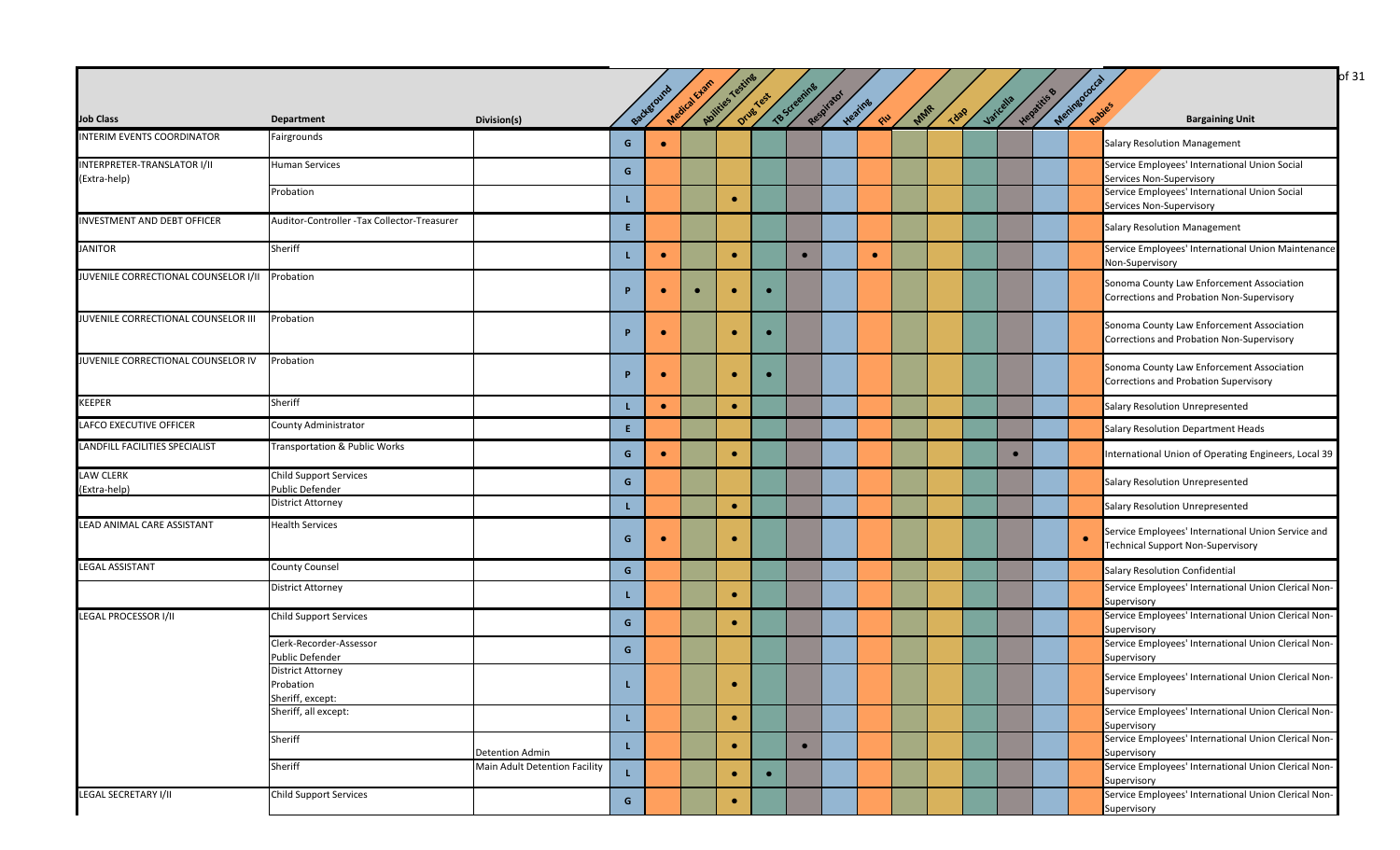| <b>Job Class</b>                                            | <b>Department</b>                           | Division(s)                   |   | Background | Medical Exam | Aulities Testing | Drug Yest | TB Screening | Respirator | Heating<br>CIU | MAR       |           | <b>Tdap</b> | Varicella | Hepatitis & | Meningococ | <b>Bargaining Unit</b>                                                                         |
|-------------------------------------------------------------|---------------------------------------------|-------------------------------|---|------------|--------------|------------------|-----------|--------------|------------|----------------|-----------|-----------|-------------|-----------|-------------|------------|------------------------------------------------------------------------------------------------|
|                                                             | <b>County Counsel</b>                       |                               | G |            |              |                  |           |              |            |                |           |           |             |           |             |            | Salary Resolution Confidential                                                                 |
|                                                             | Public Defender<br><b>District Attorney</b> |                               |   |            |              |                  |           |              |            |                |           |           |             |           |             |            | Service Employees' International Union Clerical Non                                            |
|                                                             |                                             |                               | L |            |              | $\bullet$        |           |              |            |                |           |           |             |           |             |            | Supervisory                                                                                    |
| <b>LEGAL STAFF SUPERVISOR</b>                               | Clerk-Recorder-Assessor                     |                               |   |            |              |                  |           |              |            |                |           |           |             |           |             |            | Service Employees' International Union General                                                 |
|                                                             | <b>Human Services</b>                       |                               | G |            |              |                  |           |              |            |                |           |           |             |           |             |            | Supervisory                                                                                    |
|                                                             | Public Defender                             |                               |   |            |              |                  |           |              |            |                |           |           |             |           |             |            |                                                                                                |
|                                                             | <b>District Attorney</b><br>Probation       |                               | L |            |              | $\bullet$        |           |              |            |                |           |           |             |           |             |            | Service Employees' International Union General                                                 |
|                                                             | Sheriff, except:                            |                               |   |            |              |                  |           |              |            |                |           |           |             |           |             |            | Supervisory                                                                                    |
|                                                             | Sheriff                                     | Main Adult Detention Facility |   |            |              |                  |           |              |            |                |           |           |             |           |             |            | Service Employees' International Union General                                                 |
|                                                             |                                             |                               |   |            |              | $\bullet$        |           |              |            |                |           |           |             |           |             |            | Supervisory                                                                                    |
| LICENSED LAND SURVEYOR                                      | Permit & Resource Management Dept           |                               | G | $\bullet$  |              | $\bullet$        |           |              |            |                |           |           |             |           |             |            | <b>Western Council of Engineers</b>                                                            |
|                                                             | Transportation & Public Works               |                               | G | $\bullet$  |              | $\bullet$        |           |              |            |                |           |           |             |           |             |            | <b>Western Council of Engineers</b>                                                            |
| LICENSED VOCATIONAL NURSE I/II                              | <b>Health Services</b>                      |                               |   |            |              |                  |           |              |            |                |           |           |             |           |             |            | Service Employees' International Union Nursing                                                 |
|                                                             |                                             |                               | G |            |              | $\bullet$        | $\bullet$ |              |            | $\bullet$      | $\bullet$ | $\bullet$ | $\bullet$   | $\bullet$ |             |            | Services Non-Supervisory                                                                       |
| LIFEGUARD-A/B/C                                             | <b>Regional Parks</b>                       |                               | G |            |              | $\bullet$        |           |              |            |                |           |           |             |           |             |            | Salary Resolution Unrepresented                                                                |
| (Extra-help)                                                |                                             |                               |   |            |              |                  |           |              |            |                |           |           |             |           |             |            |                                                                                                |
| MAIL MATERIALS AND RECORDS HANDLER Information Systems Dept |                                             |                               |   |            |              |                  |           |              |            |                |           |           |             |           |             |            | Service Employees' International Union Service and                                             |
| 1/11                                                        |                                             |                               | G |            |              |                  |           |              |            |                |           |           |             |           |             |            | <b>Technical Support Non-Supervisory</b>                                                       |
| MAIL MATERIALS AND RECORDS                                  | <b>Information Systems Dept</b>             |                               |   |            |              |                  |           |              |            |                |           |           |             |           |             |            | Service Employees' International Union General                                                 |
| SUPERVISOR                                                  |                                             |                               | G | $\bullet$  |              | $\bullet$        |           |              |            |                |           |           |             |           |             |            | Supervisory                                                                                    |
| <b>MAINTENANCE ASSISTANT</b>                                | Transportation & Public Works               |                               |   |            |              |                  |           |              |            |                |           |           |             |           |             |            | Service Employees' International Union Maintenance                                             |
| (Extra-help)                                                |                                             |                               | G | $\bullet$  | $\bullet$    | $\bullet$        |           |              |            |                |           |           |             | $\bullet$ |             |            | Non-Supervisory                                                                                |
| <b>MAINTENANCE SUPERVISOR</b>                               | Transportation & Public Works, all except:  |                               | G | $\bullet$  |              | $\bullet$        |           |              | $\bullet$  |                |           |           |             |           |             |            | Service Employees' International Union General                                                 |
|                                                             |                                             |                               |   |            |              |                  |           |              |            |                |           |           |             |           |             |            | Supervisory                                                                                    |
|                                                             | Transportation & Public Works               | Culvert                       | G | $\bullet$  |              | $\bullet$        |           | $\bullet$    | $\bullet$  |                |           |           |             |           |             |            | Service Employees' International Union General                                                 |
|                                                             |                                             |                               |   |            |              |                  |           |              |            |                |           |           |             |           |             |            | Supervisory                                                                                    |
| MAINTENANCE WORKER I/ II                                    | Fire & Emergency Services                   |                               | G | $\bullet$  |              | $\bullet$        |           |              |            |                |           |           |             | $\bullet$ |             |            | Service Employees' International Union Maintenance                                             |
|                                                             | Transportation & Public Works, all except:  |                               |   |            |              |                  |           |              |            |                |           |           |             |           |             |            | Non-Supervisory<br>Service Employees' International Union Maintenance                          |
|                                                             |                                             |                               | G |            |              | $\bullet$        |           |              | $\bullet$  |                |           |           |             | $\bullet$ |             |            | <b>Non-Supervisory</b>                                                                         |
|                                                             | Transportation & Public Works               | Culvert                       |   |            |              |                  |           |              |            |                |           |           |             |           |             |            | Service Employees' International Union Maintenance                                             |
|                                                             |                                             |                               | G | ۰          | $\bullet$    | $\bullet$        |           | $\bullet$    | $\bullet$  |                |           |           |             | $\bullet$ |             |            | Non-Supervisory                                                                                |
| <b>MAINTENANCE WORKER III</b>                               | Transportation & Public Works, all except:  |                               | G |            |              | $\bullet$        |           |              |            |                |           |           |             | $\bullet$ |             |            | Service Employees' International Union Maintenance                                             |
|                                                             |                                             |                               |   |            |              |                  |           |              |            |                |           |           |             |           |             |            | Non-Supervisory                                                                                |
|                                                             | Transportation & Public Works               | Culvert                       | G | $\bullet$  |              | $\bullet$        |           |              |            |                |           |           |             | $\bullet$ |             |            | Service Employees' International Union Maintenance                                             |
|                                                             |                                             |                               |   |            |              |                  |           |              |            |                |           |           |             |           |             |            | Non-Supervisory                                                                                |
| <b>MARINA ATTENDANT</b>                                     | <b>Regional Parks</b>                       |                               | G | $\bullet$  | $\bullet$    | $\bullet$        | $\bullet$ |              |            |                |           |           |             |           |             |            | Service Employees' International Union Maintenance                                             |
|                                                             |                                             |                               |   |            |              |                  |           |              |            |                |           |           |             |           |             |            | Non-Supervisory                                                                                |
| <b>MARINA SUPERVISOR</b>                                    | <b>Regional Parks</b>                       |                               | G | $\bullet$  |              |                  |           |              |            |                |           |           |             |           |             |            | Service Employees' International Union General<br>Supervisory                                  |
| MARKETING AND PROMOTIONS                                    | Fairgrounds                                 |                               |   |            |              |                  |           |              |            |                |           |           |             |           |             |            |                                                                                                |
| COORDINATOR                                                 |                                             |                               | G | $\bullet$  |              |                  |           |              |            |                |           |           |             |           |             |            | <b>Salary Resolution Management</b>                                                            |
| <b>MARKETING SPECIALIST</b>                                 | Countywide                                  |                               |   |            |              |                  |           |              |            |                |           |           |             |           |             |            |                                                                                                |
|                                                             |                                             |                               | G |            |              |                  |           |              |            |                |           |           |             |           |             |            |                                                                                                |
|                                                             |                                             |                               |   |            |              |                  |           |              |            |                |           |           |             |           |             |            | Service Employees' International Union Service and<br><b>Technical Support Non-Supervisory</b> |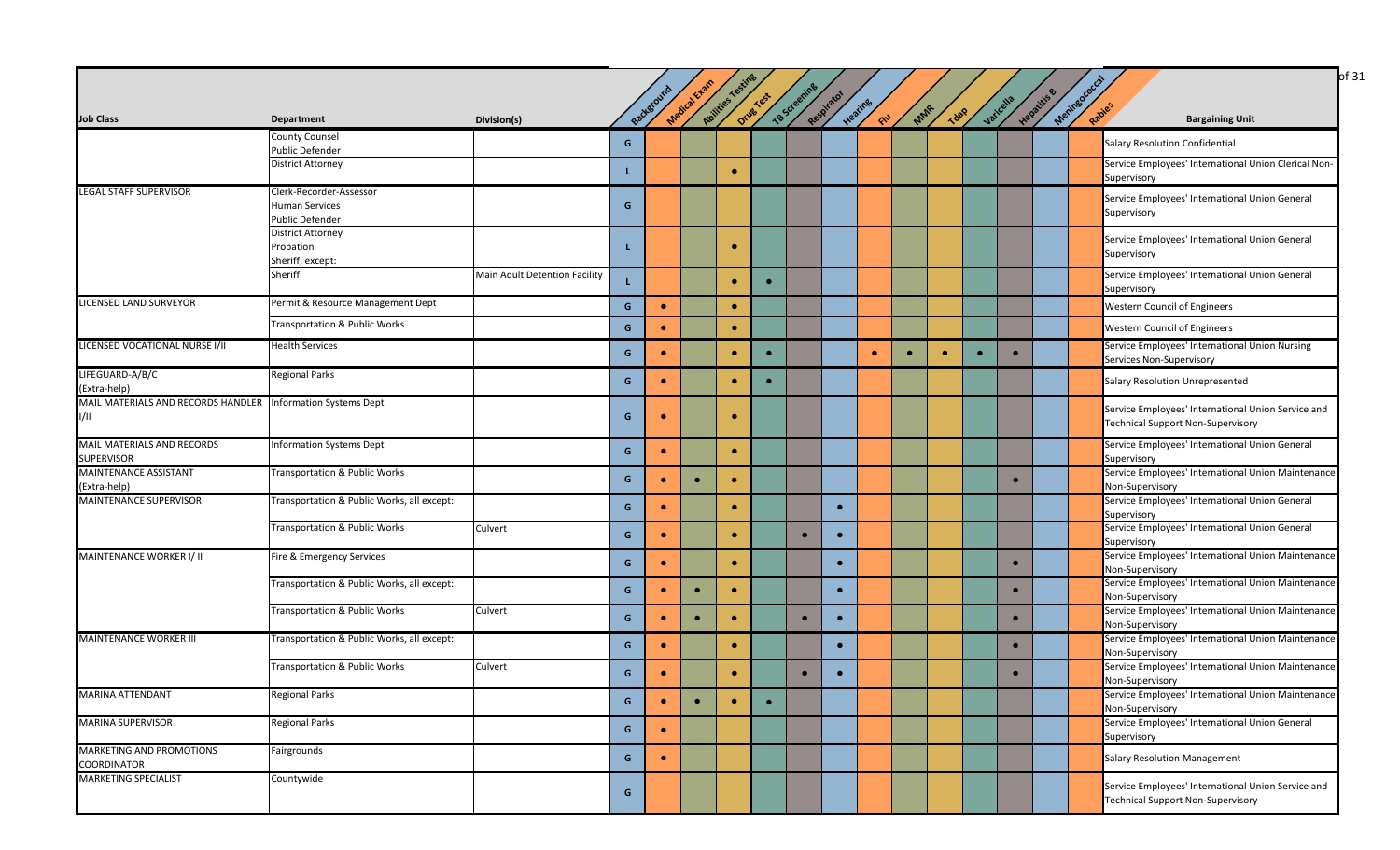|                                               |                                                        |                                    |               |           |              |                  |           |              |            |               |           |           |           |           |           |                      | of 31                                                                                          |
|-----------------------------------------------|--------------------------------------------------------|------------------------------------|---------------|-----------|--------------|------------------|-----------|--------------|------------|---------------|-----------|-----------|-----------|-----------|-----------|----------------------|------------------------------------------------------------------------------------------------|
| <b>Job Class</b>                              | <b>Department</b>                                      | Division(s)                        |               | Backgrou  | Medical Exam | Abilities Testin | Drug Test | TB Screening | Respirator | Heating<br>EW | MAR       | Tdap      |           | Varicella | Hepatitis | Meringococ<br>Rabies | <b>Bargaining Unit</b>                                                                         |
| MATERIALS EQUIPMENT SPECIALIST                | <b>Information Systems Dept</b><br><b>Water Agency</b> |                                    | G             | $\bullet$ |              | $\bullet$        |           |              |            |               |           |           |           |           |           |                      | Service Employees' International Union Service and<br><b>Technical Support Non-Supervisory</b> |
|                                               | Transportation & Public Works                          |                                    | G             | $\bullet$ |              |                  |           |              |            |               |           |           |           |           |           |                      | Service Employees' International Union Service and<br><b>Technical Support Non-Supervisory</b> |
| <b>MATERIALS HANDLER</b>                      | Fire & Emergency Services                              |                                    | G             | $\bullet$ |              | $\bullet$        |           |              |            |               |           |           |           |           |           |                      | Service Employees' International Union Service and<br><b>Technical Support Non-Supervisory</b> |
|                                               | <b>Human Services</b>                                  |                                    | G             | $\bullet$ |              |                  |           |              |            |               |           |           |           |           |           |                      | Service Employees' International Union Service and<br><b>Technical Support Non-Supervisory</b> |
| <b>MEDICAL RECORD CLERK III</b>               | <b>Health Services</b>                                 |                                    | G             |           |              |                  |           |              |            |               |           |           |           |           |           |                      | Service Employees' International Union Clerical Non-<br>Supervisory                            |
| <b>MEDICAL SECRETARY</b>                      | <b>Health Services</b>                                 |                                    | G             |           |              |                  | $\bullet$ |              |            | $\bullet$     |           |           |           |           |           |                      | Service Employees' International Union Clerical Non-<br>Supervisory                            |
| MEDICAL THERAPY PROGRAM MANAGER               | <b>Health Services</b>                                 |                                    | G             | $\bullet$ |              | $\bullet$        |           |              |            | $\bullet$     | $\bullet$ | $\bullet$ | $\bullet$ | $\bullet$ |           |                      | <b>Salary Resolution Management</b>                                                            |
| <b>MEDICAL UNIT CLERK</b>                     | <b>Health Services</b>                                 |                                    | ${\mathsf G}$ | $\bullet$ |              |                  |           |              |            |               |           |           |           |           |           |                      | Service Employees' International Union Clerical Non-<br>Supervisory                            |
| MENTAL HEALTH MEDICAL DIRECTOR                | <b>Health Services</b>                                 |                                    | G             |           |              | $\bullet$        |           |              |            |               |           |           |           |           |           |                      | <b>Salary Resolution Management</b>                                                            |
| MICROGRAPHIC TECHNICIAN I                     | Countywide                                             |                                    | G             |           |              |                  |           |              |            |               |           |           |           |           |           |                      | Service Employees' International Union Clerical Non-<br>Supervisory                            |
| MICROGRAPHIC TECHNICIAN II                    | Countywide                                             |                                    | G             |           |              |                  |           |              |            |               |           |           |           |           |           |                      | Service Employees' International Union Clerical Non-<br>Supervisory                            |
| MOTOR POOL ATTENDANT                          | <b>General Services</b>                                |                                    | G             | $\bullet$ |              |                  |           |              | $\bullet$  |               |           |           |           |           |           |                      | Service Employees' International Union Maintenance<br>Non-Supervisory                          |
| NATURAL RESOURCES MANAGER                     | <b>Regional Parks</b>                                  |                                    | G             | $\bullet$ |              |                  |           |              |            |               |           |           |           |           |           |                      | Service Employees' International Union Nursing<br>Services Non-Supervisory                     |
| <b>NETWORK ANALYST</b>                        | <b>Information Systems Dept</b>                        |                                    | G             | $\bullet$ |              | $\bullet$        |           |              |            |               |           |           |           |           |           |                      | Service Employees' International Union Service and<br><b>Technical Support Non-Supervisory</b> |
| NURSE PRACTITIONER-PHYSICIAN'S<br>ASSISTANT   | <b>Health Services</b>                                 | Juvenile Institutions              | G             | $\bullet$ |              | $\bullet$        | $\bullet$ |              |            | $\bullet$     | $\bullet$ | $\bullet$ | $\bullet$ | $\bullet$ |           |                      | Service Employees' International Union Nursing<br>Services Non-Supervisory                     |
| <b>NUTRITIONIST</b>                           | <b>Health Services</b>                                 |                                    | G             |           |              |                  | $\bullet$ |              |            | $\bullet$     | $\bullet$ | $\bullet$ | $\bullet$ | $\bullet$ |           |                      | Engineers & Scientists of California                                                           |
| OCCUP THERAPIST I/II CHILD THERAPY<br>PROGRAM | <b>Health Services</b>                                 |                                    | G             | $\bullet$ |              | $\bullet$        | $\bullet$ |              |            | $\bullet$     | $\bullet$ | $\bullet$ | $\bullet$ | $\bullet$ |           |                      | Engineers & Scientists of California                                                           |
| OFFICE ASSISTANT TRAINEE/I/II                 | Countywide, except:                                    |                                    | G             |           |              |                  |           |              |            |               |           |           |           |           |           |                      | Service Employees' International Union Clerical Non-<br>Supervisory                            |
|                                               | <b>Health Services</b>                                 | <b>Children's Medical Services</b> | G             |           |              |                  | $\bullet$ |              |            | $\bullet$     |           |           |           |           |           |                      | Service Employees' International Union Clerical Non-<br>Supervisory                            |
| OFFICE SUPPORT SUPERVISOR                     | Countywide                                             |                                    | G             |           |              |                  |           |              |            |               |           |           |           |           |           |                      | Service Employees' International Union General<br>Supervisory                                  |
| <b>OSD ACQUISITION ASSISTANT</b>              | Open Space District                                    |                                    | G             | $\bullet$ |              |                  |           |              |            |               |           |           |           |           |           |                      | Service Employees' International Union Service and<br><b>Technical Support Non-Supervisory</b> |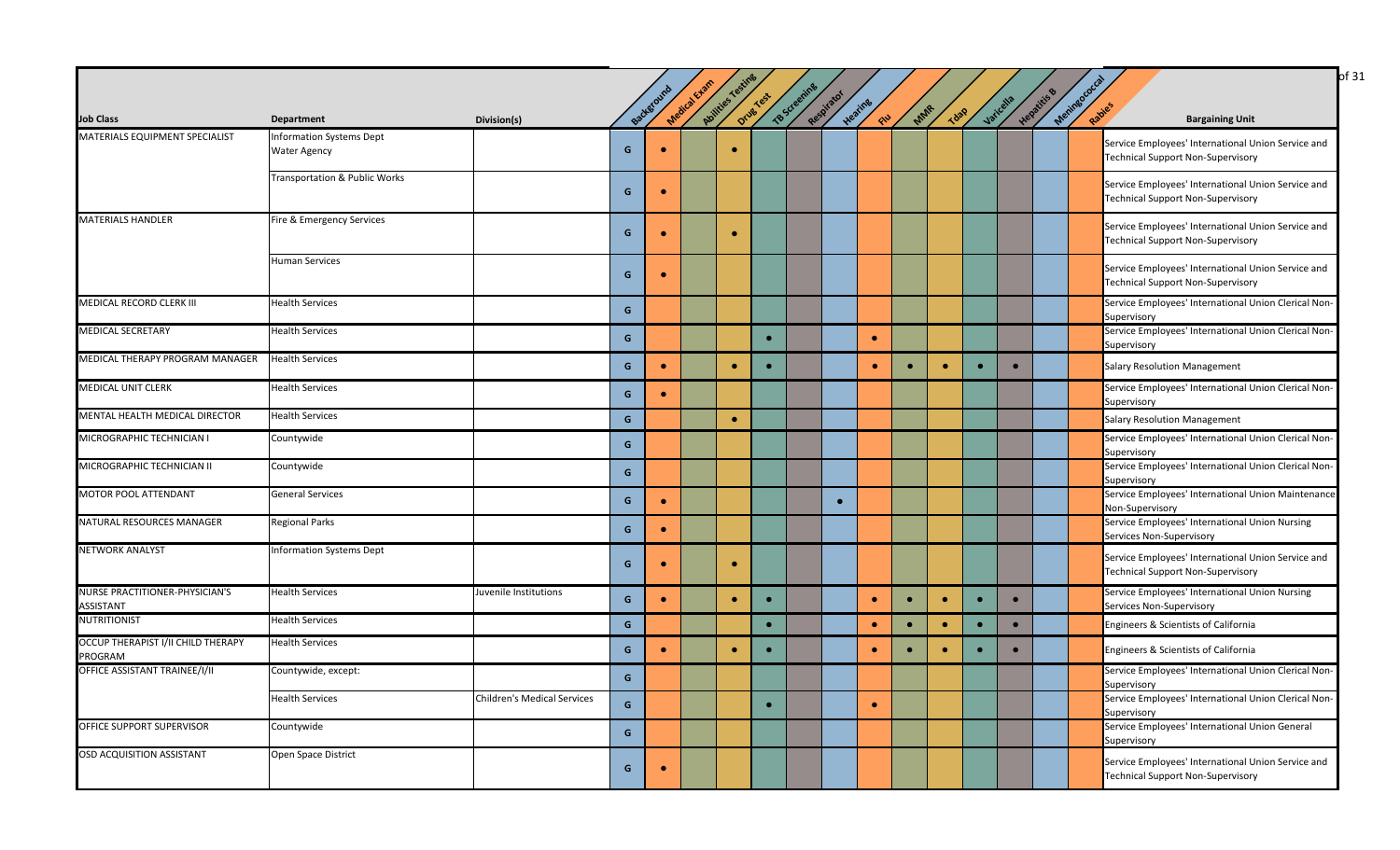|                                                          |                       |             |    |            |              |                  |           |              |            |               |     |             |           |             |            | of 31                                                                                          |
|----------------------------------------------------------|-----------------------|-------------|----|------------|--------------|------------------|-----------|--------------|------------|---------------|-----|-------------|-----------|-------------|------------|------------------------------------------------------------------------------------------------|
| <b>Job Class</b>                                         | <b>Department</b>     | Division(s) |    | Background | Medical Evan | Audities resting | Drug Test | TB Screening | Respirator | Heating<br>RU | MAR | <b>Tdap</b> | Varicella | Hepatitis & | Meningococ | Rapies<br><b>Bargaining Unit</b>                                                               |
| OSD ADMINISTRATIVE-FISCAL MANAGER                        | Open Space District   |             | G  |            |              |                  |           |              |            |               |     |             |           |             |            | <b>Salary Resolution Management</b>                                                            |
| OSD ASSISTANT/ASSOCIATE PLANNER                          | Open Space District   |             | G  | $\bullet$  |              |                  |           |              |            |               |     |             |           |             |            | Service Employees' International Union Service and<br><b>Technical Support Non-Supervisory</b> |
| OSD COMMUNITY RELATIONS SPECIALIST                       | Open Space District   |             | G  |            |              |                  |           |              |            |               |     |             |           |             |            | <b>Salary Resolution Management</b>                                                            |
| OSD CONSERVATION GIS ANALYST                             | Open Space District   |             | G  |            |              |                  |           |              |            |               |     |             |           |             |            | Service Employees' International Union Service and<br><b>Technical Support Non-Supervisory</b> |
| OSD EXECUTIVE SECRETARY CONFIDENTIAL Open Space District |                       |             | G  |            |              |                  |           |              |            |               |     |             |           |             |            | Salary Resolution Confidential                                                                 |
| OSD GENERAL MANAGER                                      | Open Space District   |             | E. |            |              |                  |           |              |            |               |     |             |           |             |            | Salary Resolution Department Heads                                                             |
| <b>OSD INTERN GRADUATE</b><br>(Extra-help)               | Open Space District   |             | G  | $\bullet$  |              |                  |           |              |            |               |     |             |           |             |            | Salary Resolution Unrepresented                                                                |
| OSD INTERN UNDERGRADUATE<br>(Extra-help)                 | Open Space District   |             | G  | $\bullet$  |              |                  |           |              |            |               |     |             |           |             |            | Salary Resolution Unrepresented                                                                |
| OSD LAND ACQUISITION SPECIALIST                          | Open Space District   |             | G  | $\bullet$  |              |                  |           |              |            |               |     |             |           |             |            | Service Employees' International Union Service and<br><b>Technical Support Non-Supervisory</b> |
| OSD PROGRAM MANAGER                                      | Open Space District   |             | G  | $\bullet$  |              |                  |           |              |            |               |     |             |           |             |            | <b>Salary Resolution Management</b>                                                            |
| OSD PUBLIC INFORMATION SPECIALIST                        | Open Space District   |             | G  |            |              |                  |           |              |            |               |     |             |           |             |            | <b>Salary Resolution Unrepresented</b>                                                         |
| <b>OSD RECEPTIONIST</b>                                  | Open Space District   |             | G  |            |              |                  |           |              |            |               |     |             |           |             |            | Service Employees' International Union Clerical Non-<br>Supervisory                            |
| OSD STEWARD COORDINATOR                                  | Open Space District   |             | G  | $\bullet$  |              |                  |           |              |            |               |     |             |           |             |            | Service Employees' International Union General<br>Supervisory                                  |
| <b>OSD TECHNICIAN</b>                                    | Open Space District   |             | G  | $\bullet$  |              |                  |           |              |            |               |     |             |           |             |            | Service Employees' International Union Service and<br><b>Technical Support Non-Supervisory</b> |
| PARK AIDE<br>(Extra-help)                                | <b>Regional Parks</b> |             | G  | $\bullet$  | $\bullet$    |                  | $\bullet$ |              |            |               |     |             |           |             |            | Service Employees' International Union Service and<br><b>Technical Support Non-Supervisory</b> |
| <b>PARK MANAGER</b>                                      | <b>Regional Parks</b> |             | G  | $\bullet$  |              |                  |           |              |            |               |     |             |           |             |            | <b>Salary Resolution Management</b>                                                            |
| PARK PLANNER I/II                                        | <b>Regional Parks</b> |             | G  | $\bullet$  |              |                  |           |              |            |               |     |             |           |             |            | Service Employees' International Union Service and<br><b>Technical Support Non-Supervisory</b> |
| PARK PLANNING MANAGER                                    | <b>Regional Parks</b> |             | G  | $\bullet$  |              |                  |           |              |            |               |     |             |           |             |            | <b>Salary Resolution Management</b>                                                            |
| PARK PROGRAM ASSISTANT                                   | <b>Regional Parks</b> |             | G  |            |              |                  | $\bullet$ |              |            |               |     |             |           |             |            | Service Employees' International Union Service and<br><b>Technical Support Non-Supervisory</b> |
| PARK RANGER ASSISTANT<br>(Extra-help)                    | <b>Regional Parks</b> |             | G  | $\bullet$  | $\bullet$    |                  | $\bullet$ |              |            |               |     |             |           |             |            | Salary Resolution Unrepresented                                                                |
| PARK RANGER TRAINEE/I                                    | <b>Regional Parks</b> |             | P. | $\bullet$  |              | $\bullet$        | $\bullet$ | $\bullet$    |            |               |     |             |           |             |            | Sonoma County Law Enforcement Association Law<br><b>Enforcement Non-Supervisory</b>            |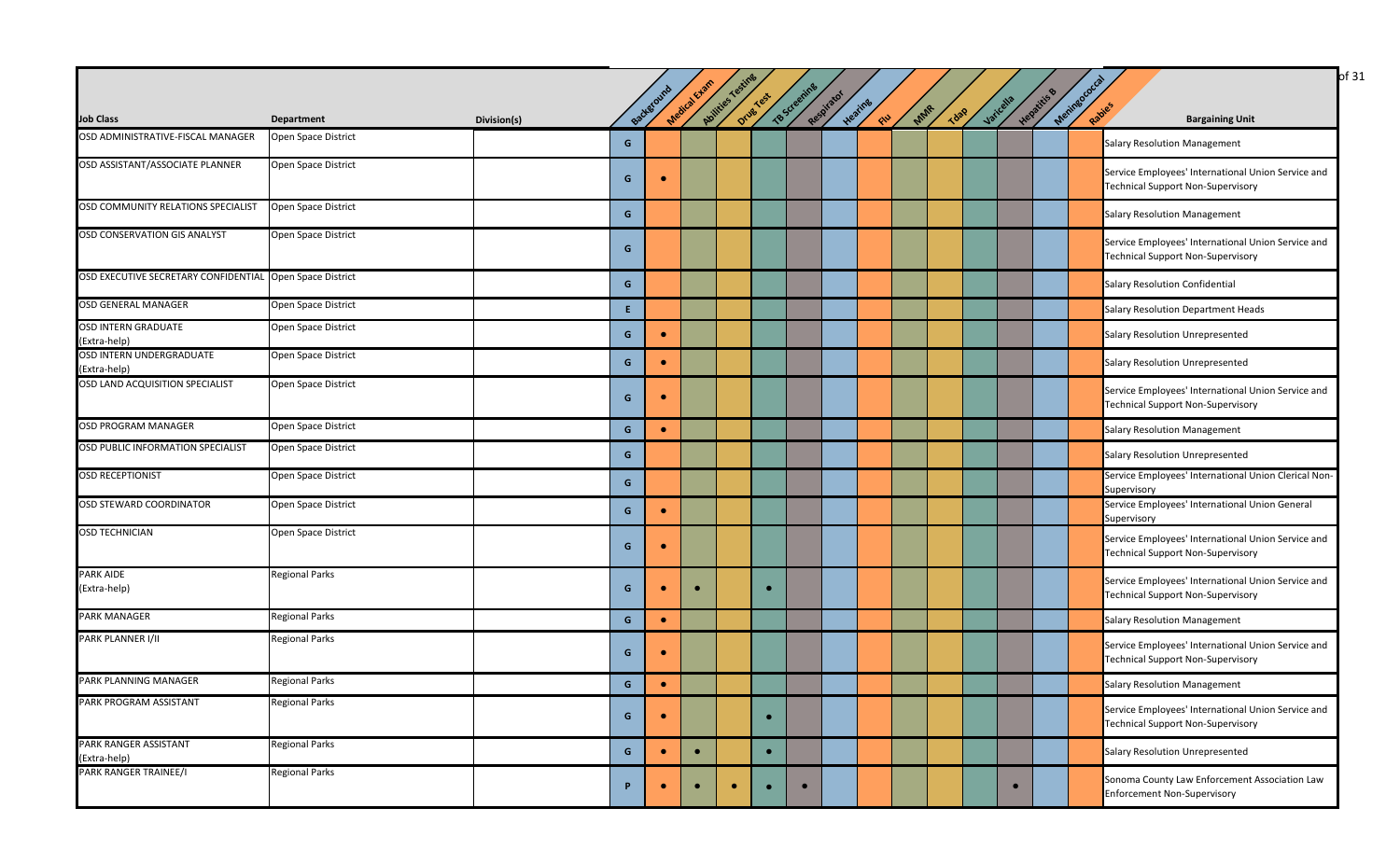|                                                              |                                                            |                                         |   |            |              |                  |           |              |            |               |           |             |           |             |                      | of 31                                                                                          |
|--------------------------------------------------------------|------------------------------------------------------------|-----------------------------------------|---|------------|--------------|------------------|-----------|--------------|------------|---------------|-----------|-------------|-----------|-------------|----------------------|------------------------------------------------------------------------------------------------|
| <b>Job Class</b>                                             | Department                                                 | Division(s)                             |   | Background | Medical Evan | Aulities Testing | Drug Yest | TB Screening | Respirator | Hearing<br>RU | MAR       | <b>Tdap</b> | Varicella | Hepatitis B | Meningococ<br>Rabies | <b>Bargaining Unit</b>                                                                         |
| <b>PARK RANGER II</b>                                        | <b>Regional Parks</b>                                      |                                         | D | $\bullet$  |              | $\bullet$        | $\bullet$ | $\bullet$    |            |               |           |             | $\bullet$ |             |                      | Sonoma County Law Enforcement Association Law<br><b>Enforcement Non-Supervisory</b>            |
| <b>PARK RANGER III</b>                                       | <b>Regional Parks</b>                                      |                                         | P | $\bullet$  |              | $\bullet$        | $\bullet$ | $\bullet$    |            |               |           |             | $\bullet$ |             |                      | Service Employees' International Union General<br>Supervisory                                  |
| PARKS GROUNDS MAINTENANCE<br><b>SUPERVISOR</b>               | <b>Regional Parks</b>                                      |                                         | G | $\bullet$  |              | $\bullet$        | $\bullet$ |              |            |               |           |             |           |             |                      | Service Employees' International Union General<br>Supervisory                                  |
| PARKS GROUNDS MAINTENANCE WORKER Regional Parks              |                                                            | Operations & Maintenance                | G | $\bullet$  | $\bullet$    | $\bullet$        | $\bullet$ |              |            |               |           |             |           |             |                      | Service Employees' International Union Maintenance<br>Non-Supervisory                          |
| PATIENT CARE ANALYST                                         | <b>Health Services</b>                                     |                                         | G |            |              |                  |           |              |            |               |           |             |           |             |                      | <b>Salary Resolution Management</b>                                                            |
| <b>PAYROLL CLERK</b>                                         | Countywide, except:                                        |                                         | G |            |              |                  |           |              |            |               |           |             |           |             |                      | Service Employees' International Union Clerical Non-<br>Supervisory                            |
|                                                              | Sheriff                                                    |                                         |   |            |              | $\bullet$        |           |              |            |               |           |             |           |             |                      | <b>Salary Resolution Confidential</b>                                                          |
| PERMIT TECHNICIAN I/II                                       | Permit & Resource Management Dept                          |                                         | G |            |              |                  |           |              |            |               |           |             |           |             |                      | Service Employees' International Union Service and<br><b>Technical Support Non-Supervisory</b> |
| PHYSICAL THERAPIST I/II-CHILDREN'S<br><b>THERAPY PROGRAM</b> | <b>Health Services</b>                                     |                                         | G | $\bullet$  |              | $\bullet$        | $\bullet$ |              |            | $\bullet$     | $\bullet$ | $\bullet$   | $\bullet$ |             |                      | Engineers & Scientists of California                                                           |
| PLANNER I/II/III                                             | Permit & Resource Management Dept                          |                                         | G | $\bullet$  |              |                  |           |              |            |               |           |             |           |             |                      | Service Employees' International Union Service and<br><b>Technical Support Non-Supervisory</b> |
| PLANNING TECHNICIAN                                          | Permit & Resource Management Dept<br><b>Regional Parks</b> |                                         | G | $\bullet$  |              |                  |           |              |            |               |           |             |           |             |                      | Service Employees' International Union Service and<br><b>Technical Support Non-Supervisory</b> |
| PREMIUM AND EXHIBIT COORDINATOR                              | Fairgrounds                                                |                                         | G | $\bullet$  |              |                  |           |              |            |               |           |             |           |             |                      | <b>Salary Resolution Management</b>                                                            |
| PRINCIPAL ADMINISTRATIVE ANALYST                             | County Administrator                                       |                                         | G |            |              |                  |           |              |            |               |           |             |           |             |                      | <b>Salary Resolution Management</b>                                                            |
| PRMD DIVISION MANAGER                                        | Permit & Resource Management Dept                          | Administration<br><b>Project Review</b> | G |            |              |                  |           |              |            |               |           |             |           |             |                      | <b>Salary Resolution Management</b>                                                            |
|                                                              | Permit & Resource Management Dept                          | <b>Environmental Review</b>             | G |            |              | $\bullet$        |           |              |            |               |           |             |           |             |                      | <b>Salary Resolution Management</b>                                                            |
| PROBATION ASSISTANT                                          | Probation                                                  |                                         |   | $\bullet$  |              | $\bullet$        | $\bullet$ |              |            |               |           |             |           |             |                      | Service Employees' International Union Service and<br><b>Technical Support Non-Supervisory</b> |
| PROBATION DIVISION DIRECTOR I                                | Probation                                                  |                                         | P | $\bullet$  |              | $\bullet$        | $\bullet$ |              |            |               |           |             |           |             |                      | Sonoma County Law Enforcement Management<br>Association                                        |
| PROBATION DIVISION DIRECTOR II                               | Probation                                                  |                                         |   | $\bullet$  |              | $\bullet$        | $\bullet$ |              |            |               |           |             |           |             |                      | Sonoma County Law Enforcement Management<br>Association                                        |
| PROBATION INDUSTRIES CREW<br><b>SUPERVISOR</b>               | Probation                                                  | <b>Probation Camp</b>                   | P | $\bullet$  | $\bullet$    | $\bullet$        | $\bullet$ |              |            |               |           |             |           |             |                      | Sonoma County Law Enforcement Association<br>Corrections and Probation Non-Supervisory         |
| PROBATION INDUSTRIES FIELD SUPERVISOR Probation              |                                                            |                                         | P | $\bullet$  |              | $\bullet$        | $\bullet$ |              |            |               |           |             |           |             |                      | Sonoma County Law Enforcement Association<br>Corrections and Probation Supervisory             |
| PROBATION OFFICER I/II                                       | Probation                                                  |                                         | P |            |              | $\bullet$        | $\bullet$ |              |            |               |           |             |           |             |                      | Sonoma County Law Enforcement Association<br>Corrections and Probation Non-Supervisory         |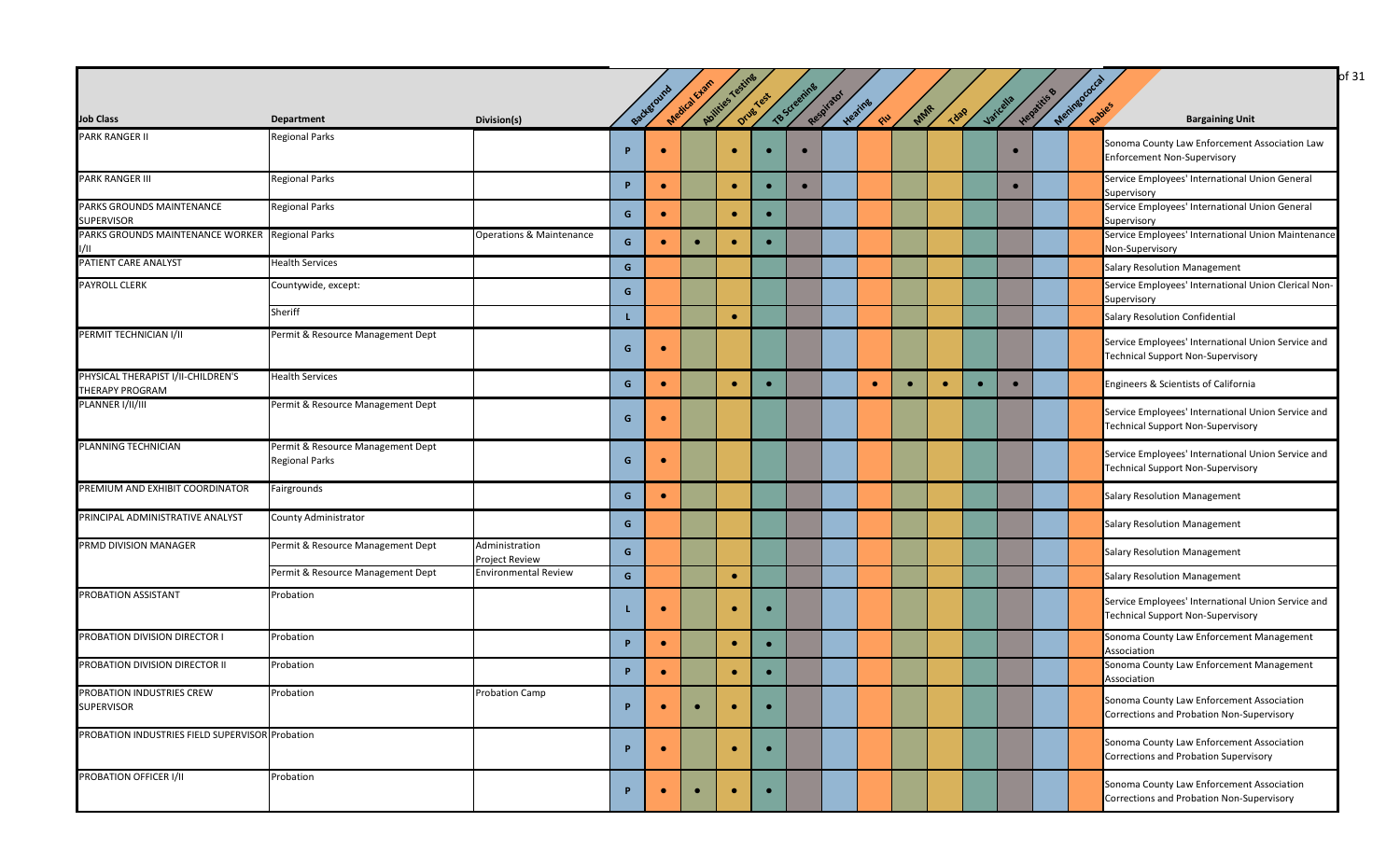|                                                       |                                                                                             |                                                                                                   |                |            | Medical Evan | Aultiles resting |           |              |            |                       |           |             |           |           |             |                      |                                                                                                |
|-------------------------------------------------------|---------------------------------------------------------------------------------------------|---------------------------------------------------------------------------------------------------|----------------|------------|--------------|------------------|-----------|--------------|------------|-----------------------|-----------|-------------|-----------|-----------|-------------|----------------------|------------------------------------------------------------------------------------------------|
| <b>Job Class</b>                                      | <b>Department</b>                                                                           | Division(s)                                                                                       |                | Background |              |                  | Drug Yest | TB Screening | Respirator | Heating<br><b>CIU</b> | MAR       | <b>Tdap</b> |           | Varicella | Hepatitis B | Meningococ<br>Rabies | <b>Bargaining Unit</b>                                                                         |
| PROBATION OFFICER III                                 | Probation                                                                                   |                                                                                                   | <b>P</b>       |            |              |                  |           |              |            |                       |           |             |           |           |             |                      | Sonoma County Law Enforcement Association<br>Corrections and Probation Non-Supervisory         |
| PROBATION OFFICER IV                                  | Probation                                                                                   |                                                                                                   | P              | $\bullet$  |              | $\bullet$        | $\bullet$ |              |            |                       |           |             |           |           |             |                      | Sonoma County Law Enforcement Association<br>Corrections and Probation Supervisory             |
| PROFESSIONAL GEOLOGIST                                | Permit & Resource Management Dept<br><b>Transportation &amp; Public Works</b>               |                                                                                                   | G              | $\bullet$  |              | $\bullet$        |           |              |            |                       |           |             |           |           |             |                      | Western Council of Engineers                                                                   |
| PROGRAM DEVELOPMENT MANAGER                           | Clerk-Recorder-Assessor<br><b>Human Services</b>                                            |                                                                                                   | G              |            |              |                  |           |              |            |                       |           |             |           |           |             |                      | <b>Salary Resolution Management</b>                                                            |
| PROGRAM PLANNING AND EVALUATION<br><b>ANALYST</b>     | Child Support Services                                                                      |                                                                                                   | G              |            |              | $\bullet$        |           |              |            |                       |           |             |           |           |             |                      | <b>Salary Resolution Management</b>                                                            |
|                                                       | <b>Health Services</b><br><b>Human Services</b>                                             |                                                                                                   | G              |            |              |                  |           |              |            |                       |           |             |           |           |             |                      | <b>Salary Resolution Management</b>                                                            |
|                                                       | Probation                                                                                   |                                                                                                   |                |            |              | $\bullet$        |           |              |            |                       |           |             |           |           |             |                      | <b>Salary Resolution Management</b>                                                            |
| PROGRAM SPECIALIST                                    | <b>Human Services</b>                                                                       |                                                                                                   | $\mathbf{G}$   |            |              |                  |           |              |            |                       |           |             |           |           |             |                      | Salary Resolution Management                                                                   |
| PROGRAMMER ANALYST<br>TRAINEE/PROGRAMMER ANALYST      | <b>Information Systems Dept</b>                                                             |                                                                                                   | G              |            |              |                  |           |              |            |                       |           |             |           |           |             |                      | Service Employees' International Union Service and<br><b>Technical Support Non-Supervisory</b> |
|                                                       | <b>Water Agency</b>                                                                         |                                                                                                   | G              |            |              |                  |           |              |            |                       |           |             |           |           |             |                      | Service Employees' International Union Service and<br><b>Technical Support Non-Supervisory</b> |
| <b>PROJECT SPECIALIST</b>                             | <b>Community Development Commission</b><br><b>Water Agency</b><br>General Services, except: |                                                                                                   | G              | $\bullet$  |              |                  |           |              |            |                       |           |             |           |           |             |                      | Salary Resolution Unrepresented                                                                |
|                                                       | <b>General Services</b>                                                                     | Architect                                                                                         | G              | $\bullet$  |              | $\bullet$        |           |              |            |                       |           |             |           |           |             |                      | Salary Resolution Unrepresented                                                                |
| <b>PSYCHIATRIC NURSE</b>                              | <b>Health Services</b>                                                                      |                                                                                                   | G              | $\bullet$  |              | $\bullet$        | $\bullet$ |              |            | $\bullet$             | $\bullet$ | $\bullet$   | $\bullet$ | $\bullet$ |             |                      | Service Employees' International Union Nursing<br>Services Non-Supervisory                     |
| PSYCHIATRIC TECHNICIAN                                | <b>Health Services</b>                                                                      |                                                                                                   | G              |            |              |                  |           |              |            | $\bullet$             | $\bullet$ | $\bullet$   |           | $\bullet$ |             |                      | Service Employees' International Union Nursing<br>Services Non-Supervisory                     |
| PUBLIC ASSISTANCE SYSTEMS MANAGER                     | <b>Human Services</b>                                                                       |                                                                                                   | G              |            |              |                  |           |              |            |                       |           |             |           |           |             |                      | <b>Salary Resolution Management</b>                                                            |
| PUBLIC ASSISTANCE SYSTEMS SPECIALIST                  | <b>Human Services</b>                                                                       |                                                                                                   | G              |            |              |                  |           |              |            |                       |           |             |           |           |             |                      | <b>Salary Resolution Management</b>                                                            |
| PUBLIC ASSISTANCE SYSTEMS TECHNICIAN   Human Services |                                                                                             |                                                                                                   | G              |            |              |                  |           |              |            |                       |           |             |           |           |             |                      | Service Employees' International Union Service and<br><b>Technical Support Non-Supervisory</b> |
| <b>PUBLIC DEFENDER</b>                                | <b>Public Defender</b>                                                                      |                                                                                                   | $\mathsf{E}^-$ |            |              |                  |           |              |            |                       |           |             |           |           |             |                      | Salary Resolution Department Heads                                                             |
| PUBLIC DEFENDER INVESTIGATOR I/II                     | Public Defender                                                                             |                                                                                                   | $\mathbf{G}$   | $\bullet$  |              |                  | $\bullet$ |              |            |                       |           |             |           |           |             |                      | Sonoma County Public Defender Investigators'<br>Association                                    |
| PUBLIC HEALTH AIDE I/II                               | <b>Health Services</b>                                                                      | Women, Infants & Children<br><b>Children's Medical Services</b><br>Disease Control & Surveillance | G              |            |              |                  | $\bullet$ |              |            | $\bullet$             |           |             |           | $\bullet$ |             |                      | Service Employees' International Union Social<br>Services Non-Supervisory                      |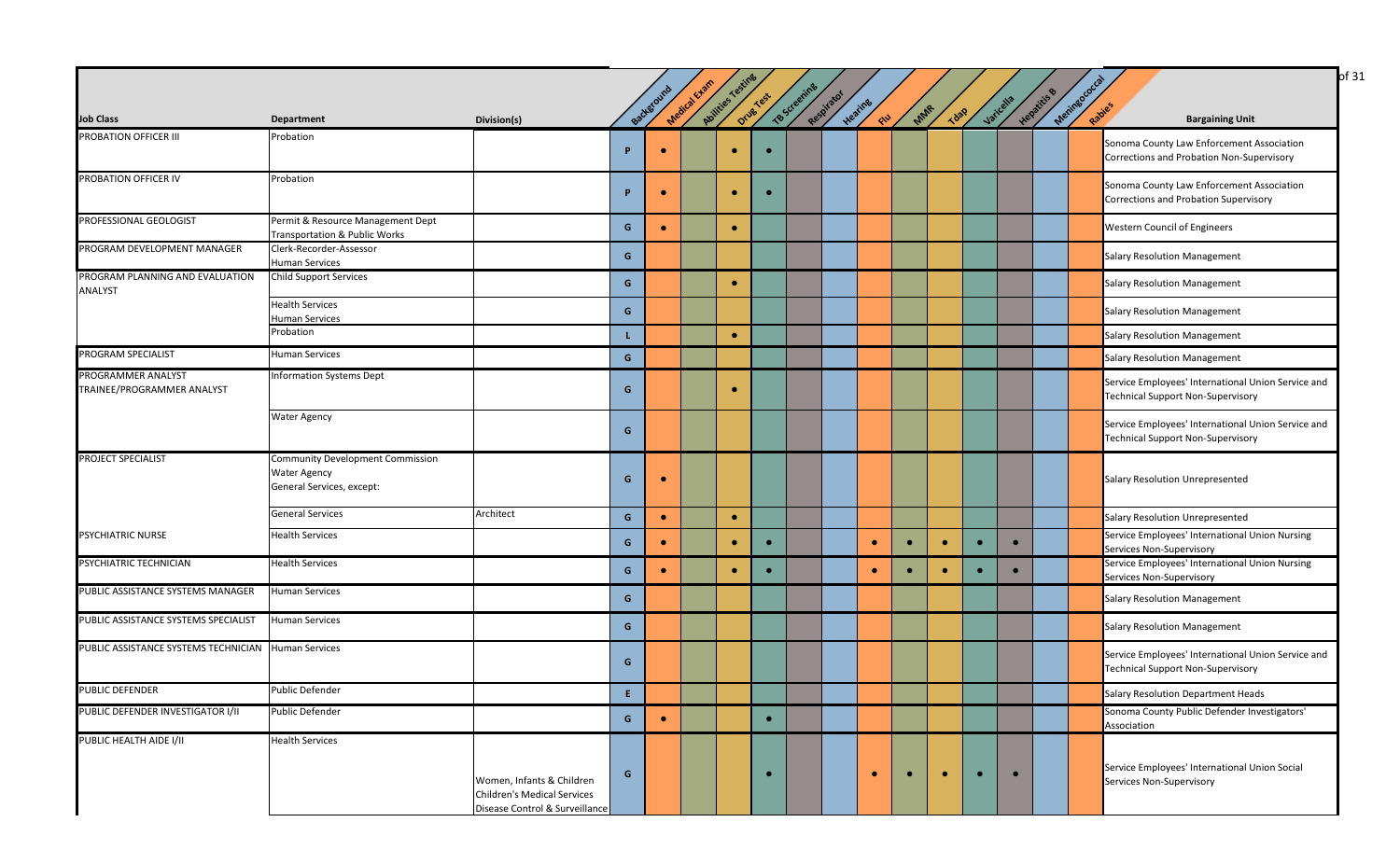|                                                                |                                          |                                                         |   |           |              |                   |           |              |            |            |           |             |           |           |             |                       | of 31                                                                                          |
|----------------------------------------------------------------|------------------------------------------|---------------------------------------------------------|---|-----------|--------------|-------------------|-----------|--------------|------------|------------|-----------|-------------|-----------|-----------|-------------|-----------------------|------------------------------------------------------------------------------------------------|
|                                                                |                                          |                                                         |   |           |              |                   |           |              |            |            |           |             |           |           |             |                       |                                                                                                |
|                                                                |                                          |                                                         |   | Backstoun | Medical Exam | Abilities Testing | Drug Yest | TB Screening | Respirator | Heating    | MAR       | <b>Tdap</b> |           | Varicella | Hepatitis B | Meninegococ<br>Rabies |                                                                                                |
| <b>Job Class</b>                                               | <b>Department</b>                        | Division(s)                                             |   |           |              |                   |           |              |            | <b>CIU</b> |           |             |           |           |             |                       | <b>Bargaining Unit</b>                                                                         |
|                                                                | <b>Human Services</b>                    | Adult & Aging<br><b>Public Authority</b>                | G |           |              | $\bullet$         | $\bullet$ |              |            |            |           |             |           |           |             |                       | Service Employees' International Union Social<br>Services Non-Supervisory                      |
| PUBLIC HEALTH ASSISTANT                                        | <b>Health Services</b>                   |                                                         | G | $\bullet$ |              |                   | $\bullet$ |              |            | $\bullet$  | $\bullet$ | $\bullet$   | $\bullet$ | $\bullet$ |             |                       | Service Employees' International Union Social                                                  |
|                                                                |                                          |                                                         |   |           |              |                   |           |              |            |            |           |             |           |           |             |                       | Services Non-Supervisory                                                                       |
| PUBLIC HEALTH INVESTIGATOR                                     | <b>Health Services</b>                   |                                                         | G | $\bullet$ |              | ٠                 | $\bullet$ | $\bullet$    |            | $\bullet$  | $\bullet$ | $\bullet$   | $\bullet$ | $\bullet$ |             |                       | Service Employees' International Union Social<br>Services Non-Supervisory                      |
| PUBLIC HEALTH LABORATORY DIRECTOR                              | <b>Health Services</b>                   |                                                         | G | $\bullet$ |              | $\bullet$         | $\bullet$ | $\bullet$    |            | $\bullet$  | $\bullet$ | $\bullet$   | $\bullet$ | $\bullet$ | $\bullet$   | $\bullet$             | <b>Salary Resolution Management</b>                                                            |
| PUBLIC HEALTH LABORATORY TECHNICIAN Health Services            |                                          |                                                         | G | $\bullet$ |              | $\bullet$         |           |              |            | $\bullet$  | $\bullet$ | $\bullet$   | $\bullet$ | $\bullet$ |             |                       | Service Employees' International Union Nursing<br>Services Non-Supervisory                     |
| PUBLIC HEALTH MICROBIOLOGIST                                   | <b>Health Services</b>                   |                                                         | G | $\bullet$ |              | ۰                 | $\bullet$ | $\bullet$    |            | $\bullet$  | $\bullet$ | $\bullet$   | $\bullet$ | $\bullet$ | $\bullet$   | $\bullet$             | Engineers & Scientists of California                                                           |
| TRAINEE/I/II                                                   |                                          |                                                         |   |           |              |                   |           |              |            |            |           |             |           |           |             |                       |                                                                                                |
| PUBLIC HEALTH NURSE I/II                                       | <b>Health Services</b>                   | <b>Children's Medical Svcs</b><br>Maternal Child Health | G | $\bullet$ |              | $\bullet$         | $\bullet$ |              |            | $\bullet$  | $\bullet$ | $\bullet$   | $\bullet$ | $\bullet$ |             |                       | Engineers & Scientists of California                                                           |
|                                                                | <b>Health Services</b>                   | Disease Control & Surveillance                          | G | $\bullet$ |              | ٠                 |           |              |            | $\bullet$  | $\bullet$ | $\bullet$   | $\bullet$ | $\bullet$ |             |                       | Engineers & Scientists of California                                                           |
| PUBLIC HEALTH PHYSICIAN                                        | <b>Health Services</b>                   |                                                         | G | $\bullet$ |              | $\bullet$         | $\bullet$ |              |            | $\bullet$  | $\bullet$ | $\bullet$   |           | $\bullet$ |             |                       | Salary Resolution Unrepresented                                                                |
| PUBLIC WORKS FLEET EQUIPMENT<br>MANAGER                        | Transportation & Public Works            |                                                         | G | $\bullet$ |              |                   |           |              |            |            |           |             |           |           |             |                       | <b>Salary Resolution Management</b>                                                            |
| <b>PUBLIC WORKS OPERATIONS</b><br><b>COORDINATOR</b>           | <b>Transportation &amp; Public Works</b> |                                                         | G | $\bullet$ |              | $\bullet$         |           |              |            |            |           |             |           |           |             |                       | <b>Salary Resolution Management</b>                                                            |
| PURCHASING AGENT                                               | <b>General Services</b>                  |                                                         | G |           |              |                   |           |              |            |            |           |             |           |           |             |                       | <b>Salary Resolution Management</b>                                                            |
| <b>REAL ESTATE MANAGER</b>                                     | <b>General Services</b>                  |                                                         | G |           |              |                   |           |              |            |            |           |             |           |           |             |                       | <b>Salary Resolution Management</b>                                                            |
| <b>RECEPTIONIST</b>                                            | Countywide, except:                      |                                                         | G |           |              |                   |           |              |            |            |           |             |           |           |             |                       | Service Employees' International Union Clerical Non-<br>Supervisory                            |
|                                                                | <b>Health Services</b>                   |                                                         | G |           |              |                   | $\bullet$ |              |            | $\bullet$  |           |             |           |           |             |                       | Service Employees' International Union Clerical Non-<br>Supervisory                            |
| RECORDS AND INFORMATION MANAGER                                | <b>Information Systems Dept</b>          |                                                         | G |           |              |                   |           |              |            |            |           |             |           |           |             |                       | <b>Salary Resolution Management</b>                                                            |
| RECREATION AND EDUCATION SERVICES<br>MANAGER                   | <b>Regional Parks</b>                    |                                                         | G |           |              |                   |           |              |            |            |           |             |           |           |             |                       | <b>Salary Resolution Management</b>                                                            |
| <b>RECRUITMENT &amp; CLASSIFICATION</b><br>MANAGER             | <b>Human Resources</b>                   |                                                         | G |           |              |                   |           |              |            |            |           |             |           |           |             |                       | Salary Resolution Management                                                                   |
| REFUSE ENFORCEMENT SPECIALIST                                  | <b>Transportation &amp; Public Works</b> |                                                         | G | $\bullet$ |              |                   |           |              |            |            |           |             |           |           |             |                       | Service Employees' International Union Service and<br><b>Technical Support Non-Supervisory</b> |
| REGIONAL EMERGENCY MEDICAL SERVICES Health Services<br>MANAGER |                                          |                                                         | G | $\bullet$ |              | $\bullet$         | $\bullet$ |              |            |            |           |             |           |           |             |                       | <b>Salary Resolution Management</b>                                                            |
| RESIDENTIAL SERVICE WORKER                                     | <b>Human Services</b>                    |                                                         | G | $\bullet$ |              | $\bullet$         | $\bullet$ |              |            |            |           |             |           |           |             |                       | Service Employees' International Union Service and<br><b>Technical Support Non-Supervisory</b> |
|                                                                | Probation                                |                                                         |   |           |              | ٠                 |           |              |            |            |           |             |           |           |             |                       | Service Employees' International Union Service and<br><b>Technical Support Non-Supervisory</b> |
| RETIREMENT ACCOUNTING MANAGER                                  | Retirement                               |                                                         | G |           |              |                   |           |              |            |            |           |             |           |           |             |                       | <b>Salary Resolution Management</b>                                                            |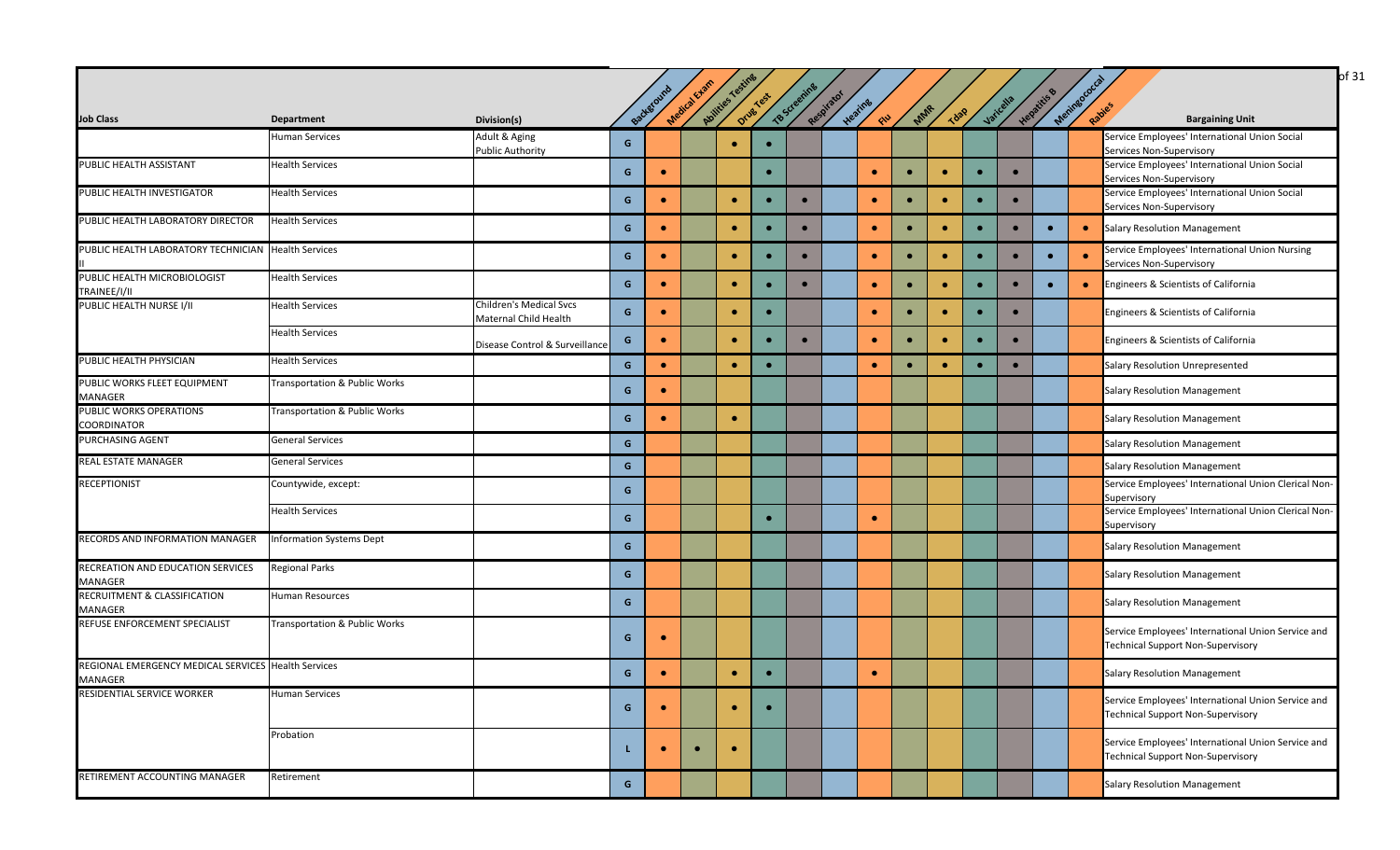|                                                       |                                                           |                                                                            |              | Background | Medical Exam | Abilities Testing | Drug Yest | TBScreening | Respirator | Heating   |     |      | Jaricella | Hepatitis & | Mentagooccal |                                                                                                |
|-------------------------------------------------------|-----------------------------------------------------------|----------------------------------------------------------------------------|--------------|------------|--------------|-------------------|-----------|-------------|------------|-----------|-----|------|-----------|-------------|--------------|------------------------------------------------------------------------------------------------|
| <b>Job Class</b>                                      | <b>Department</b>                                         | Division(s)                                                                |              |            |              |                   |           |             |            | $\infty$  | MAR | Tdap |           |             |              | <b>Bargaining Unit</b>                                                                         |
| RETIREMENT ADMINISTRATOR                              | Retirement                                                |                                                                            | Ε.           |            |              |                   |           |             |            |           |     |      |           |             |              | Salary Resolution Department Heads                                                             |
| RETIREMENT BENEFITS COORDINATOR                       | Retirement                                                |                                                                            | G            |            |              |                   |           |             |            |           |     |      |           |             |              | <b>Salary Resolution Management</b>                                                            |
| RETIREMENT BENEFITS SERVICES<br>MANAGER               | Retirement                                                |                                                                            | G            |            |              |                   |           |             |            |           |     |      |           |             |              | <b>Salary Resolution Management</b>                                                            |
| RETIREMENT INVESTMENT ANALYST I/II                    | Retirement                                                |                                                                            | G            |            |              |                   |           |             |            |           |     |      |           |             |              | <b>Salary Resolution Management</b>                                                            |
| RETIREMENT INVESTMENT OFFICER                         | Retirement                                                |                                                                            | Ε.           |            |              |                   |           |             |            |           |     |      |           |             |              | <b>Salary Resolution Management</b>                                                            |
| RIGHT OF WAY AGENT I/II                               | Transportation & Public Works<br>Water Agency             |                                                                            | G            |            |              |                   |           |             |            |           |     |      |           |             |              | Service Employees' International Union Service and<br><b>Technical Support Non-Supervisory</b> |
| RIGHT OF WAY MANAGER                                  | Transportation & Public Works                             |                                                                            | G            | $\bullet$  |              |                   |           |             |            |           |     |      |           |             |              | <b>Salary Resolution Management</b>                                                            |
| RISK MANAGEMENT ANALYST I/II                          | Human Resources<br><b>Water Agency</b>                    |                                                                            | G            |            |              |                   |           |             |            |           |     |      |           |             |              | <b>Salary Resolution Management</b>                                                            |
| RISK MANAGEMENT ANALYST III                           | Human Resources<br>Water Agency                           |                                                                            | $\mathbf{G}$ |            |              |                   |           |             |            |           |     |      |           |             |              | <b>Salary Resolution Management</b>                                                            |
| RISK MANAGER                                          | Human Resources                                           |                                                                            | E.           |            |              |                   |           |             |            |           |     |      |           |             |              | <b>Salary Resolution Management</b>                                                            |
| ROAD OPERATIONS DIVISION MANAGER                      | Transportation & Public Works                             |                                                                            | $\mathbf{G}$ | $\bullet$  |              | $\bullet$         |           |             |            |           |     |      |           |             |              | <b>Salary Resolution Management</b>                                                            |
| SCERA CHIEF RETIREMENT COUNSEL                        | Retirement                                                |                                                                            | Ε.           |            |              |                   |           |             |            |           |     |      |           |             |              | <b>Salary Resolution Management</b>                                                            |
| <b>SECRETARY</b>                                      | Countywide, except:                                       |                                                                            | $\mathbf{G}$ |            |              |                   |           |             |            |           |     |      |           |             |              | Service Employees' International Union Clerical Non-<br>Supervisory                            |
|                                                       | <b>Health Services</b>                                    | Administration<br><b>Children's Medical Svcs</b><br>Mental Health Svcs Act | G            |            |              |                   | $\bullet$ |             |            | $\bullet$ |     |      |           |             |              | Service Employees' International Union Clerical Non-<br>Supervisory                            |
|                                                       | <b>District Attorney</b><br>Probation<br>Sheriff, except: |                                                                            | L            |            |              | $\bullet$         |           |             |            |           |     |      |           |             |              | Service Employees' International Union Clerical Non-<br>Supervisory                            |
|                                                       | Sheriff                                                   | Main Adult Detention Facility                                              | L            |            |              | ٠                 |           |             |            |           |     |      |           |             |              | Service Employees' International Union Clerical Non-<br>Supervisory                            |
| SENIOR ACCOUNT CLERK                                  | Countywide, except:                                       |                                                                            | G            |            |              |                   |           |             |            |           |     |      |           |             |              | Service Employees' International Union Clerical Non-<br>Supervisory                            |
|                                                       | Probation                                                 |                                                                            | L            |            |              | $\bullet$         |           |             |            |           |     |      |           |             |              | Service Employees' International Union Clerical Non-<br>Supervisory                            |
|                                                       | <b>District Attorney</b><br>Probation<br>Sheriff          |                                                                            | L            |            |              | $\bullet$         |           |             |            |           |     |      |           |             |              | Service Employees' International Union Clerical Non-<br>Supervisory                            |
| SENIOR AGRICULTURAL BIOLOGIST-<br>STANDARD SPECIALIST | Agricultural Commissioner                                 | Agricultural Commissioner                                                  | G            | $\bullet$  |              | $\bullet$         |           |             |            |           |     |      |           |             |              | Service Employees' International Union Service and<br><b>Technical Support Non-Supervisory</b> |
|                                                       | Agricultural Commissioner                                 | Weights & Measures                                                         | $\mathbf{G}$ | $\bullet$  |              | $\bullet$         |           |             |            |           |     |      |           |             |              | Service Employees' International Union Service and<br><b>Technical Support Non-Supervisory</b> |
| SENIOR AGRICULTURAL PROGRAM<br>ASSISTANT              | <b>UC Cooperative Extension</b>                           |                                                                            | $\mathbf{G}$ |            |              | $\bullet$         |           |             |            |           |     |      |           |             |              | Service Employees' International Union Service and<br><b>Technical Support Non-Supervisory</b> |

 $\log 31$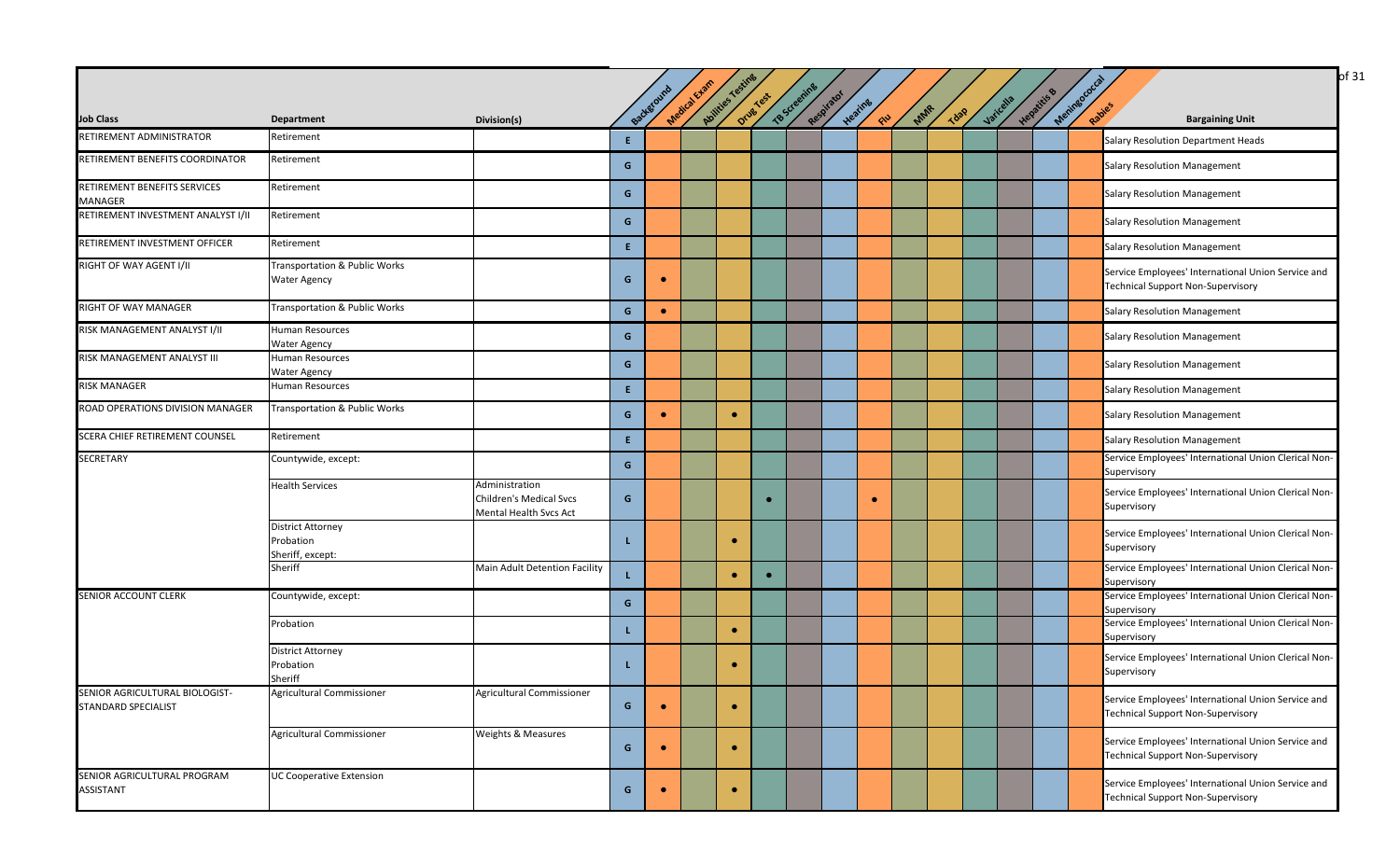|                                                         |                                                                    |             |              |           |              |                 |           |              |            |           |           |             |           |           |           |            | of 31                                                                                          |
|---------------------------------------------------------|--------------------------------------------------------------------|-------------|--------------|-----------|--------------|-----------------|-----------|--------------|------------|-----------|-----------|-------------|-----------|-----------|-----------|------------|------------------------------------------------------------------------------------------------|
|                                                         |                                                                    |             |              | Backgrou  | Medical Exam | Audities Testin | Drug Test | TB Screening | Respirator | Heating   |           |             |           | Varicella | Hepatitis | Meringococ |                                                                                                |
| <b>Job Class</b>                                        | <b>Department</b>                                                  | Division(s) |              |           |              |                 |           |              |            | END       | MAR       | <b>Tdap</b> |           |           |           |            | Rabies<br><b>Bargaining Unit</b>                                                               |
| <b>SENIOR BRIDGE WORKER</b>                             | Transportation & Public Works                                      |             | G            |           |              |                 |           |              |            |           |           |             |           |           |           |            | Service Employees' International Union Maintenance<br>Non-Supervisory                          |
| SENIOR BUILDING INSPECTOR                               | Permit & Resource Management Dept                                  |             | G            | $\bullet$ |              | $\bullet$       |           |              |            |           |           |             |           |           |           |            | Service Employees' International Union Service and<br><b>Technical Support Non-Supervisory</b> |
| SENIOR BUILDING PLANS EXAMINER                          | Permit & Resource Management Dept                                  |             | G            | $\bullet$ |              |                 |           |              |            |           |           |             |           |           |           |            | Service Employees' International Union Service and<br><b>Technical Support Non-Supervisory</b> |
| SENIOR BUSINESS SYSTEMS ANALYST                         | <b>Information Systems Dept</b>                                    |             | G            |           |              |                 |           |              |            |           |           |             |           |           |           |            | Service Employees' International Union Service and<br><b>Technical Support Non-Supervisory</b> |
| SENIOR CAPITAL PROJECT MANAGER                          | <b>General Services</b>                                            |             | $\mathsf{G}$ | $\bullet$ |              | $\bullet$       |           |              |            |           |           |             |           |           |           |            | Salary Resolution Management                                                                   |
| SENIOR CHILD SUPPORT FINANCIAL<br><b>WORKER</b>         | <b>Child Support Services</b>                                      |             | G            |           |              | $\bullet$       |           |              |            |           |           |             |           |           |           |            | Service Employees' International Union Clerical Non-<br>Supervisory                            |
| SENIOR CLIENT SUPPORT SPECIALIST                        | <b>Health Services</b>                                             |             | $\mathbf{G}$ | $\bullet$ |              | $\bullet$       | $\bullet$ |              |            | $\bullet$ | $\bullet$ | $\bullet$   | $\bullet$ | $\bullet$ |           |            | Engineers & Scientists of California                                                           |
| SENIOR CODE ENFORCEMENT INSPECTOR                       | Permit & Resource Management Dept                                  |             | G            | $\bullet$ |              | $\bullet$       |           |              |            |           |           |             |           |           |           |            | Service Employees' International Union Service and<br><b>Technical Support Non-Supervisory</b> |
| SENIOR COMMUNICATIONS DISPATCHER                        | Sheriff                                                            |             | D            | $\bullet$ |              |                 |           |              |            |           |           |             |           |           |           |            | Sonoma County Law Enforcement Association<br>Corrections and Probation Non-Supervisory         |
| SENIOR COMMUNICATIONS TECHNICIAN                        | <b>Information Systems Dept</b>                                    |             | G            | $\bullet$ |              | $\bullet$       |           |              |            |           |           |             |           |           |           |            | International Union of Operating Engineers, Local 39                                           |
|                                                         | Sheriff                                                            |             | L            | $\bullet$ |              |                 |           |              |            |           |           |             |           |           |           |            | International Union of Operating Engineers, Local 39                                           |
| SENIOR COMMUNITY DEVELOPMENT<br>SPECIALIST              | <b>Community Development Commission</b>                            |             | G            | $\bullet$ |              |                 |           |              |            |           |           |             |           |           |           |            | Service Employees' International Union Service and<br><b>Technical Support Non-Supervisory</b> |
| SENIOR DEPARTMENT INFORMATION<br><b>SYSTEMS MANAGER</b> | <b>Human Services</b>                                              |             | G            |           |              |                 |           |              |            |           |           |             |           |           |           |            | Salary Resolution Management                                                                   |
|                                                         | Sheriff                                                            |             | L.           |           |              | $\bullet$       |           |              |            |           |           |             |           |           |           |            | <b>Salary Resolution Management</b>                                                            |
| SENIOR DISTRICT ATTORNEY INVESTIGATOR District Attorney |                                                                    |             | P            | $\bullet$ |              | $\bullet$       |           |              | $\bullet$  |           |           |             |           | $\bullet$ |           |            | Sonoma County Law Enforcement Association Law<br><b>Enforcement Supervisory</b>                |
| SENIOR ELECTION SPECIALIST                              | Clerk-Recorder-Assessor                                            |             | $\mathsf{G}$ | $\bullet$ |              |                 |           |              |            |           |           |             |           |           |           |            | Service Employees' International Union Clerical Non-<br>Supervisory                            |
| SENIOR ELIGIBILITY SPECIALIST                           | <b>Human Services</b>                                              |             | G            |           |              |                 |           |              |            |           |           |             |           |           |           |            |                                                                                                |
| SENIOR EMPLOYMENT & TRAINING<br>SPECIALIST              | Human Services                                                     |             | G            |           |              |                 |           |              |            |           |           |             |           |           |           |            | Service Employees' International Union Service and<br><b>Technical Support Non-Supervisory</b> |
| <b>SENIOR ENGINEER</b>                                  | Agricultural Commissioner                                          |             | G            | $\bullet$ |              |                 |           |              |            |           |           |             |           |           |           |            | <b>Western Council of Engineers</b>                                                            |
|                                                         | Permit & Resource Management Dept<br>Transportation & Public Works |             | G            | $\bullet$ |              | $\bullet$       |           |              |            |           |           |             |           |           |           |            | <b>Western Council of Engineers</b>                                                            |
| SENIOR ENVIRONMENTAL HEALTH<br>SPECIALIST               | <b>Health Services</b><br>Permit & Resource Management Dept        |             | $\mathsf{G}$ | $\bullet$ |              | $\bullet$       |           |              |            |           |           |             |           |           |           |            | Engineers & Scientists of California                                                           |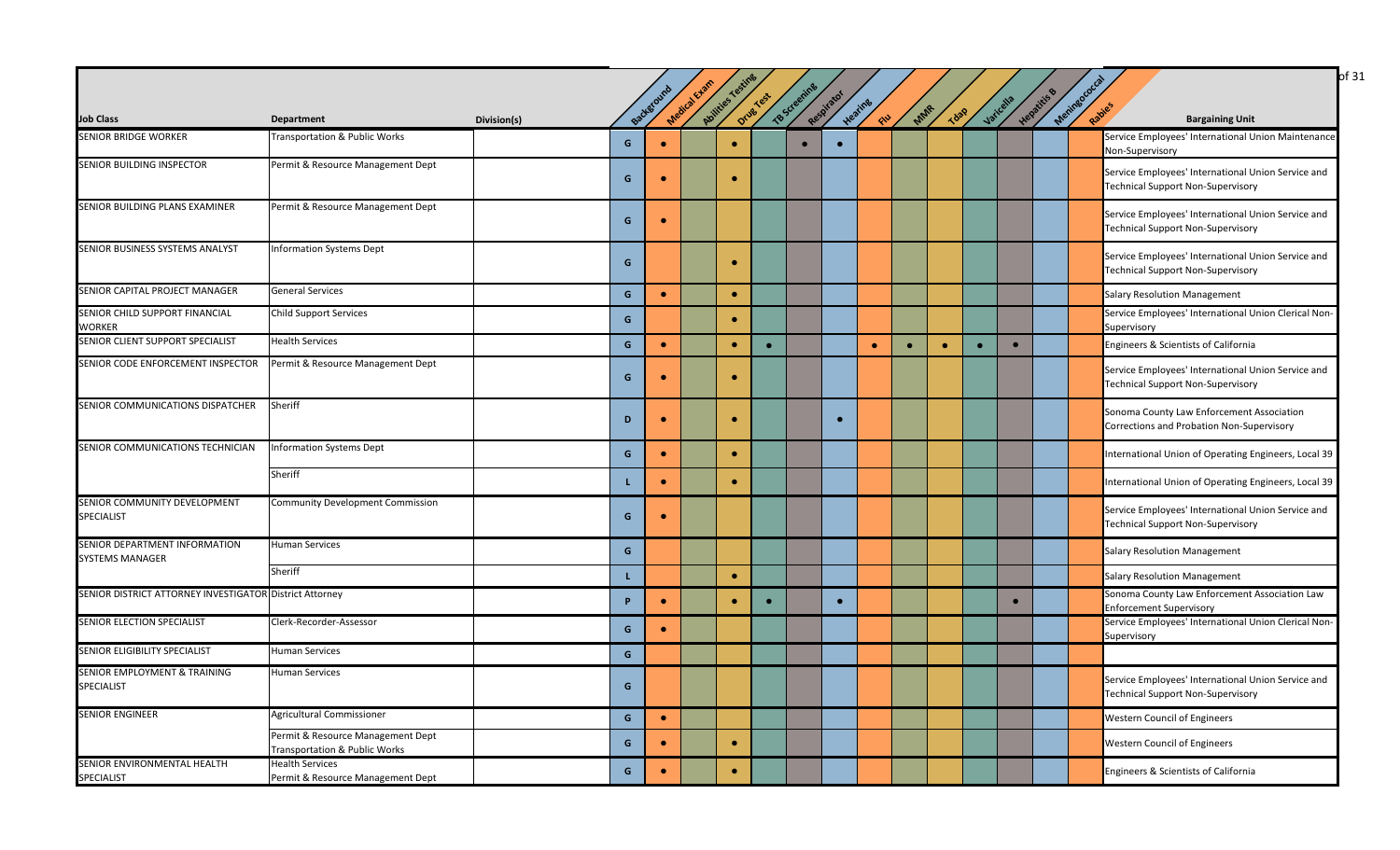| <b>Job Class</b>                                     | <b>Department</b>                                         | Division(s)                   |              | Background | Medical Evan | Abilities resting | Drug Yest | TB Screening | Respirator | Heating<br><b>CIU</b> | MAR       | <b>Tdap</b> | Varicella | Hepatitis | Meningococca<br>Rapies | <b>Bargaining Unit</b>                                                                         |
|------------------------------------------------------|-----------------------------------------------------------|-------------------------------|--------------|------------|--------------|-------------------|-----------|--------------|------------|-----------------------|-----------|-------------|-----------|-----------|------------------------|------------------------------------------------------------------------------------------------|
| SENIOR ENVIRONMENTAL SPECIALIST                      | Permit & Resource Management Dept                         |                               | G            | $\bullet$  |              |                   |           |              |            |                       |           |             |           |           |                        | Service Employees' International Union Service and<br>Technical Support Non-Supervisory        |
| SENIOR FAIRGROUNDS MAINTENANCE<br><b>WORKER</b>      | Fairgrounds                                               |                               | G            | $\bullet$  |              | $\bullet$         |           | $\bullet$    |            |                       |           |             |           |           | Non-Supervisory        | Service Employees' International Union Maintenance                                             |
| <b>SENIOR FIRE INSPECTOR</b>                         | Fire & Emergency Services                                 | <b>Fire Operations</b>        | G            | $\bullet$  |              | $\bullet$         | $\bullet$ |              | $\bullet$  |                       |           |             |           |           |                        | Sonoma County Law Enforcement Association Law<br><b>Enforcement Non-Supervisory</b>            |
|                                                      | Fire & Emergency Services                                 | <b>Fire Prevention</b>        | G            |            |              | $\bullet$         | $\bullet$ |              |            |                       |           |             |           |           |                        | Sonoma County Law Enforcement Association Law<br><b>Enforcement Non-Supervisory</b>            |
| SENIOR GEOGRAPHIC INFORMATION<br><b>TECHNICIAN</b>   | Permit & Resource Management Dept<br><b>Water Agency</b>  |                               | G            |            |              |                   |           |              |            |                       |           |             |           |           |                        | Service Employees' International Union Service and<br><b>Technical Support Non-Supervisory</b> |
| SENIOR HEALTH INFORMATION SPECIALIST Health Services |                                                           |                               | G            |            |              |                   |           |              |            |                       |           |             |           |           |                        | Engineers & Scientists of California                                                           |
| SENIOR LACTATION CONSULTANT                          | <b>Health Services</b>                                    |                               | G            |            |              | $\bullet$         | $\bullet$ |              |            | $\bullet$             | $\bullet$ | $\bullet$   | $\bullet$ |           |                        | Engineers & Scientists of California                                                           |
| <b>SENIOR LAW CLERK</b><br>(Extra-help)              | <b>County Counsel</b><br>Public Defender                  |                               | G            |            |              |                   |           |              |            |                       |           |             |           |           |                        | Salary Resolution Unrepresented                                                                |
|                                                      | <b>District Attorney</b>                                  |                               | $\mathbf{L}$ |            |              | $\bullet$         |           |              |            |                       |           |             |           |           |                        | Salary Resolution Unrepresented                                                                |
| SENIOR LEGAL PROCESSOR                               | <b>Child Support Services</b>                             |                               | G            |            |              | $\bullet$         |           |              |            |                       |           |             |           |           | Supervisory            | Service Employees' International Union Clerical Non-                                           |
|                                                      | Clerk-Recorder-Assessor<br><b>Human Services</b>          |                               | G            |            |              |                   |           |              |            |                       |           |             |           |           | Supervisory            | Service Employees' International Union Clerical Non-                                           |
|                                                      | <b>District Attorney</b><br>Probation<br>Sheriff, except: |                               | L            |            |              |                   |           |              |            |                       |           |             |           |           | Supervisory            | Service Employees' International Union Clerical Non-                                           |
|                                                      | Sheriff                                                   | Main Adult Detention Facility |              |            |              |                   | $\bullet$ |              |            |                       |           |             |           |           | Supervisory            | Service Employees' International Union Clerical Non-                                           |
| SENIOR MARINA ATTENDANT                              | <b>Regional Parks</b>                                     |                               | G            | $\bullet$  |              | $\bullet$         |           |              |            |                       |           |             |           |           | Non-Supervisory        | Service Employees' International Union Maintenance                                             |
| SENIOR NETWORK ANALYST                               | <b>Information Systems Dept</b>                           |                               | G            | $\bullet$  |              | $\bullet$         |           |              |            |                       |           |             |           |           |                        | Service Employees' International Union Service and<br><b>Technical Support Non-Supervisory</b> |
|                                                      | <b>Water Agency</b>                                       |                               | G            | $\bullet$  |              |                   |           |              |            |                       |           |             |           |           |                        | Service Employees' International Union Service and<br>Technical Support Non-Supervisory        |
| SENIOR OFFICE ASSISTANT                              | Countywide, except:                                       |                               | G            |            |              |                   |           |              |            |                       |           |             |           |           | Supervisory            | Service Employees' International Union Clerical Non-                                           |
|                                                      | <b>General Services</b><br><b>Human Services</b>          | Architect                     | G            |            |              | $\bullet$         |           |              |            |                       |           |             |           |           | Supervisory            | Service Employees' International Union Clerical Non-                                           |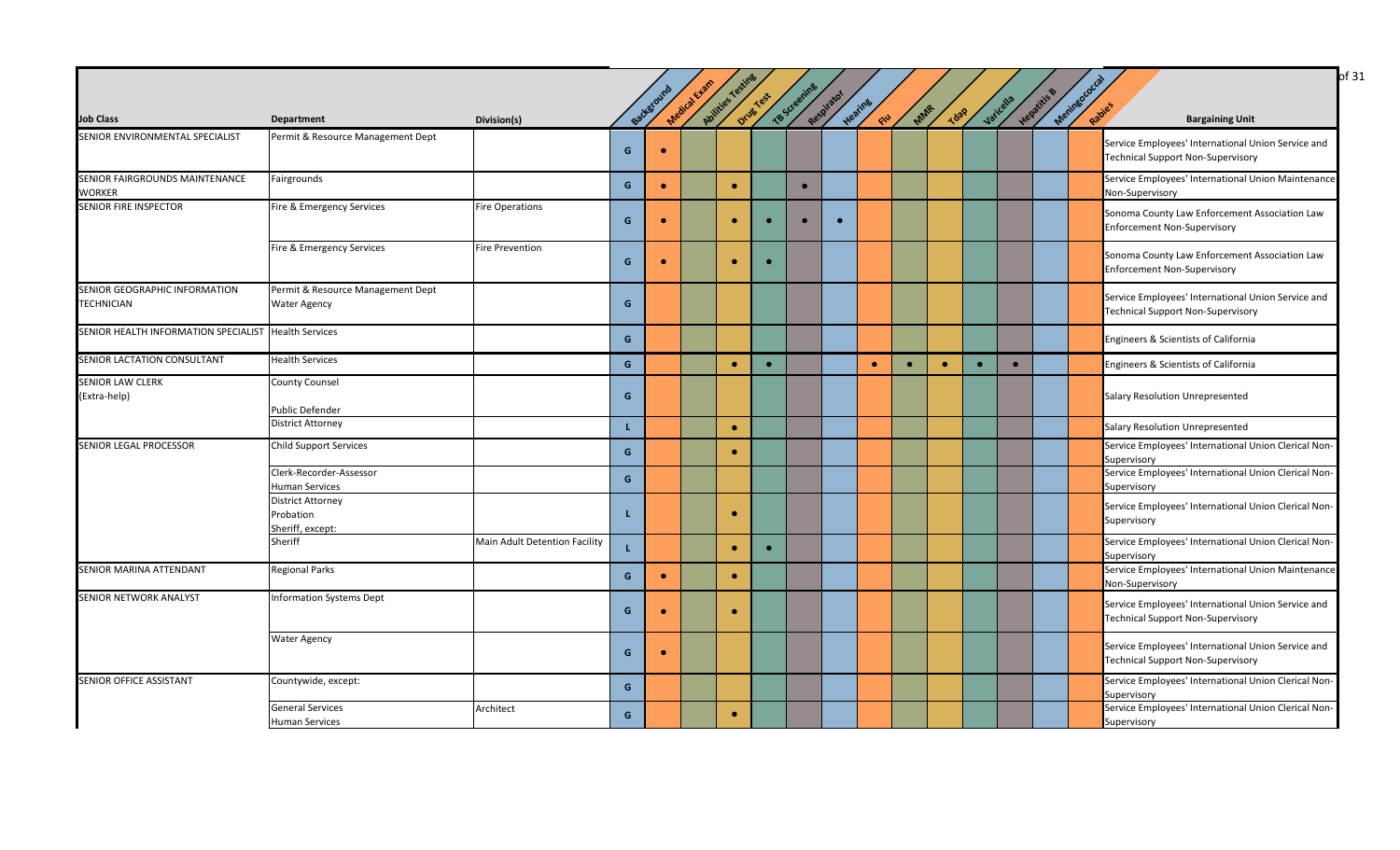|                                                  |                                 |                                                                                                                         |              | Background | Medical Exam | Autrices restings | Orives Test | TB Screening | Respirator | Heating   | MAR       | <b>Tdap</b> |           | Jaricella | Hepatitis & | Mentagoocal |                                                                                         |
|--------------------------------------------------|---------------------------------|-------------------------------------------------------------------------------------------------------------------------|--------------|------------|--------------|-------------------|-------------|--------------|------------|-----------|-----------|-------------|-----------|-----------|-------------|-------------|-----------------------------------------------------------------------------------------|
| <b>Job Class</b>                                 | <b>Department</b>               | Division(s)                                                                                                             |              |            |              |                   |             |              |            | <b>RN</b> |           |             |           |           |             |             | <b>Bargaining Unit</b>                                                                  |
|                                                  | <b>Health Services</b>          | Youth & Family Svcs<br>First 5<br>Women, Infants & Children<br>Mental Health Svcs Act<br><b>Substance Use Disorders</b> | G            |            |              |                   |             |              |            | $\bullet$ |           |             |           |           |             |             | Service Employees' International Union Clerical Non-<br>Supervisory                     |
|                                                  | <b>Health Services</b>          | <b>Acute Forensics</b>                                                                                                  | G            |            |              | $\bullet$         | $\bullet$   |              |            | $\bullet$ | $\bullet$ | $\bullet$   |           | $\bullet$ |             |             | Service Employees' International Union Clerical Non-<br>Supervisory                     |
|                                                  |                                 | <b>DUI Programs</b><br>Mental Health Services Act                                                                       | G            |            |              |                   |             |              |            | $\bullet$ | $\bullet$ | $\bullet$   | $\bullet$ | $\bullet$ |             |             | Service Employees' International Union Clerical Non-<br>Supervisory                     |
|                                                  | <b>Health Services</b>          | Disease Control & Surveillance<br>Lab                                                                                   | G            |            |              |                   | $\bullet$   | $\bullet$    |            | $\bullet$ |           |             |           |           | $\bullet$   | $\bullet$   | Service Employees' International Union Clerical Non-<br>Supervisory                     |
|                                                  | <b>Health Services</b>          | Disease Control & Surveillance                                                                                          | $\mathsf{G}$ |            |              |                   | $\bullet$   | $\bullet$    |            | $\bullet$ |           |             |           |           |             |             | Service Employees' International Union Clerical Non-<br>Supervisory                     |
|                                                  | Probation<br>Sheriff            |                                                                                                                         | L.           |            |              | $\bullet$         |             |              |            |           |           |             |           |           |             |             | Service Employees' International Union Clerical Non-<br>Supervisory                     |
| SENIOR OFFICE SUPPORT SUPERVISOR                 | Countywide                      |                                                                                                                         | G            |            |              |                   |             |              |            |           |           |             |           |           |             |             | Service Employees' International Union General<br>Supervisory                           |
| <b>SENIOR PARK PLANNER</b>                       | <b>Regional Parks</b>           |                                                                                                                         | G            | $\bullet$  |              |                   |             |              |            |           |           |             |           |           |             |             | Service Employees' International Union Service and<br>Technical Support Non-Supervisory |
| SENIOR PROGRAMMER ANALYST                        | <b>Information Systems Dept</b> |                                                                                                                         | G            |            |              | $\bullet$         |             |              |            |           |           |             |           |           |             |             | Service Employees' International Union Service and<br>Technical Support Non-Supervisory |
|                                                  | <b>Water Agency</b>             |                                                                                                                         | G            |            |              |                   |             |              |            |           |           |             |           |           |             |             | Service Employees' International Union Service and<br>Technical Support Non-Supervisory |
| SENIOR PROJECT SPECIALIST                        | <b>General Services</b>         |                                                                                                                         | G            | $\bullet$  |              | $\bullet$         |             |              |            |           |           |             |           |           |             |             | Salary Resolution Management                                                            |
| SENIOR PUBLIC DEFENDER INVESTIGATOR              | <b>Public Defender</b>          |                                                                                                                         | G            | $\bullet$  |              |                   |             |              |            |           |           |             |           |           |             |             | Sonoma County Public Defender Investigators'<br>Association                             |
| SENIOR PUBLIC HEALTH NURSE                       | <b>Health Services</b>          | <b>Children's Medical Svcs</b><br>Maternal Child Health                                                                 | G            | $\bullet$  |              | $\bullet$         |             |              |            | $\bullet$ |           |             |           | $\bullet$ |             |             | Engineers & Scientists of California                                                    |
|                                                  | <b>Health Services</b>          | Disease Control & Surveillance                                                                                          | G            | $\bullet$  |              | $\bullet$         |             | $\bullet$    |            | $\bullet$ | $\bullet$ | $\bullet$   |           |           |             |             | Engineers & Scientists of California                                                    |
| SENIOR RETIREMENT BENEFITS SPECIALIST Retirement |                                 |                                                                                                                         | G            |            |              |                   |             |              |            |           |           |             |           |           |             |             | Service Employees' International Union Service and<br>Technical Support Non-Supervisory |
| SENIOR RETIREMENT INVESTMENT OFFICER Retirement  |                                 |                                                                                                                         | E.           |            |              |                   |             |              |            |           |           |             |           |           |             |             | Salary Resolution Management                                                            |
| SENIOR SIMULCAST ATTENDANT                       | Regional Parks                  |                                                                                                                         | G            |            |              |                   |             |              |            |           |           |             |           |           |             |             | Service Employees' International Union Service and<br>Technical Support Non-Supervisory |
| <b>SENIOR STOREKEEPER</b>                        | <b>Human Services</b>           |                                                                                                                         | G            | $\bullet$  |              |                   |             |              |            |           |           |             |           |           |             |             | Service Employees' International Union General<br>Supervisory                           |

 $\log 31$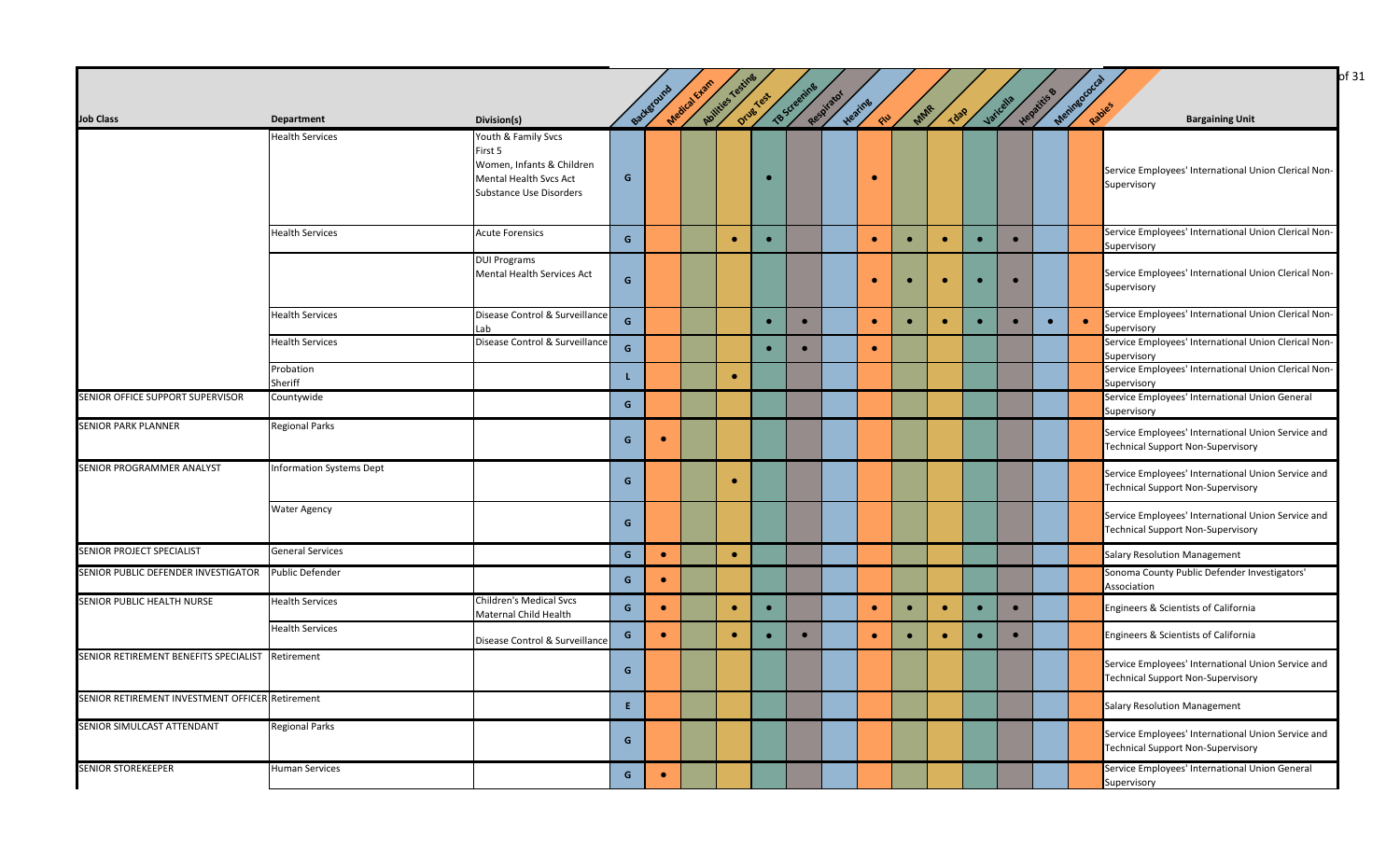|                                               |                                 |                        |              |            |              |                  |           |              |            |           |           |             |           |           |             | of 31                                                                                          |
|-----------------------------------------------|---------------------------------|------------------------|--------------|------------|--------------|------------------|-----------|--------------|------------|-----------|-----------|-------------|-----------|-----------|-------------|------------------------------------------------------------------------------------------------|
|                                               |                                 |                        |              | Background | Medical Exam | Avitties resting | Drug Yest | TB Screening | Respirator | Heating   | Mar       |             |           | Varicella | Hepatitis B | Mexingococ<br>Rabies                                                                           |
| <b>Job Class</b>                              | <b>Department</b>               | Division(s)            |              |            |              |                  |           |              |            | CIU       |           | <b>Tdap</b> |           |           |             | <b>Bargaining Unit</b>                                                                         |
|                                               | <b>Information Systems Dept</b> |                        | G            | $\bullet$  |              | $\bullet$        |           |              |            |           |           |             |           |           |             | Service Employees' International Union General<br>Supervisory                                  |
|                                               | Sheriff                         |                        | L            | $\bullet$  |              | $\bullet$        |           |              |            |           |           |             |           |           |             | Service Employees' International Union General<br>Supervisory                                  |
| SENIOR VETERANS CLAIMS WORKER                 | <b>Human Services</b>           |                        | G            |            |              |                  |           |              |            |           |           |             |           |           |             | Service Employees' International Union Social<br>Services Non-Supervisory                      |
| SENIOR VICTIM WITNESS ADVOCATE                | <b>District Attorney</b>        |                        | L            |            |              | $\bullet$        |           |              |            |           |           |             |           |           |             | Service Employees' International Union Social<br>Services Non-Supervisory                      |
| SENIOR WELFARE FRAUD INVESTIGATOR             | <b>Human Services</b>           |                        | D            | $\bullet$  |              | $\bullet$        |           |              |            |           |           |             |           |           |             | Sonoma County Law Enforcement Association Law<br><b>Enforcement Supervisory</b>                |
| SHERIFF-CORONER                               | Sheriff                         |                        | N/A          |            |              |                  |           |              |            |           |           |             |           |           |             | Salary Resolution Flat Rate                                                                    |
| <b>SHERIFFS CAPTAIN</b>                       | Sheriff                         |                        | P            | $\bullet$  |              | $\bullet$        |           |              |            |           |           |             |           |           |             | Deputy Sheriff's Law Enforcement Management                                                    |
| SHERIFFS CAPTAIN CORRECTIONS                  | Sheriff, all except:            |                        | P.           | $\bullet$  |              | $\bullet$        |           |              |            |           |           |             |           |           |             | Sonoma County Law Enforcement Management<br>Association                                        |
|                                               | Sheriff                         | <b>Detention Admin</b> | P.           | $\bullet$  |              | $\bullet$        |           |              |            | $\bullet$ |           |             |           |           |             | Sonoma County Law Enforcement Management<br>Association                                        |
| <b>SHERIFFS INFORMATION BUREAU</b><br>MANAGER | Sheriff                         |                        | L.           |            |              | $\bullet$        |           |              |            |           |           |             |           |           |             | <b>Salary Resolution Management</b>                                                            |
| <b>SHERIFFS LIEUTENANT</b>                    | Sheriff                         |                        | P            | $\bullet$  |              | $\bullet$        | $\bullet$ |              |            |           |           |             |           |           |             | Deputy Sheriff's Law Enforcement Management                                                    |
| <b>SHERIFFS PARAMEDIC</b>                     | Sheriff                         |                        |              | $\bullet$  |              | $\bullet$        |           |              |            |           |           |             |           |           |             | Service Employees' International Union Nursing<br>Services Non-Supervisory                     |
| <b>SHERIFFS SERGEANT</b>                      | Sheriff                         |                        | P            | $\bullet$  |              | $\bullet$        | $\bullet$ |              |            |           |           |             |           |           |             | Deputy Sheriff's Association Supervisory                                                       |
| SIMULCAST ATTENDANT                           | <b>Regional Parks</b>           |                        | G            |            |              |                  |           |              |            |           |           |             |           |           |             | Service Employees' International Union Service and<br><b>Technical Support Non-Supervisory</b> |
| SOCIAL SERVICE SUPERVISOR I                   | <b>Health Services</b>          |                        | G            |            |              | $\bullet$        |           |              |            | $\bullet$ | $\bullet$ | $\bullet$   | $\bullet$ | $\bullet$ |             | Service Employees' International Union General<br>Supervisory                                  |
|                                               | <b>Human Services</b>           |                        | G            |            |              | $\bullet$        |           |              |            |           |           |             |           |           |             | Service Employees' International Union General<br>Supervisory                                  |
| SOCIAL SERVICE SUPERVISOR II                  | <b>Human Services</b>           |                        | G            |            |              | $\bullet$        |           |              |            |           |           |             |           |           |             | Service Employees' International Union General<br>Supervisory                                  |
| SOCIAL SERVICE WORKER I/II                    | <b>Health Services</b>          |                        | G            |            |              | $\bullet$        |           |              |            | $\bullet$ | $\bullet$ | $\bullet$   |           | $\bullet$ |             | Service Employees' International Union Social<br>Services Non-Supervisory                      |
|                                               | <b>Human Services</b>           |                        | G            | $\bullet$  |              | $\bullet$        |           |              |            |           |           |             |           |           |             | Service Employees' International Union Social<br>Services Non-Supervisory                      |
| SOCIAL SERVICE WORKER III                     | <b>Health Services</b>          |                        | G            |            |              | $\bullet$        | $\bullet$ |              |            | $\bullet$ | $\bullet$ | $\bullet$   | $\bullet$ | $\bullet$ |             | Service Employees' International Union Social<br>Services Non-Supervisory                      |
|                                               | <b>Human Services</b>           |                        | $\mathbf{G}$ | $\bullet$  |              | $\bullet$        | $\bullet$ |              |            |           |           |             |           |           |             | Service Employees' International Union Social<br>Services Non-Supervisory                      |
| SOCIAL SERVICE WORKER IV                      | <b>Health Services</b>          |                        | G            |            |              | $\bullet$        | $\bullet$ |              |            | $\bullet$ | $\bullet$ | $\bullet$   | $\bullet$ | $\bullet$ |             | Service Employees' International Union Social<br>Services Non-Supervisory                      |
|                                               | <b>Human Services</b>           |                        | G            | $\bullet$  |              | $\bullet$        | $\bullet$ |              |            |           |           |             |           |           |             | Service Employees' International Union Social<br>Services Non-Supervisory                      |
| SOCIAL WORK ASSISTANT                         | Human Services                  |                        | G            | $\bullet$  |              | $\bullet$        | $\bullet$ |              |            |           |           |             |           |           |             | Service Employees' International Union Social<br>Services Non-Supervisory                      |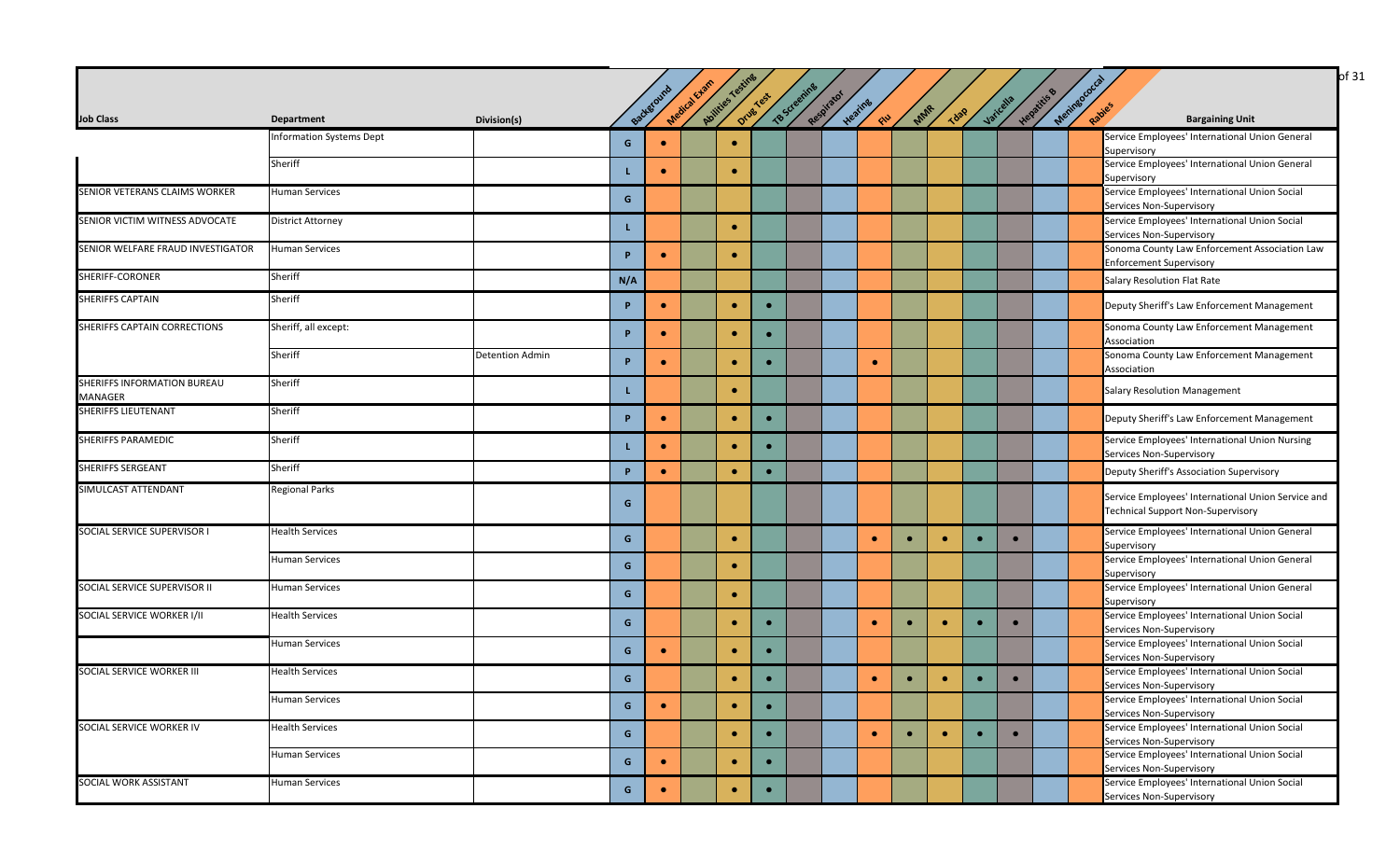|                                                                                  |                                                  |             |              |           |              |                |           |              |            |           |           |           |           |           |           |            | of 31                                                                                   |
|----------------------------------------------------------------------------------|--------------------------------------------------|-------------|--------------|-----------|--------------|----------------|-----------|--------------|------------|-----------|-----------|-----------|-----------|-----------|-----------|------------|-----------------------------------------------------------------------------------------|
|                                                                                  |                                                  |             |              |           |              |                |           |              |            |           |           |           |           |           |           |            |                                                                                         |
|                                                                                  |                                                  |             |              | Backgrow  | Medical Exam | Avilies Testif | Drug Test | TB Screening | Respirator | Heating   |           |           |           | Varicella | Hepatitis | Meringocou |                                                                                         |
| <b>Job Class</b>                                                                 | <b>Department</b>                                | Division(s) |              |           |              |                |           |              |            | ELL       | MAR       | Tdap      |           |           |           | Rabies     | <b>Bargaining Unit</b>                                                                  |
| SPECIAL PROJECTS DIRECTOR PROJECT                                                | Countywide                                       |             | G            |           |              |                |           |              |            |           |           |           |           |           |           |            | <b>Salary Resolution Management</b>                                                     |
| <b>STAFF NURSE I/II</b>                                                          | <b>Health Services</b>                           |             | G            | $\bullet$ |              | $\bullet$      |           |              |            | $\bullet$ | $\bullet$ | $\bullet$ | $\bullet$ | $\bullet$ |           |            | Service Employees' International Union Nursing<br>Services Non-Supervisory              |
| <b>STAFF PSYCHIATRIST</b>                                                        | <b>Health Services</b>                           |             | G            | $\bullet$ |              | $\bullet$      | $\bullet$ |              |            | $\bullet$ | $\bullet$ | $\bullet$ |           | $\bullet$ |           |            | Engineers & Scientists of California                                                    |
| <b>STOREKEEPER</b>                                                               | Clerk-Recorder-Assessor<br><b>Human Services</b> |             | G            | $\bullet$ |              |                |           |              |            |           |           |           |           |           |           |            | Service Employees' International Union Service and<br>Technical Support Non-Supervisory |
|                                                                                  | Fairgrounds                                      |             | G            | $\bullet$ |              | $\bullet$      |           |              |            |           |           |           |           |           |           |            |                                                                                         |
|                                                                                  | <b>Health Services</b>                           |             | G            | $\bullet$ |              | $\bullet$      |           |              |            |           |           |           |           |           |           |            | Service Employees' International Union Service and<br>Technical Support Non-Supervisory |
| STUDENT INTERN GRADUATE SCHOOL<br>(Extra-help)                                   | Countywide                                       |             | G            | $\bullet$ |              |                |           |              |            |           |           |           |           |           |           |            | Salary Resolution Unrepresented                                                         |
| STUDENT INTERN UNDER GRADUATE<br>(Extra-help)                                    | Countywide                                       |             | G            | $\bullet$ |              |                |           |              |            |           |           |           |           |           |           |            | Salary Resolution Unrepresented                                                         |
| STUDENT INTERN-HIGH SCHOOL<br>(Extra-help)                                       | Countywide                                       |             | G            | $\bullet$ |              |                |           |              |            |           |           |           |           |           |           |            | Salary Resolution Unrepresented                                                         |
| SUBSTANCE USE DISORDER & COMM<br>RECVRY SVCS SECT MGR                            | <b>Health Services</b>                           |             | G            |           |              | $\bullet$      |           |              |            |           |           |           |           |           |           |            | <b>Salary Resolution Management</b>                                                     |
| SUPERVISING CHILD RESIDENTIAL CARE<br>COUNSELOR                                  | <b>Human Services</b>                            |             | G            | $\bullet$ |              | $\bullet$      | $\bullet$ |              |            |           |           |           |           |           |           |            | Sonoma County Law Enforcement Association<br>Corrections and Probation Supervisory      |
| SUPERVISING ACCOUNTANT                                                           | Countywide, except:                              |             | $\mathsf{G}$ |           |              |                |           |              |            |           |           |           |           |           |           |            | <b>Salary Resolution Management</b>                                                     |
|                                                                                  | Probation<br>Sheriff                             |             | L.           |           |              | $\bullet$      |           |              |            |           |           |           |           |           |           |            | <b>Salary Resolution Management</b>                                                     |
| SUPERVISING ANIMAL CONTROL OFFICER                                               | <b>Health Services</b>                           |             | G            | $\bullet$ |              | $\bullet$      |           |              |            | $\bullet$ |           |           |           |           |           |            | Service Employees' International Union General<br>Supervisory                           |
| SUPERVISING AUDITOR-APPRAISER                                                    | Clerk-Recorder-Assessor                          |             | G            | $\bullet$ |              |                |           |              |            |           |           |           |           |           |           |            | Service Employees' International Union General<br>Supervisory                           |
| SUPERVISING BUILDING INSPECTOR                                                   | Permit & Resource Management Dept                |             | G            | $\bullet$ |              | $\bullet$      |           |              |            |           |           |           |           |           |           |            | Service Employees' International Union General<br>Supervisory                           |
| SUPERVISING COMMUNICATIONS<br><b>DISPATCHER</b>                                  | Sheriff                                          |             | D            | $\bullet$ |              | $\bullet$      |           |              |            |           |           |           |           |           |           |            | Sonoma County Law Enforcement Association<br>Corrections and Probation Supervisory      |
| SUPERVISING COMMUNITY DEVELOPMENT Community Development Commission<br>SPECIALIST |                                                  |             | $\mathsf{G}$ | $\bullet$ |              |                |           |              |            |           |           |           |           |           |           |            | Service Employees' International Union General<br>Supervisory                           |
| SUPERVISING DETENTION ASSISTANT                                                  | Sheriff                                          |             |              | $\bullet$ |              | $\bullet$      | $\bullet$ |              |            | $\bullet$ |           |           |           |           |           |            | Service Employees' International Union General<br>Supervisory                           |
| SUPERVISING EMPLOYMENT & TRAINING<br>COUNSELOR                                   | <b>Human Services</b>                            |             | G            |           |              |                |           |              |            |           |           |           |           |           |           |            | Service Employees' International Union General<br>Supervisory                           |
| SUPERVISING EMPLOYMENT & TRAINING<br>SPECIALIST                                  | <b>Human Services</b>                            |             | G            |           |              |                |           |              |            |           |           |           |           |           |           |            | Service Employees' International Union General<br>Supervisory                           |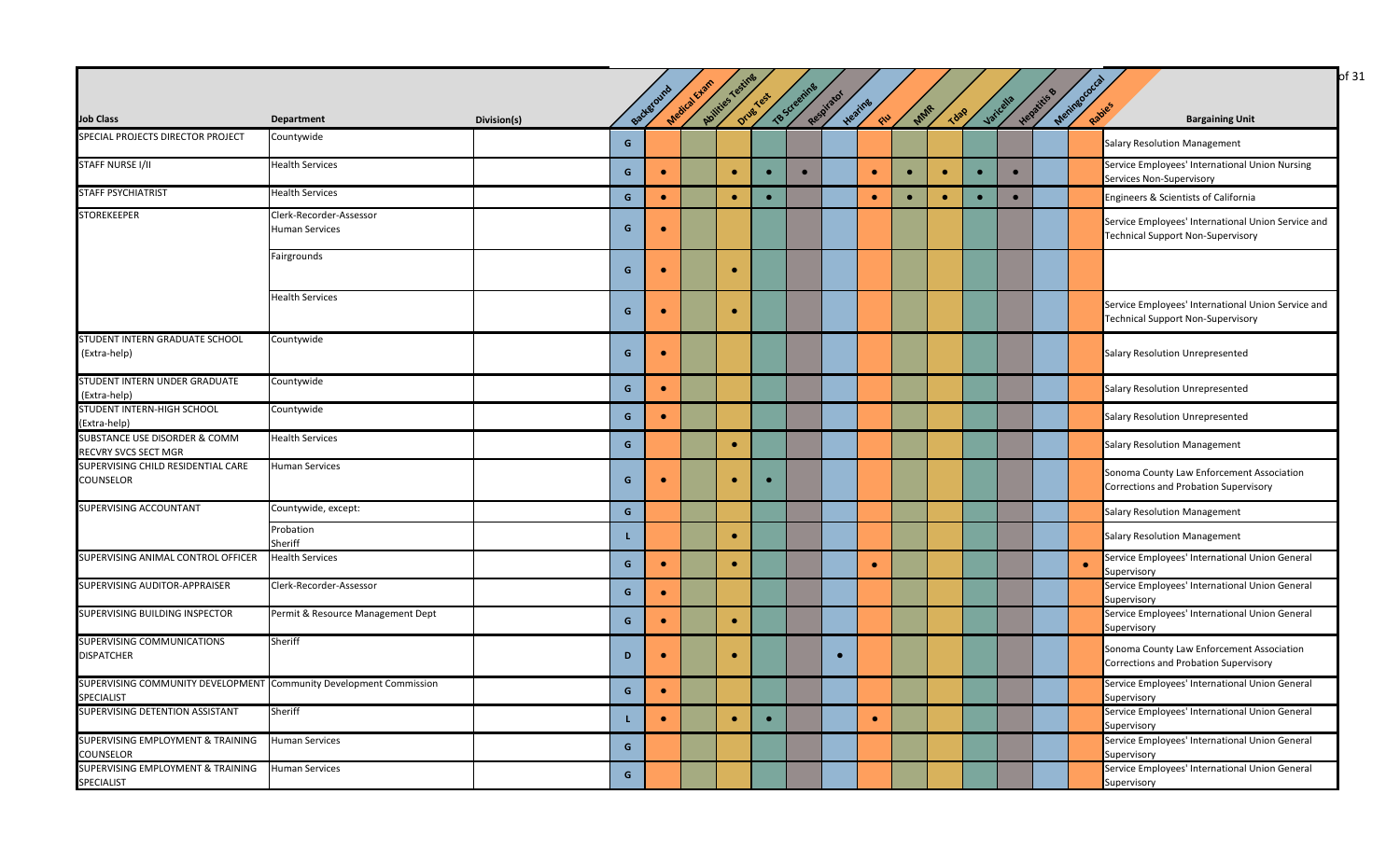|                                                             |                                             |                                |     | Background | Medical Exam | Avittles Testine | Orug Test | TB Screening | Respirator | Heating   | MAR       |             |           | Varicella | Hepatitis | Meningoroccal |                                                               |
|-------------------------------------------------------------|---------------------------------------------|--------------------------------|-----|------------|--------------|------------------|-----------|--------------|------------|-----------|-----------|-------------|-----------|-----------|-----------|---------------|---------------------------------------------------------------|
| <b>Job Class</b>                                            | <b>Department</b>                           | Division(s)                    |     |            |              |                  |           |              |            | END       |           | <b>Tdap</b> |           |           |           |               | <b>Bargaining Unit</b>                                        |
| SUPERVISING ENVIRONMENTAL HEALTH                            | <b>Health Services</b>                      |                                | G   | $\bullet$  |              | $\bullet$        |           |              |            |           |           |             |           |           |           |               | Service Employees' International Union General                |
| SPECIALIST                                                  | Permit & Resource Management Dept           |                                |     |            |              |                  |           |              |            |           |           |             |           |           |           |               | Supervisory                                                   |
| SUPERVISING HUMAN RESOURCES                                 | Human Resources                             |                                | G   |            |              |                  |           |              |            |           |           |             |           |           |           |               | <b>Salary Resolution Management</b>                           |
| ANALYST                                                     |                                             |                                |     |            |              |                  |           |              |            |           |           |             |           |           |           |               |                                                               |
| SUPERVISING LIFEGUARD-A/B/C                                 | <b>Regional Parks</b>                       |                                | G   | $\bullet$  |              | $\bullet$        | $\bullet$ |              |            |           |           |             |           |           |           |               | Salary Resolution Unrepresented                               |
| (Extra-help)                                                |                                             |                                |     |            |              |                  |           |              |            |           |           |             |           |           |           |               |                                                               |
| SUPERVISING MICROGRAPHIC TECHNICIAN Clerk-Recorder-Assessor |                                             |                                | G   |            |              |                  |           |              |            |           |           |             |           |           |           |               | Service Employees' International Union General<br>Supervisory |
| SUPERVISING NUTRITIONIST                                    | <b>Health Services</b>                      |                                | G   | $\bullet$  |              |                  | $\bullet$ |              |            | $\bullet$ | $\bullet$ | $\bullet$   | $\bullet$ |           |           |               | Service Employees' International Union General                |
|                                                             |                                             |                                |     |            |              |                  |           |              |            |           |           |             |           |           |           |               | Supervisory                                                   |
| SUPERVISING PEDIATRIC THERAPIST                             | <b>Health Services</b>                      |                                | G   | $\bullet$  |              | $\bullet$        |           |              |            | $\bullet$ | $\bullet$ | $\bullet$   |           |           |           |               | Service Employees' International Union General                |
|                                                             |                                             |                                |     |            |              |                  |           |              |            |           |           |             |           |           |           |               | Supervisory                                                   |
| SUPERVISING PLANNER                                         | Permit & Resource Management Dept           |                                | G   | $\bullet$  |              |                  |           |              |            |           |           |             |           |           |           |               | Service Employees' International Union General                |
|                                                             |                                             |                                |     |            |              |                  |           |              |            |           |           |             |           |           |           |               | Supervisory                                                   |
| SUPERVISING PUBLIC ADMIN-GUARDIAN-                          | <b>Human Services</b>                       |                                | G   |            |              | $\bullet$        | $\bullet$ |              |            |           |           |             |           |           |           |               | Service Employees' International Union General                |
| <b>CONSERVATOR</b>                                          |                                             |                                |     |            |              |                  |           |              |            |           |           |             |           |           |           |               | Supervisory                                                   |
| SUPERVISING PUBLIC ASSISTANCE SYSTEMS Human Services        |                                             |                                |     |            |              |                  |           |              |            |           |           |             |           |           |           |               | Service Employees' International Union General                |
| <b>TECHNICIAN</b>                                           |                                             |                                | G   |            |              |                  |           |              |            |           |           |             |           |           |           |               | Supervisory                                                   |
| SUPERVISING PUBLIC HEALTH NURSE                             | Health Services, all except:                |                                | G   | $\bullet$  |              |                  | $\bullet$ |              |            | $\bullet$ | $\bullet$ | $\bullet$   | $\bullet$ |           |           |               | Service Employees' International Union General                |
|                                                             |                                             |                                |     |            |              | $\bullet$        |           |              |            |           |           |             |           |           |           |               | Supervisory                                                   |
|                                                             | <b>Health Services</b>                      | Disease Control & Surveillance | G   | $\bullet$  |              | $\bullet$        |           |              |            | $\bullet$ | $\bullet$ | $\bullet$   |           |           |           |               | Service Employees' International Union General                |
|                                                             |                                             |                                |     |            |              |                  | $\bullet$ |              |            |           |           |             |           |           |           |               | Supervisory                                                   |
| SUPERVISING RIGHT OF WAY AGENT                              | <b>Water Agency</b>                         |                                |     |            |              |                  |           |              |            |           |           |             |           |           |           |               | Service Employees' International Union General                |
|                                                             |                                             |                                | G   | $\bullet$  |              |                  |           |              |            |           |           |             |           |           |           |               | Supervisory                                                   |
| SUPERVISING STAFF NURSE                                     | <b>Health Services</b>                      |                                |     |            |              | $\bullet$        | $\bullet$ |              |            | $\bullet$ |           | $\bullet$   |           |           |           |               | Service Employees' International Union General                |
|                                                             |                                             |                                | G   | $\bullet$  |              |                  |           |              |            |           | $\bullet$ |             |           |           |           |               | Supervisory                                                   |
| <b>SUPERVISOR</b>                                           | <b>Board of Supervisors</b>                 |                                | N/A |            |              |                  |           |              |            |           |           |             |           |           |           |               | Salary Resolution Board of Supervisors                        |
| SYSTEMS SOFTWARE ANALYST                                    | Health Services                             |                                |     |            |              |                  |           |              |            |           |           |             |           |           |           |               |                                                               |
|                                                             |                                             |                                | G   |            |              |                  |           |              |            |           |           |             |           |           |           |               | Service Employees' International Union Service and            |
|                                                             |                                             |                                |     |            |              |                  |           |              |            |           |           |             |           |           |           |               | <b>Technical Support Non-Supervisory</b>                      |
|                                                             | <b>Information Systems Dept</b>             |                                |     |            |              |                  |           |              |            |           |           |             |           |           |           |               |                                                               |
|                                                             |                                             |                                | G   |            |              | $\bullet$        |           |              |            |           |           |             |           |           |           |               | Service Employees' International Union Service and            |
|                                                             |                                             |                                |     |            |              |                  |           |              |            |           |           |             |           |           |           |               | Technical Support Non-Supervisory                             |
| TAX COLLECTION MANAGER                                      | Auditor-Controller -Tax Collector-Treasurer |                                |     |            |              |                  |           |              |            |           |           |             |           |           |           |               |                                                               |
|                                                             |                                             |                                | E.  |            |              |                  |           |              |            |           |           |             |           |           |           |               | <b>Salary Resolution Management</b>                           |
| TECHNICAL WRITING MANAGER                                   | <b>Water Agency</b>                         |                                |     |            |              |                  |           |              |            |           |           |             |           |           |           |               |                                                               |
|                                                             |                                             |                                | G   |            |              |                  |           |              |            |           |           |             |           |           |           |               | <b>Salary Resolution Management</b>                           |
| TECHNICAL WRITING SPECIALIST                                | Transportation & Public Works               |                                |     |            |              |                  |           |              |            |           |           |             |           |           |           |               | Service Employees' International Union Service and            |
|                                                             | <b>Water Agency</b>                         |                                | G   |            |              |                  |           |              |            |           |           |             |           |           |           |               | <b>Technical Support Non-Supervisory</b>                      |
|                                                             |                                             |                                |     |            |              |                  |           |              |            |           |           |             |           |           |           |               |                                                               |
| <b>TELEPHONE OPERATOR</b>                                   | Permit & Resource Management Dept           |                                | G   |            |              |                  |           |              |            |           |           |             |           |           |           |               | Service Employees' International Union Clerical Non-          |
|                                                             |                                             |                                |     |            |              |                  |           |              |            |           |           |             |           |           |           |               | Supervisory                                                   |
| TRAFFIC MAINTENANCE SUPERVISOR                              | Transportation & Public Works               |                                | G   | $\bullet$  |              | $\bullet$        |           |              |            |           |           |             |           |           |           |               | Service Employees' International Union General                |
|                                                             |                                             |                                |     |            |              |                  |           |              |            |           |           |             |           |           |           |               | Supervisory                                                   |
| TRAFFIC PAINT & SIGN WORKER                                 | Transportation & Public Works               |                                |     | $\bullet$  |              | $\bullet$        |           |              |            |           |           |             |           |           |           |               | Service Employees' International Union Maintenance            |
|                                                             |                                             |                                | G   |            |              |                  |           |              |            |           |           |             |           |           |           |               | Non-Supervisory                                               |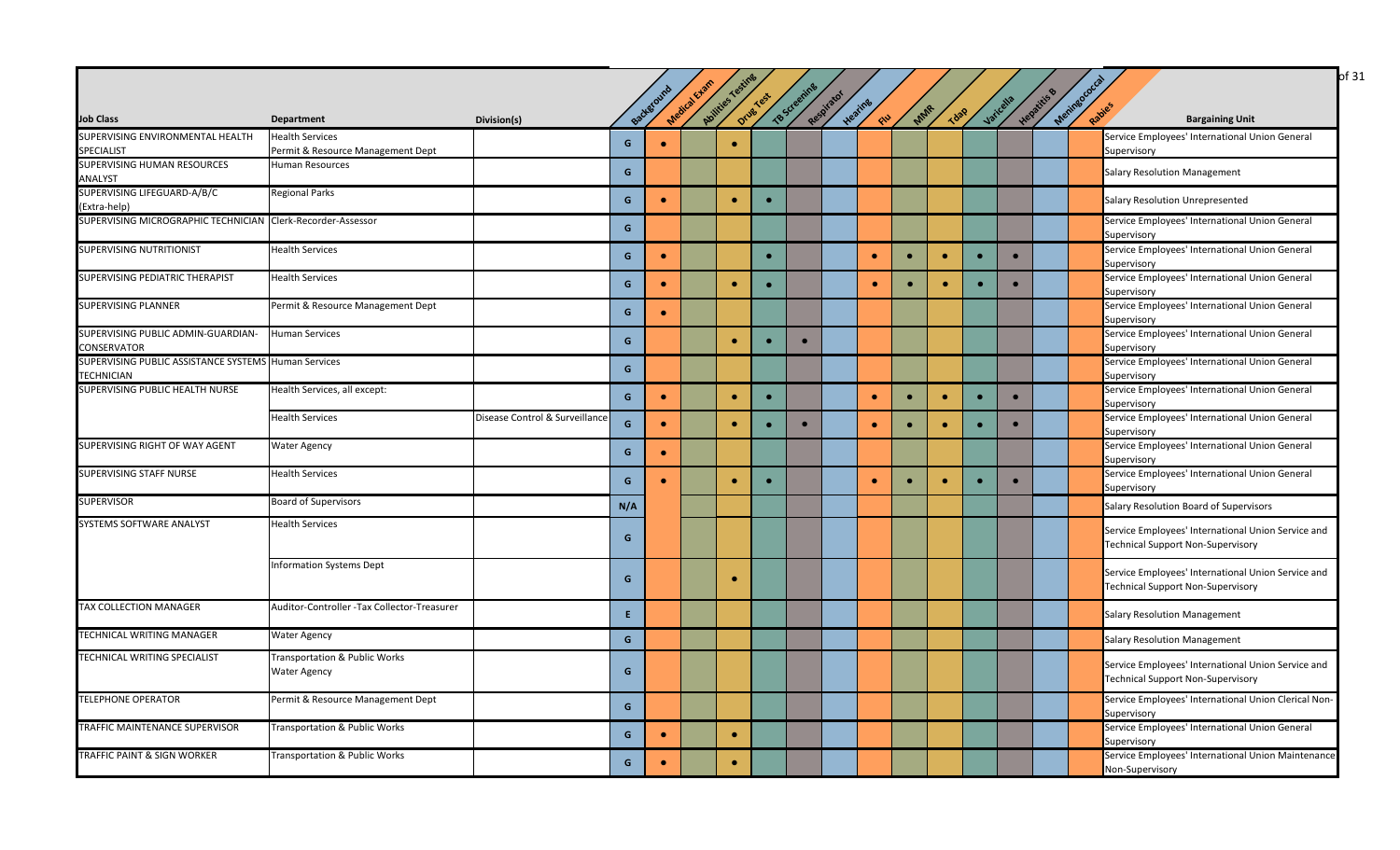| <b>Job Class</b>                                                                   | <b>Department</b>                           | Division(s)          |              | Background | Medical Exam | Abilities Testing | Drug Test | TB Screening | Respirator | Heating<br>END | MAR | Tdap | Varicella | Hepatitis & | Meninsococcal<br>Rapies | <b>Bargaining Unit</b>                                                                         |
|------------------------------------------------------------------------------------|---------------------------------------------|----------------------|--------------|------------|--------------|-------------------|-----------|--------------|------------|----------------|-----|------|-----------|-------------|-------------------------|------------------------------------------------------------------------------------------------|
|                                                                                    |                                             |                      |              |            |              |                   |           |              |            |                |     |      |           |             |                         |                                                                                                |
| TRAFFIC SIGNAL TECHNICIAN                                                          | <b>Transportation &amp; Public Works</b>    |                      | G            |            |              | $\bullet$         |           |              |            |                |     |      |           |             |                         | Service Employees' International Union Service and<br><b>Technical Support Non-Supervisory</b> |
| TRAINING MANAGER                                                                   | Human Resources                             |                      | G            |            |              |                   |           |              |            |                |     |      |           |             |                         | <b>Salary Resolution Management</b>                                                            |
| TRANSIT SPECIALIST I/II                                                            | Transportation & Public Works               |                      | G            |            |              |                   |           |              |            |                |     |      |           |             |                         | Service Employees' International Union Service and<br><b>Technical Support Non-Supervisory</b> |
| TRANSIT SYSTEMS MANAGER                                                            | Transportation & Public Works               |                      | G            |            |              |                   |           |              |            |                |     |      |           |             |                         | <b>Salary Resolution Management</b>                                                            |
| <b>TREASURY MANAGER</b>                                                            | Auditor-Controller -Tax Collector-Treasurer |                      | E.           |            |              |                   |           |              |            |                |     |      |           |             |                         | <b>Salary Resolution Management</b>                                                            |
| VALLEY OF THE MOON CHILDREN'S HOME   Human Services                                |                                             |                      | G            |            |              | ٠                 | $\bullet$ |              |            |                |     |      |           |             |                         | <b>Salary Resolution Management</b>                                                            |
| MANAGER                                                                            |                                             |                      |              |            |              |                   |           |              |            |                |     |      |           |             |                         |                                                                                                |
| <b>VEGETATION CONTROL ADVISOR</b>                                                  | Transportation & Public Works               |                      | G            |            |              | $\bullet$         |           |              |            |                |     |      |           |             |                         | Service Employees' International Union Maintenance<br>Non-Supervisory                          |
|                                                                                    | <b>Water Agency</b>                         |                      | G            | $\bullet$  |              | $\bullet$         |           |              |            |                |     |      |           |             |                         | Service Employees' International Union Maintenance<br>Non-Supervisory                          |
| <b>VEGETATION SPECIALIST</b>                                                       | Transportation & Public Works               |                      | G            | $\bullet$  |              | $\bullet$         |           |              |            |                |     |      |           |             |                         | Service Employees' International Union Maintenance<br>Non-Supervisory                          |
| <b>VETERANS CLAIMS WORKER I/II</b>                                                 | <b>Human Services</b>                       |                      | G            |            |              |                   |           |              |            |                |     |      |           |             |                         | Service Employees' International Union Social<br>Services Non-Supervisory                      |
| <b>VETERANS SERVICE OFFICER</b>                                                    | <b>Human Services</b>                       |                      | G            |            |              |                   |           |              |            |                |     |      |           |             |                         | <b>Salary Resolution Management</b>                                                            |
| VICTIM CLAIMS SPECIALIST I/II                                                      | <b>District Attorney</b>                    |                      | L            |            |              | ٠                 |           |              |            |                |     |      |           |             |                         | Service Employees' International Union Social<br>Services Non-Supervisory                      |
| VICTIM CLAIMS SUPERVISOR                                                           | <b>District Attorney</b>                    |                      | L            |            |              | $\bullet$         |           |              |            |                |     |      |           |             |                         | Service Employees' International Union General<br>Supervisory                                  |
| VICTIM WITNESS ADVOCATE I/II                                                       | <b>District Attorney</b>                    |                      |              |            |              | $\bullet$         |           |              |            |                |     |      |           |             |                         | Service Employees' International Union Social<br>Services Non-Supervisory                      |
| <b>VITAL STATISTICS TECHNICIAN</b>                                                 | <b>Health Services</b>                      |                      | G            |            |              |                   |           |              |            |                |     |      |           |             |                         | Service Employees' International Union Clerical Non-<br>Supervisory                            |
| <b>VOTER REGISTRATION CLERK</b><br>(Extra-help)                                    | Clerk-Recorder-Assessor                     |                      | G            |            |              |                   |           |              |            |                |     |      |           |             |                         | Service Employees' International Union Clerical Non-<br>Supervisory                            |
| WASTE MANAGEMENT AGENCY EXECUTIVE Transportation & Public Works<br><b>DIRECTOR</b> |                                             |                      | E.           |            |              |                   |           |              |            |                |     |      |           |             |                         | <b>Salary Resolution Department Heads</b>                                                      |
| WASTE MANAGEMENT SPECIALIST I/II                                                   | Transportation & Public Works               |                      | G            |            |              |                   |           |              |            |                |     |      |           |             |                         | Service Employees' International Union Service and<br><b>Technical Support Non-Supervisory</b> |
| WATER AGENCY ASSISTANT GENERAL<br>MANAGER                                          | <b>Water Agency</b>                         |                      | E.           |            |              |                   |           |              |            |                |     |      |           |             |                         | <b>Salary Resolution Management</b>                                                            |
| WATER AGENCY CAD-GIS COORDINATOR                                                   | <b>Water Agency</b>                         |                      | G            |            |              |                   |           |              |            |                |     |      |           |             |                         | <b>Salary Resolution Management</b>                                                            |
| WATER AGENCY CHEMIST                                                               | <b>Water Agency</b>                         |                      | $\mathbf{G}$ | $\bullet$  |              | $\bullet$         |           |              |            |                |     |      |           |             |                         | International Union of Operating Engineers, Local 39                                           |
| WATER AGENCY CHIEF ENGINEER-DIR OF<br><b>GRNDWATER MGT</b>                         | <b>Water Agency</b>                         |                      | $\mathbf{G}$ | $\bullet$  |              |                   |           |              |            |                |     |      |           |             |                         | <b>Salary Resolution Management</b>                                                            |
| WATER AGENCY COORDINATOR                                                           | Water Agency; except:                       |                      | $\mathbf{G}$ | $\bullet$  |              | $\bullet$         |           |              |            |                |     |      |           |             |                         | <b>Salary Resolution Management</b>                                                            |
|                                                                                    | <b>Water Agency</b>                         | <b>CDL</b> positions | $\mathbf{G}$ |            |              | $\bullet$         |           |              |            |                |     |      |           |             |                         | <b>Salary Resolution Management</b>                                                            |

 $\log 31$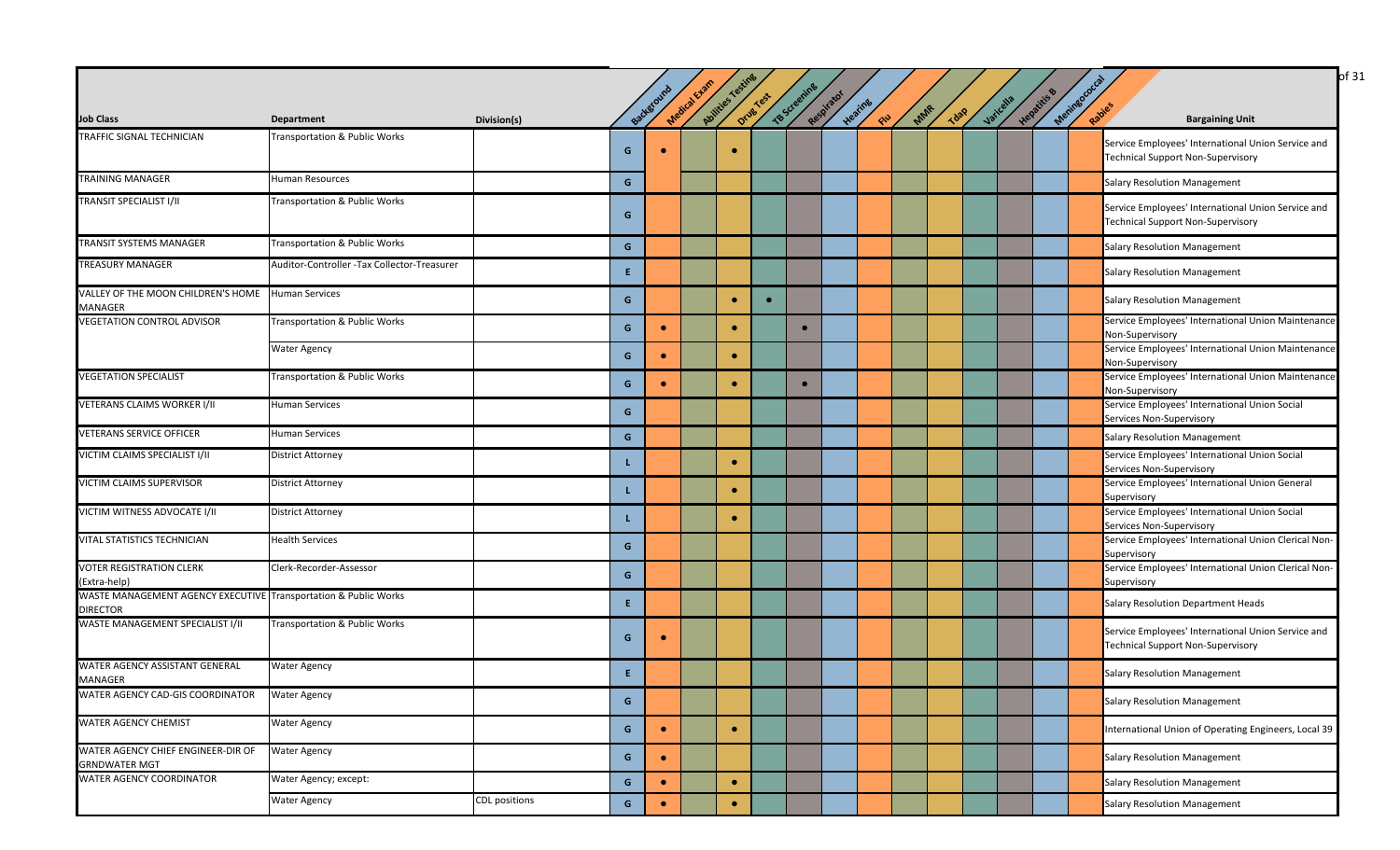|                                                                     |                       |                      |    | Background | Medical Evans | Avilies Testine | Drug Test | TBScreening | Respirator |                |     |             |           | Helatitis & | Meninsococcal |                                                                       |
|---------------------------------------------------------------------|-----------------------|----------------------|----|------------|---------------|-----------------|-----------|-------------|------------|----------------|-----|-------------|-----------|-------------|---------------|-----------------------------------------------------------------------|
| <b>Job Class</b>                                                    | Department            | Division(s)          |    |            |               |                 |           |             |            | Heating<br>ELU | MAR | <b>1828</b> | Varicella |             |               | Rabies<br><b>Bargaining Unit</b>                                      |
| WATER AGENCY DIV MGR - ENVIR RES &                                  | <b>Water Agency</b>   |                      | G  |            |               |                 |           |             |            |                |     |             |           |             |               | <b>Salary Resolution Management</b>                                   |
| <b>PUBLIC AFFAIRS</b>                                               |                       |                      |    |            |               |                 |           |             |            |                |     |             |           |             |               |                                                                       |
| WATER AGENCY DIVISION MGR                                           | <b>Water Agency</b>   |                      | E. |            |               |                 |           |             |            |                |     |             |           |             |               | <b>Salary Resolution Management</b>                                   |
| <b>ADMINISTRATIVE SERVICES</b><br>WATER AGENCY ENGINEER I/II/III/IV |                       |                      |    |            |               |                 |           |             |            |                |     |             |           |             |               |                                                                       |
|                                                                     | <b>Water Agency</b>   |                      | G  | $\bullet$  |               | $\bullet$       |           |             |            |                |     |             |           |             |               | <b>Western Council of Engineers</b>                                   |
| WATER AGENCY ENVIRONMENTAL                                          | <b>Water Agency</b>   |                      | G  | $\bullet$  |               | ٠               |           |             |            |                |     |             |           |             |               | International Union of Operating Engineers, Local 39                  |
| <b>COMPLIANCE INSPECTOR</b>                                         |                       |                      |    |            |               |                 |           |             |            |                |     |             |           |             |               |                                                                       |
| <b>WATER AGENCY ENVIRONMENTAL</b><br><b>RESOURCES MANAGER</b>       | <b>Water Agency</b>   |                      | G  | $\bullet$  |               |                 |           |             |            |                |     |             |           |             |               | Salary Resolution Management                                          |
| WATER AGENCY ENVIRONMENTAL                                          | <b>Water Agency</b>   |                      |    |            |               |                 |           |             |            |                |     |             |           |             |               |                                                                       |
| SPECIALIST I/II                                                     |                       |                      | G  | $\bullet$  |               |                 |           |             |            |                |     |             |           |             |               | Service Employees' International Union Service and                    |
|                                                                     |                       |                      |    |            |               |                 |           |             |            |                |     |             |           |             |               | <b>Technical Support Non-Supervisory</b>                              |
| WATER AGENCY GENERAL MANAGER                                        | <b>Water Agency</b>   |                      | E. |            |               |                 |           |             |            |                |     |             |           |             |               | Salary Resolution Department Heads                                    |
| WATER AGENCY GOVERNMENTAL AFFAIRS Water Agency                      |                       |                      |    |            |               |                 |           |             |            |                |     |             |           |             |               |                                                                       |
| <b>MANAGER</b>                                                      |                       |                      | G  |            |               |                 |           |             |            |                |     |             |           |             |               | <b>Salary Resolution Management</b>                                   |
| WATER AGENCY HYDROGEOLOGIST                                         | <b>Water Agency</b>   |                      | G  | $\bullet$  |               |                 |           |             |            |                |     |             |           |             |               | Western Council of Engineers                                          |
| 1/11/111/1V                                                         |                       |                      |    |            |               |                 |           |             |            |                |     |             |           |             |               |                                                                       |
| <b>WATER AGENCY LAND SURVEYOR</b>                                   | <b>Water Agency</b>   |                      | G  | $\bullet$  |               |                 |           |             |            |                |     |             |           |             |               | <b>Western Council of Engineers</b>                                   |
| <b>WATER AGENCY LEAD MAINTENANCE</b>                                | Water Agency; except: |                      | G  |            |               | ٠               |           |             | $\bullet$  |                |     |             |           |             |               | Service Employees' International Union Maintenance                    |
| <b>WORKER</b>                                                       |                       |                      |    |            |               |                 |           |             |            |                |     |             |           |             |               | Non-Supervisory                                                       |
|                                                                     | <b>Water Agency</b>   | <b>CDL</b> positions | G  | $\bullet$  |               | $\bullet$       |           |             | $\bullet$  |                |     |             |           |             |               | Service Employees' International Union Maintenance                    |
| WATER AGENCY LEAD MECHANIC                                          | Water Agency; except: |                      |    |            |               |                 |           |             |            |                |     |             |           |             |               | Non-Supervisory                                                       |
|                                                                     |                       |                      | G  | $\bullet$  |               | $\bullet$       |           | $\bullet$   |            |                |     |             |           |             |               | International Union of Operating Engineers, Local 39                  |
|                                                                     | <b>Water Agency</b>   | <b>CDL</b> positions |    |            |               |                 |           |             |            |                |     |             |           |             |               |                                                                       |
|                                                                     |                       |                      | G  | $\bullet$  |               | ٠               |           | $\bullet$   | $\bullet$  |                |     |             |           |             |               | International Union of Operating Engineers, Local 39                  |
| WATER AGENCY MAINTENANCE WORKER                                     | Water Agency; except: |                      | G  | $\bullet$  |               | $\bullet$       |           | $\bullet$   | $\bullet$  |                |     |             |           |             |               | Service Employees' International Union Maintenance                    |
| 1/11                                                                |                       |                      |    |            |               |                 |           |             |            |                |     |             |           |             |               | Non-Supervisory                                                       |
|                                                                     | <b>Water Agency</b>   | CDL positions        | G  | $\bullet$  |               | $\bullet$       |           | $\bullet$   |            |                |     |             |           |             |               | Service Employees' International Union Maintenance<br>Non-Supervisory |
| WATER AGENCY MAINTENANCE WORKER                                     | Water Agency; except: |                      |    |            |               |                 |           |             |            |                |     |             |           |             |               | Service Employees' International Union Maintenance                    |
|                                                                     |                       |                      | G  | $\bullet$  |               | ٠               |           | $\bullet$   | $\bullet$  |                |     |             |           |             |               | Non-Supervisory                                                       |
|                                                                     | <b>Water Agency</b>   | <b>CDL</b> positions | G  | $\bullet$  |               | $\bullet$       |           | $\bullet$   | $\bullet$  |                |     |             |           |             |               | Service Employees' International Union Maintenance                    |
|                                                                     |                       |                      |    |            |               |                 |           |             |            |                |     |             |           |             |               | Non-Supervisory                                                       |
| <b>WATER AGENCY MECHANIC</b>                                        | Water Agency; except: |                      | G  | $\bullet$  |               | $\bullet$       |           | $\bullet$   |            |                |     |             |           |             |               | International Union of Operating Engineers, Local 39                  |
|                                                                     | <b>Water Agency</b>   | <b>CDL</b> positions |    |            |               |                 |           |             |            |                |     |             |           |             |               |                                                                       |
|                                                                     |                       |                      | G  |            |               | ٠               |           |             |            |                |     |             |           |             |               | International Union of Operating Engineers, Local 39                  |
| WATER AGENCY PRINCIPAL ENGINEER                                     | <b>Water Agency</b>   |                      |    | $\bullet$  |               | $\bullet$       |           |             |            |                |     |             |           |             |               |                                                                       |
|                                                                     |                       |                      | G  |            |               |                 |           |             |            |                |     |             |           |             |               | <b>Salary Resolution Management</b>                                   |
| <b>WATER AGENCY PRINCIPAL</b>                                       | <b>Water Agency</b>   |                      | G  | $\bullet$  |               |                 |           |             |            |                |     |             |           |             |               | <b>Salary Resolution Management</b>                                   |
| <b>ENVIRONMENTAL SPECIALIST</b>                                     |                       |                      |    |            |               |                 |           |             |            |                |     |             |           |             |               |                                                                       |
| <b>WATER AGENCY PRINCIPAL</b><br><b>HYDROGEOLOGIST</b>              | <b>Water Agency</b>   |                      | G  | $\bullet$  |               |                 |           |             |            |                |     |             |           |             |               | <b>Salary Resolution Management</b>                                   |
| WATER AGENCY PRINCIPAL PROGRAM                                      | <b>Water Agency</b>   |                      |    |            |               |                 |           |             |            |                |     |             |           |             |               |                                                                       |
| <b>SPECIALIST</b>                                                   |                       |                      | G  | $\bullet$  |               |                 |           |             |            |                |     |             |           |             |               | <b>Salary Resolution Management</b>                                   |